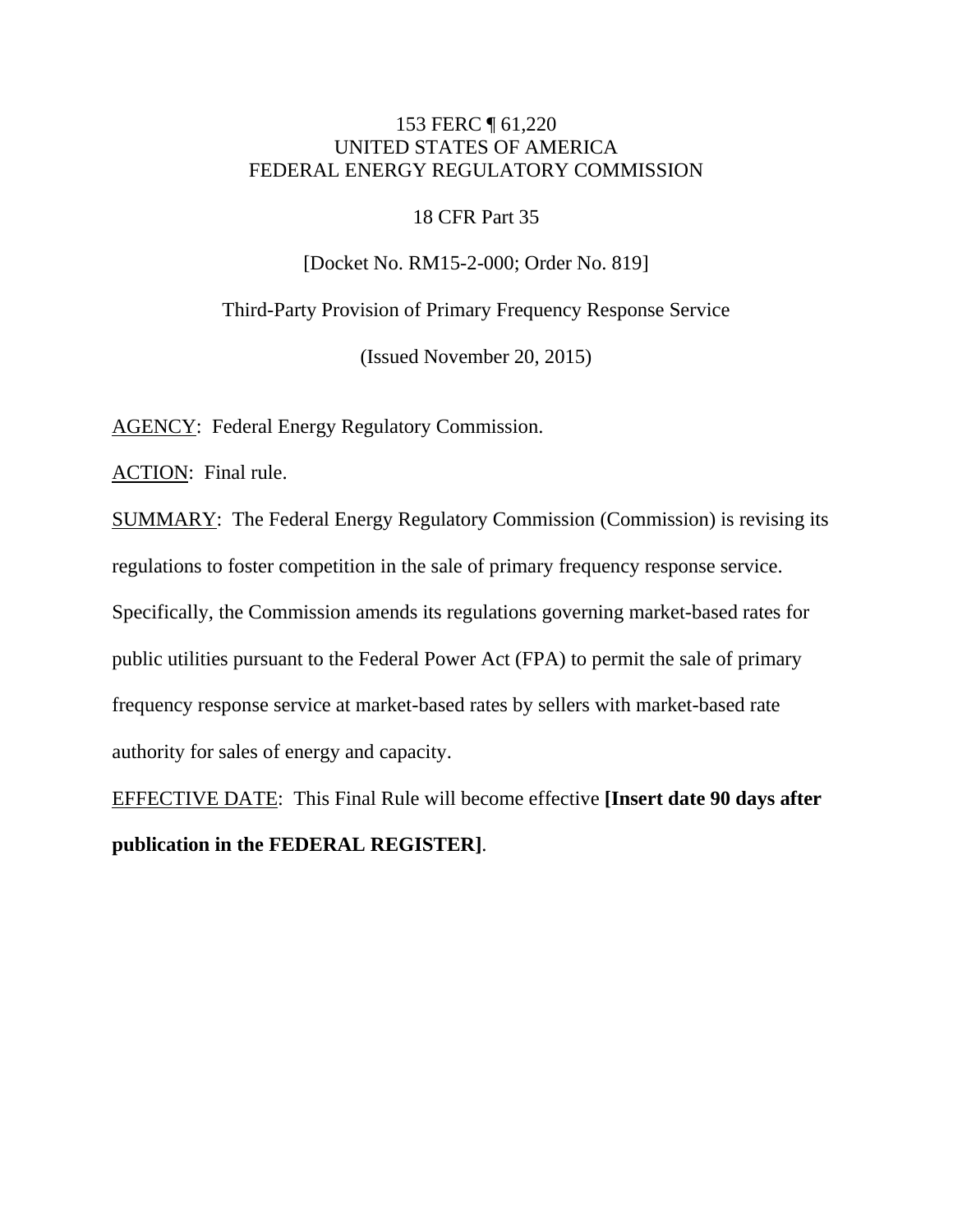## FOR FURTHER INFORMATION CONTACT:

Rahim Amerkhail (General Information) Office of Energy Policy and Innovation Federal Energy Regulatory Commission, 888 First Street, NE Washington, DC 20426 (202) 502-8266

Gregory Basheda (Market Power Screening Information) Office of Energy Market Regulation Federal Energy Regulatory Commission, 888 First Street, NE Washington, DC 20426 (202) 502-6479

Lina Naik (Legal Information) Office of the General Counsel Federal Energy Regulatory Commission, 888 First Street, NE Washington, DC 20426 (202) 502-8882

## SUPPLEMENTARY INFORMATION: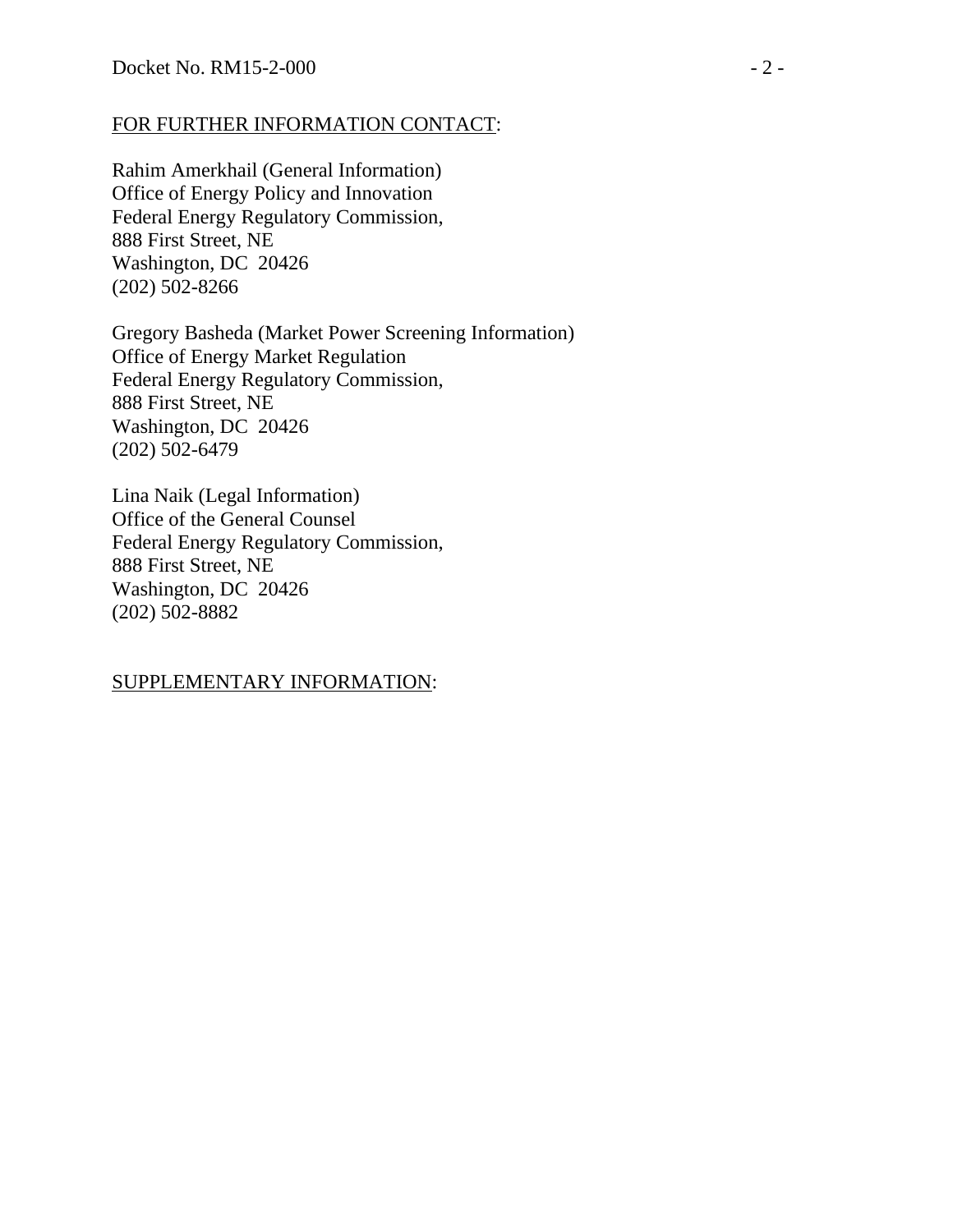# 153 FERC ¶ 61,220 UNITED STATES OF AMERICA FEDERAL ENERGY REGULATORY COMMISSION

Before Commissioners: Norman C. Bay, Chairman; Cheryl A. LaFleur, Tony Clark, and Colette D. Honorable.

Third-Party Provision of Primary Frequency Response Service

Docket No. RM15-2-000

# ORDER NO. 819

#### FINAL RULE

(Issued November 20, 2015)

1. The Federal Energy Regulatory Commission (Commission) is revising its

regulations to foster competition in the sale of primary frequency response service.**[1](#page-2-0)**

Specifically, the Commission amends its regulations to revise Subpart H to Part 35 of

Title 18 of the Code of Federal Regulations governing market-based rates for public

utilities pursuant to sections [2](#page-2-1)05 and 206 of the Federal Power Act  $(FPA)^2$  to permit the

sale of primary frequency response service at market-based rates by sellers with market-

based rate authority for sales of energy and capacity.

<span id="page-2-1"></span><span id="page-2-0"></span>**<sup>1</sup>** As described in more detail below, this Final Rule defines primary frequency response service as a resource standing by to provide autonomous, pre-programmed changes in output to rapidly arrest large changes in frequency until dispatched resources can take over.

**<sup>2</sup>** 16 U.S.C. 824d, 824e (2012).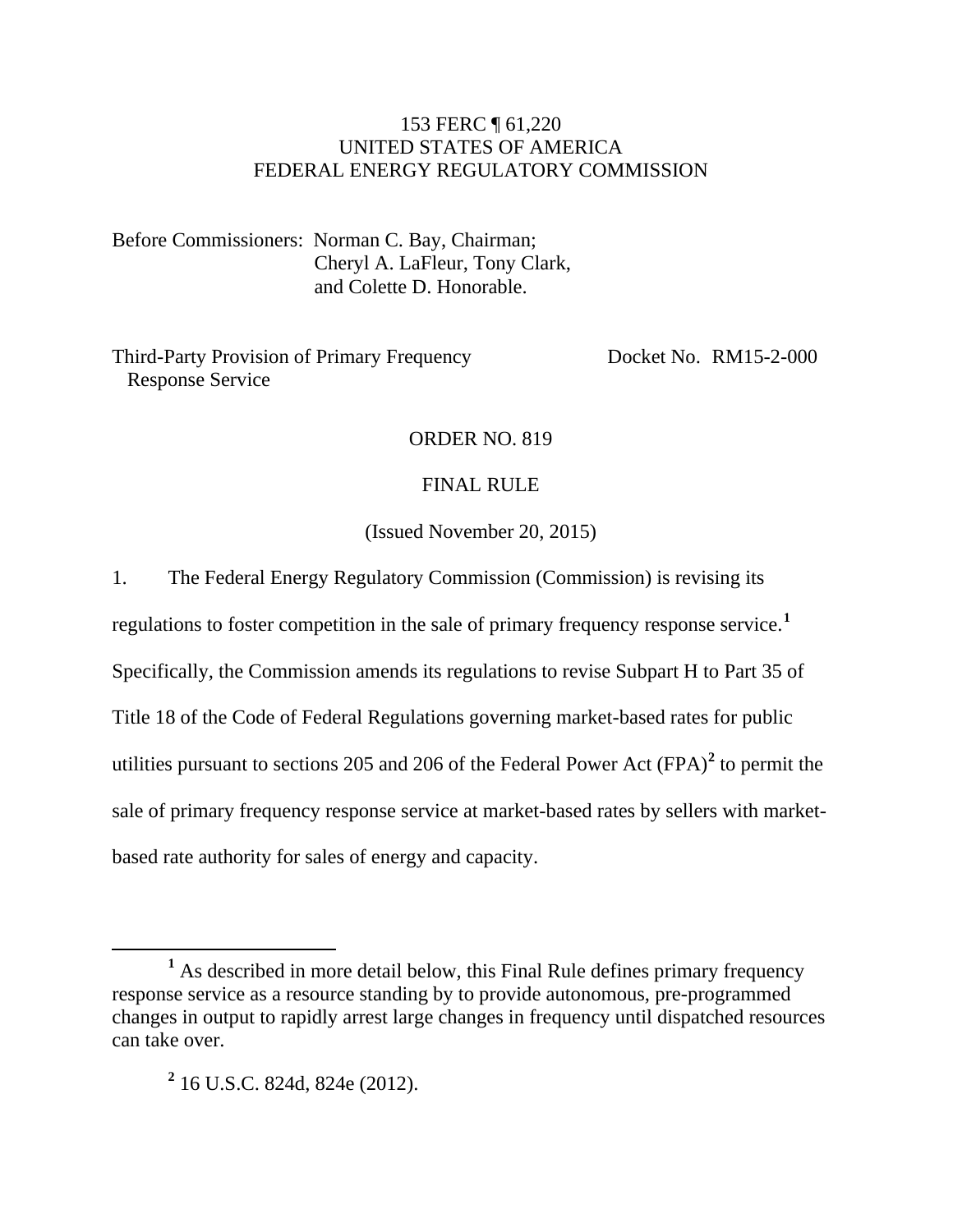2. This proceeding derives from Order No.  $784<sup>3</sup>$  $784<sup>3</sup>$  $784<sup>3</sup>$  in which the Commission revised Part 35 of its regulations to reflect reforms to its *Avista* policy**[4](#page-3-1)** governing the sale of certain ancillary services at market-based rates to public utility transmission providers. Specifically, Order No. 784 found that when appropriate intra-hour transmission scheduling practices are in place, the *Avista* restrictions need not apply to the sale of Energy Imbalance, Generator Imbalance, Operating Reserve-Spinning and Operating Reserve-Supplemental services, because with those scheduling practices in place the existing market power screens for sales of energy and capacity can also be applied to sales of those ancillary services.**[5](#page-3-2)**

3. However, because of the unique technical and geographic requirements associated with Reactive Supply and Voltage Control (under OATT Schedule 2) and Regulation and

<span id="page-3-2"></span>**<sup>5</sup>** Order No. 784, FERC Stats. & Regs. ¶ 31,349 at P 4, PP 57-58.

<span id="page-3-0"></span>**<sup>3</sup>** *Third-Party Provision of Ancillary Services; Accounting and Financial Reporting for New Electric Storage Technologies*, Order No. 784, 78 Fed. Reg. 46,178 (July 30, 2013), FERC Stats. & Regs. ¶ 31,349 (2013).

<span id="page-3-1"></span>**<sup>4</sup>** *Avista Corp*., 87 FERC ¶ 61,223, *order on reh'g*, 89 FERC ¶ 61,136 (1999) (*Avista*)*.* Outside the markets operated by regional transmission organizations and independent system operators, *Avista* authorizes suppliers who cannot show a lack of market power with respect to certain ancillary services to nevertheless sell such services, subject to certain restrictions. As relevant to this Final Rule, these restrictions prohibit sales to a public utility that is purchasing ancillary services to satisfy its own Open Access Transmission Tariff (OATT) requirements to offer ancillary services to its own customers, or sales to a traditional, franchised public utility affiliated with the third-party seller, or where the underlying transmission service is on the transmission system of the affiliated public utility.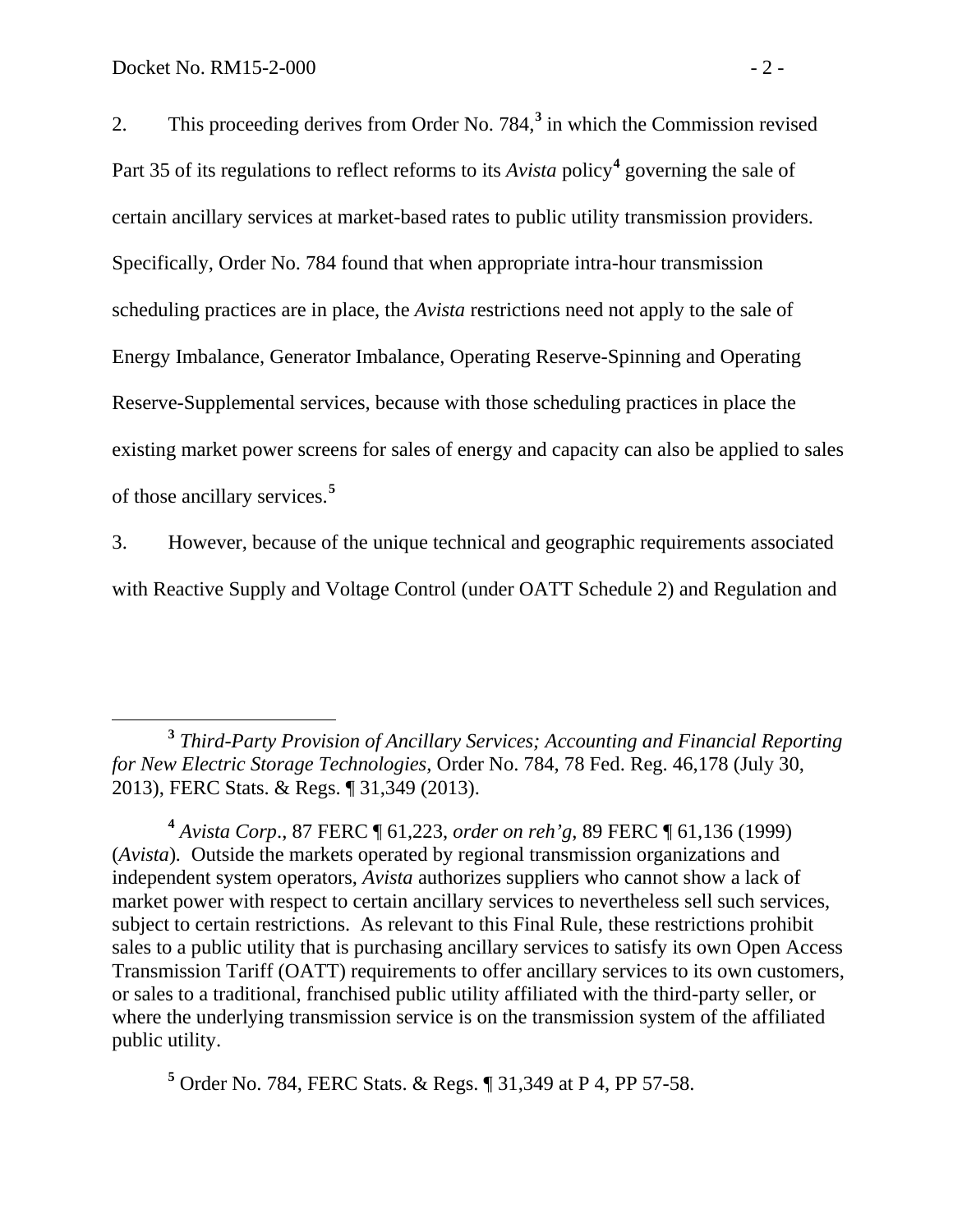Frequency Response (under OATT Schedule 3),<sup>[6](#page-4-0)</sup> the Commission only allowed marketbased rate sales of Schedule 2 and Schedule 3 services to a public utility that is purchasing ancillary services to satisfy its OATT requirements if either: a) the sale is made pursuant to a competitive solicitation that meets certain specified requirements; or b) the sale is made at or below the buying public utility transmission provider's own Schedule 2 or 3 rate, as applicable. The Commission further stated its intention to gather more information regarding the technical, economic and market issues concerning the provision of these services in a separate proceeding.

4. Commission staff held a workshop on April 22, 2014 in this proceeding and then issued a notice of proposed rulemaking that distinguished between regulation service and primary frequency response service, and proposed to allow sales of primary frequency response service at market-based rates by entities granted market-based rate authority for sales of energy and capacity.<sup>[7](#page-4-1)</sup> In response to the NOPR, 19 sets of comments were submitted.

<span id="page-4-0"></span>**<sup>6</sup>** *Id.* PP 59-61. Although the title of Schedule 3 addresses both frequency response and regulation, the two services are distinct from each other. Frequency response is a resource standing by to provide autonomous, pre-programmed changes in output to rapidly arrest large changes in frequency until dispatched resources can take over while regulation service is centrally dispatched through automatic generation control (AGC) and is not focused exclusively on frequency control.

<span id="page-4-1"></span>**<sup>7</sup>** *Third-Party Provision of Primary Frequency Response Service*, Notice of Proposed Rulemaking (NOPR), 80 Fed. Reg. 10,426 (Feb. 26, 2015), FERC Stats. & Regs. ¶ 32,705 (2015).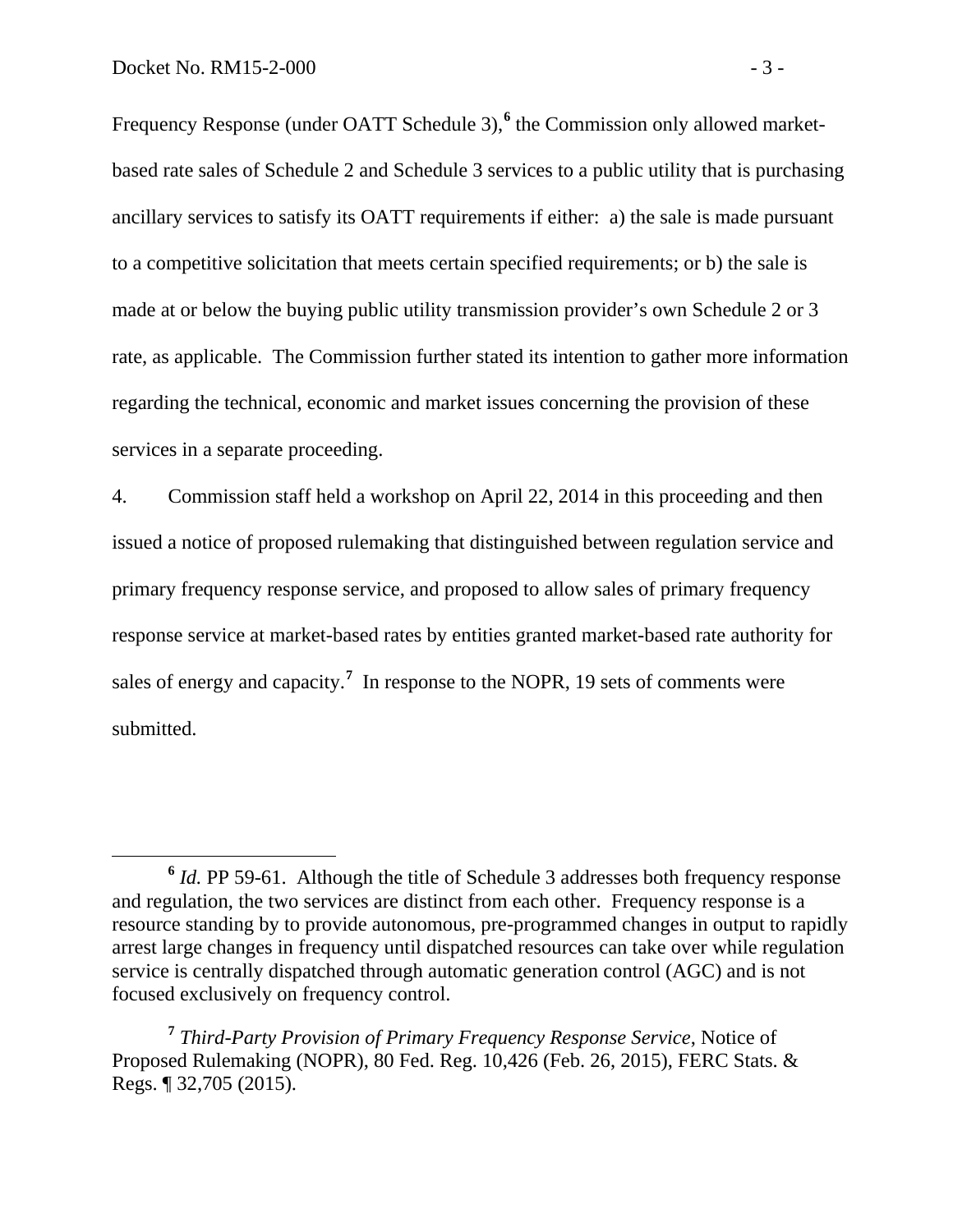## **I. Background**

5. The Commission in Order No. [8](#page-5-0)88<sup>8</sup> delineated two categories of ancillary services: those that the transmission provider is required to provide to all of its basic transmission customers**[9](#page-5-1)** and those that the transmission provider is only required to *offer* to provide to transmission customers serving load in the transmission provider's control area.**[10](#page-5-2)** With respect to the second category, the Commission reasoned that the transmission provider is not always uniquely qualified to provide the services, and customers may be able to more cost-effectively self-supply them or procure them from other entities. The Commission contemplated that third parties (i.e*.*, parties other than a transmission provider supplying ancillary services pursuant to its OATT obligation) could provide these ancillary services on other than a cost-of-service basis if such pricing was supported, on a case-by-case

<span id="page-5-1"></span>**<sup>9</sup>** The first category consists of Scheduling, System Control and Dispatch service and Reactive Supply and Voltage Control from Generation Sources service.

<span id="page-5-2"></span><sup>10</sup> The second category consists of Regulation and Frequency Response service, Energy Imbalance service, Operating Reserve-Spinning service, and Operating Reserve-Supplemental service. Order No. 890 later added an additional ancillary service to this category: Generator Imbalance service. *See Preventing Undue Discrimination and Preference in Transmission Service*, Order No. 890, FERC Stats. & Regs. ¶ 31,241, at P 85, *order on reh'g*, Order No. 890-A, FERC Stats. & Regs. ¶ 31,261 (2007), *order on reh'g*, Order No. 890-B, 123 FERC ¶ 61,299 (2008), *order on reh'g*, Order No. 890-C, 126 FERC ¶ 61,228 (2009), *order on clarification*, Order No. 890-D, 129 FERC ¶ 61,126 (2009).

<span id="page-5-0"></span>**<sup>8</sup>** *See Promoting Wholesale Competition Through Open Access Non-Discriminatory Transmission Services by Public Utilities; Recovery of Stranded Costs by Public Utilities and Transmitting Utilities*, Order No. 888, FERC Stats. & Regs. ¶ 31,036 (1996), *order on reh'g*, Order No. 888-A, FERC Stats. & Regs. ¶ 31,048, *order on reh'g*, Order No. 888-B, 81 FERC ¶ 61,248 (1997), *order on reh'g*, Order No. 888-C, 82 FERC ¶ 61,046 (1998), *aff'd in relevant part sub nom. Transmission Access Policy Study Group v. FERC*, 225 F.3d 667 (D.C. Cir. 2000), *aff'd sub nom. New York v. FERC*, 535 U.S. 1 (2002).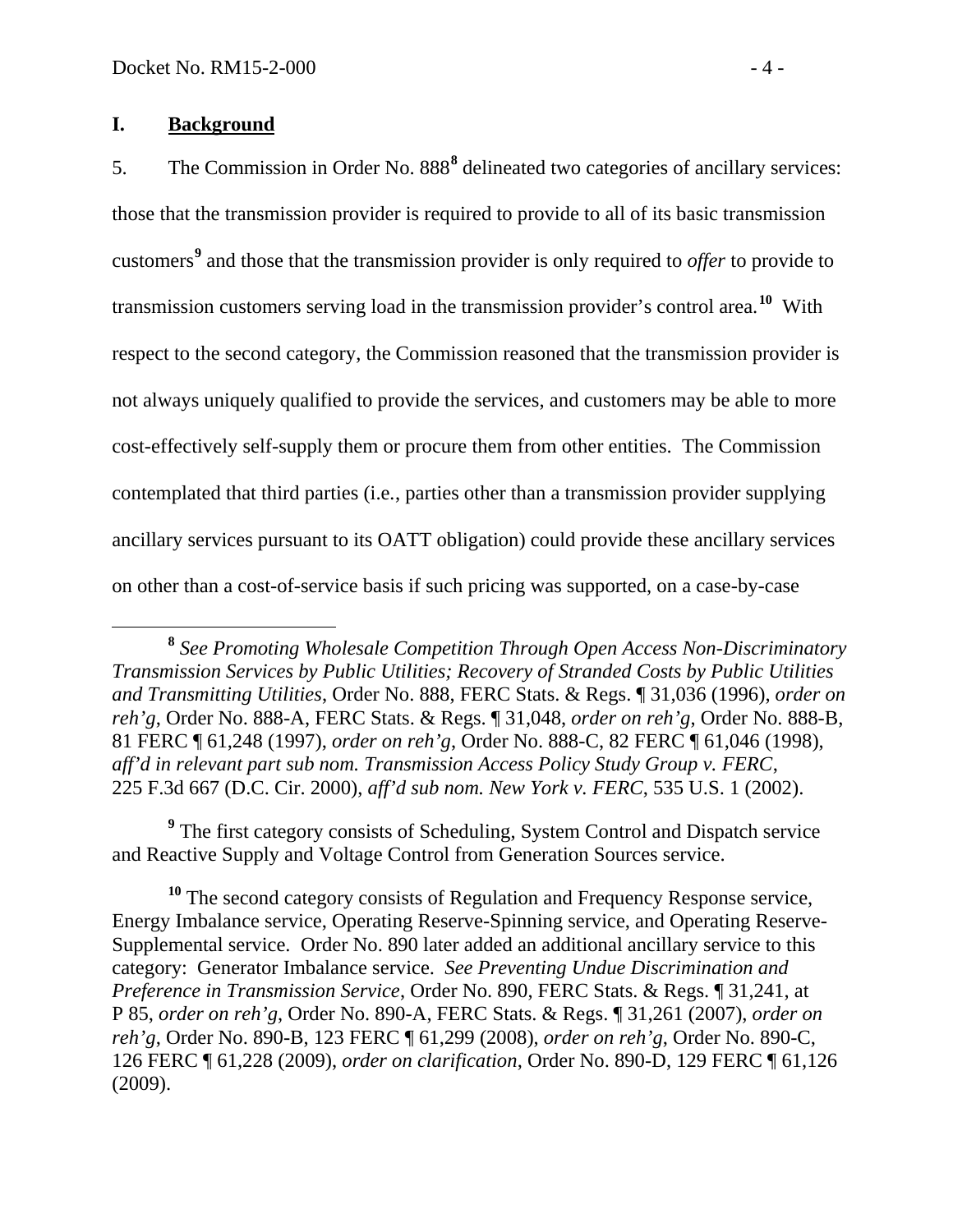basis, by analyses that demonstrated that the seller lacks market power in the relevant product market.**[11](#page-6-0)**

6. Subsequently, in  $Avista$ , <sup>[12](#page-6-1)</sup> the Commission adopted a policy allowing third-party ancillary service providers that could not perform a market power study to sell certain ancillary services at market-based rates with certain restrictions.**[13](#page-6-2)**

7. As noted earlier, the instant proceeding derives from Order No. 784 in which the Commission found that when appropriate intra-hour transmission scheduling practices are in place, the *Avista* restrictions need not apply to the sale of Energy Imbalance, Generator Imbalance, Operating Reserve-Spinning and Operating Reserve-Supplemental services, because with those practices in place, the results of the existing market power screens for sales of energy and capacity can also be applied to sales of these ancillary services.**[14](#page-6-3)**

**<sup>11</sup>** Order No. 888, FERC Stats. & Regs. ¶ 31,036 at 31,720-21.

**<sup>12</sup>** *See supra* n.4.

<span id="page-6-2"></span><span id="page-6-1"></span><span id="page-6-0"></span>**<sup>13</sup>** These ancillary services included: Regulation and Frequency Response, Energy Imbalance, Operating Reserve-Spinning, and Operating Reserve-Supplemental. The Commission did not extend this *Avista* policy to Reactive Supply and Voltage Control from Generation Sources service, which means that third parties wishing to sell this ancillary service at market-based rates would be required to present specific evidence of a lack of market power in the provision of this specific product before the Commission would authorize sales of this service at market-based rates. The Commission also did not extend the *Avista* policy to Scheduling, System Control and Dispatch service. Because only balancing area operators can provide this ancillary service, it does not lend itself to competitive supply. Order No. 784, FERC Stats. & Regs. ¶ 31,349 at n.17.

<span id="page-6-3"></span>**<sup>14</sup>** Because energy and generator imbalance services merely require the ability to respond to dispatch within the hour, the Commission found that any sub-hourly transmission scheduling interval would be sufficient. Order No. 784-A, 146 FERC ¶ 61,114 at P 12 (2012). As the operating reserve services require more rapid response within the hour (spinning reserves must be available immediately and

(continued...)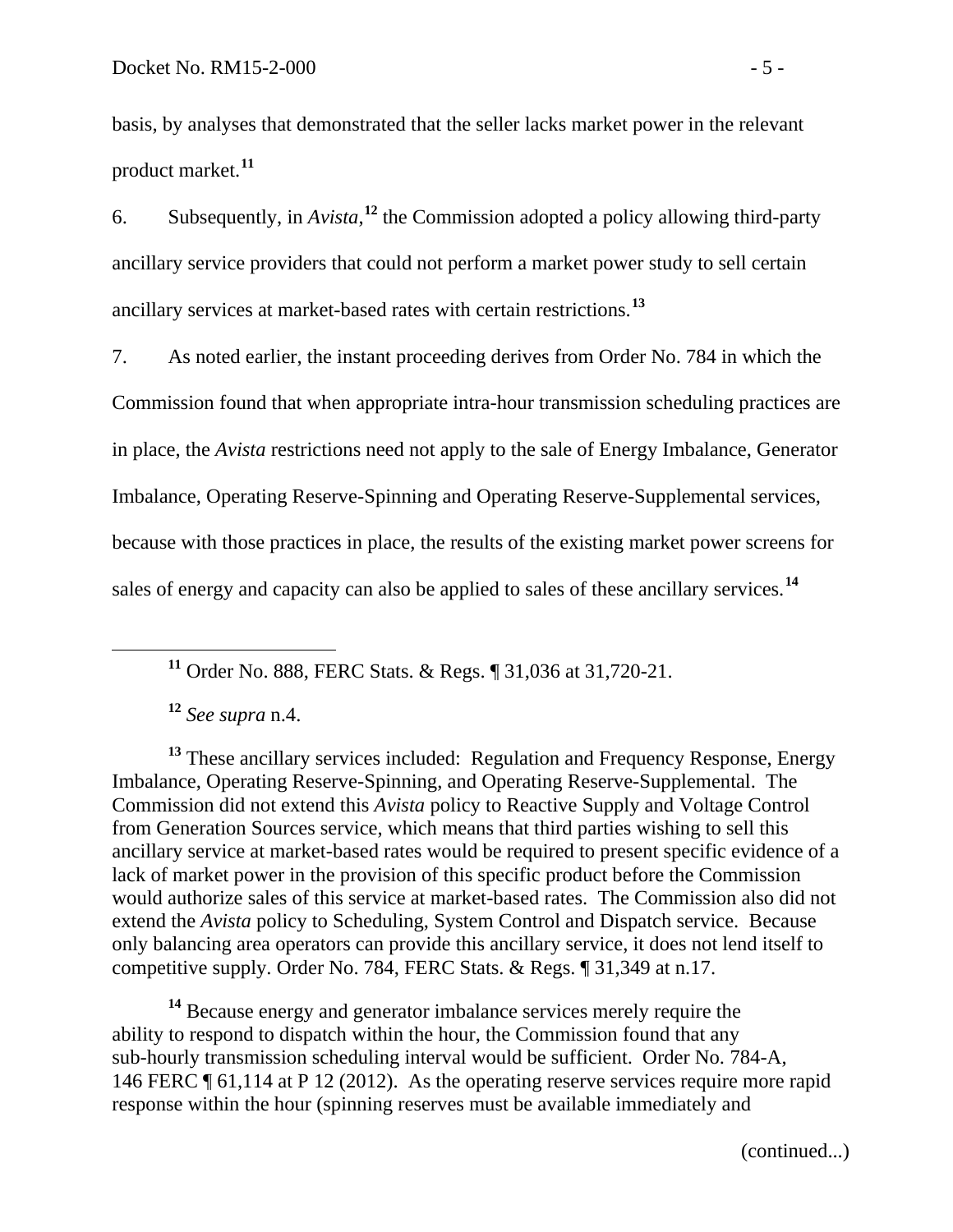8. However, the Commission also found in Order No. 784 that the record developed to that point did not support expanding these market-based rate authorizations to include sales of Reactive Supply and Voltage Control (under OATT Schedule 2) (Schedule 2 service) and Regulation and Frequency Response (under OATT Schedule 3) services (Schedule 3 service). **[15](#page-7-0)** Instead, the Commission allowed market-based rate sales of Schedule 2 and Schedule 3 services to a public utility that is purchasing ancillary services to satisfy its OATT requirements, provided the sale is made pursuant to a competitive solicitation that meets certain specified requirements**[16](#page-7-1)** or the sale is made at or below the buying public utility transmission provider's own Schedule 2 or 3 rate, as applicable.**[17](#page-7-2)** The Commission further stated its intention to gather more information regarding the technical, economic and market issues concerning the provision of these services in a separate proceeding that considers, among other things, the ease and cost-effectiveness of relevant equipment upgrades, the need for and availability of appropriate special

supplemental reserves must be available within a short period of time), the Commission required potential sellers of operating reserve services to satisfactorily explain, in their market-based rate applications, how the particular intra-hour transmission scheduling practices or other protocols in their regions permit resources in one balancing authority area to respond to contingencies in a neighboring balancing authority area within these tight time frames. Order No. 784-A, 146 FERC ¶ 61,114 at PP 13-15.

<span id="page-7-0"></span>**<sup>15</sup>** Order No. 784, FERC Stats. & Regs. ¶ 31,349 at PP 59-61.

<span id="page-7-1"></span>**<sup>16</sup>** *Id.* PP 99-101.

 $\overline{a}$ 

<span id="page-7-2"></span>**<sup>17</sup>** *Id.* PP 82-85.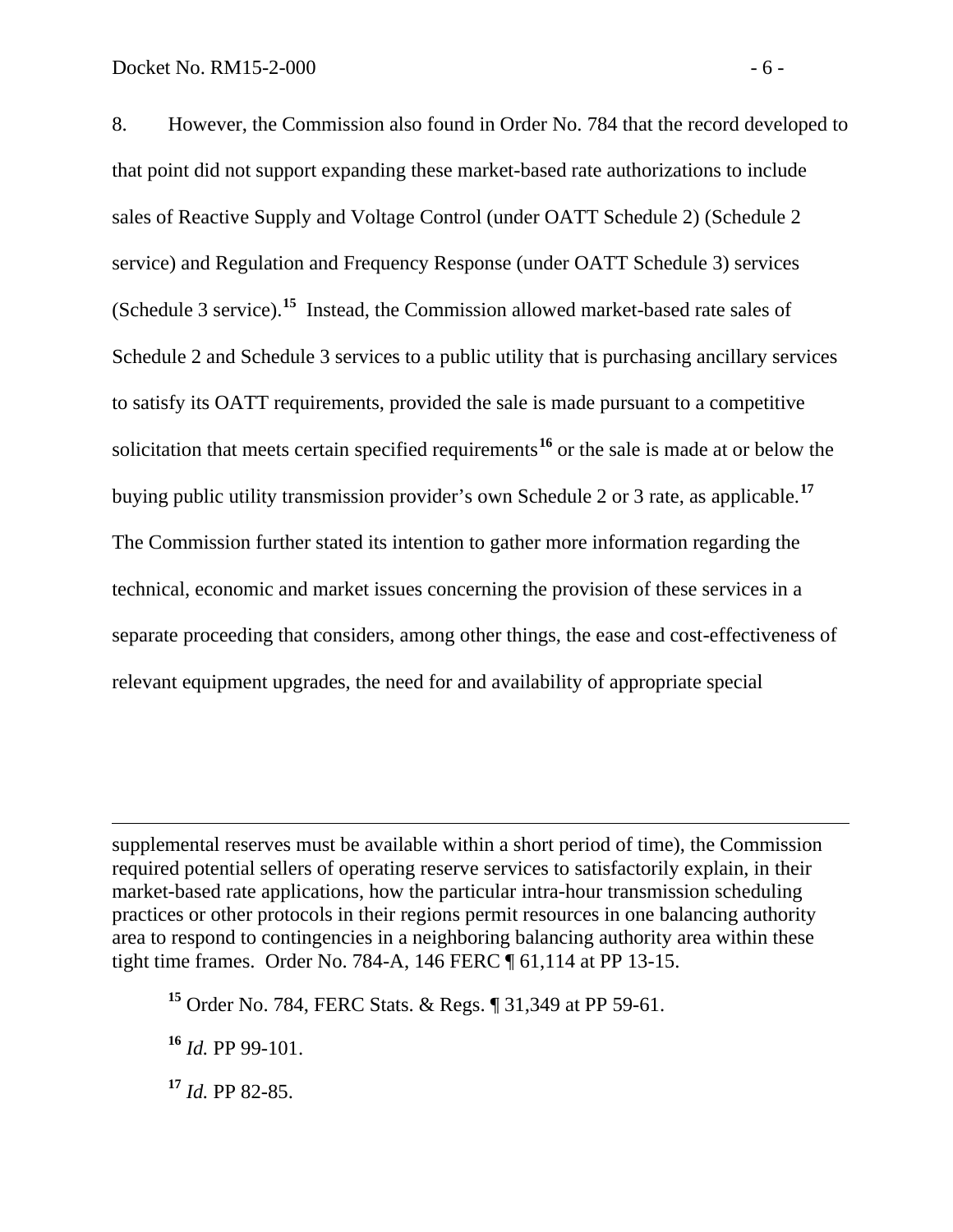arrangements such as dynamic scheduling or pseudo-tie arrangements, and other technical requirements related to the provision of Schedule 2 and Schedule 3 services.**[18](#page-8-0)**

9. Pursuant to that directive, Commission staff held a workshop on April 22, 2014 to obtain input from interested persons regarding the technical, economic and market issues concerning the provision of Schedule 2 and Schedule 3 services.**[19](#page-8-1)** Among other things, the workshop explored issues surrounding the sale of these services at market-based rates. Comments submitted in response to the workshop that discussed the characteristics associated with a primary frequency response product indicated that market-based rate sales of such a product are feasible.**[20](#page-8-2)**

10. Separately, the Commission on January 16, 2014 issued a Final Rule approving reliability standard BAL-003-1**[21](#page-8-3)** under which a balancing authority**[22](#page-8-4)** must maintain a

 $18$  *Id.* P 61.

<span id="page-8-1"></span><span id="page-8-0"></span>**<sup>19</sup>** *See Third-Party Provision of Reactive Supply and Voltage Control and Regulation and Frequency Response Services*, Final Agenda, Docket No. AD14-7-000 (Apr. 22, 2014).

<span id="page-8-2"></span>**<sup>20</sup>** For example, most commenters echo Edison Electric Institute's (EEI) arguments that virtually all generators can provide primary frequency response, and because it is provided at the interconnection level, balancing authority areas have more flexibility on the location of the resource than they would for other products. *See, e.g.*, Edison Electric Institute Post-Workshop Comments, Docket No. AD14-7-000, at 7-8 (filed June 3, 2014).

<span id="page-8-3"></span>**<sup>21</sup>** Reliability standards proposed by the North American Electric Reliability Corporation (NERC) are subject to the Commission's jurisdiction under section 215 of the Federal Power Act. 16 U.S.C. 824o(d). The Commission has authority to approve or reject such standards, and to enforce those that are approved.

<span id="page-8-4"></span>**<sup>22</sup>** The NERC Glossary defines a balancing authority as "(t)he responsible entity that integrates resource plans ahead of time, maintains load-interchange-generation balance within a Balancing Authority Area, and supports Interconnection frequency in real

(continued...)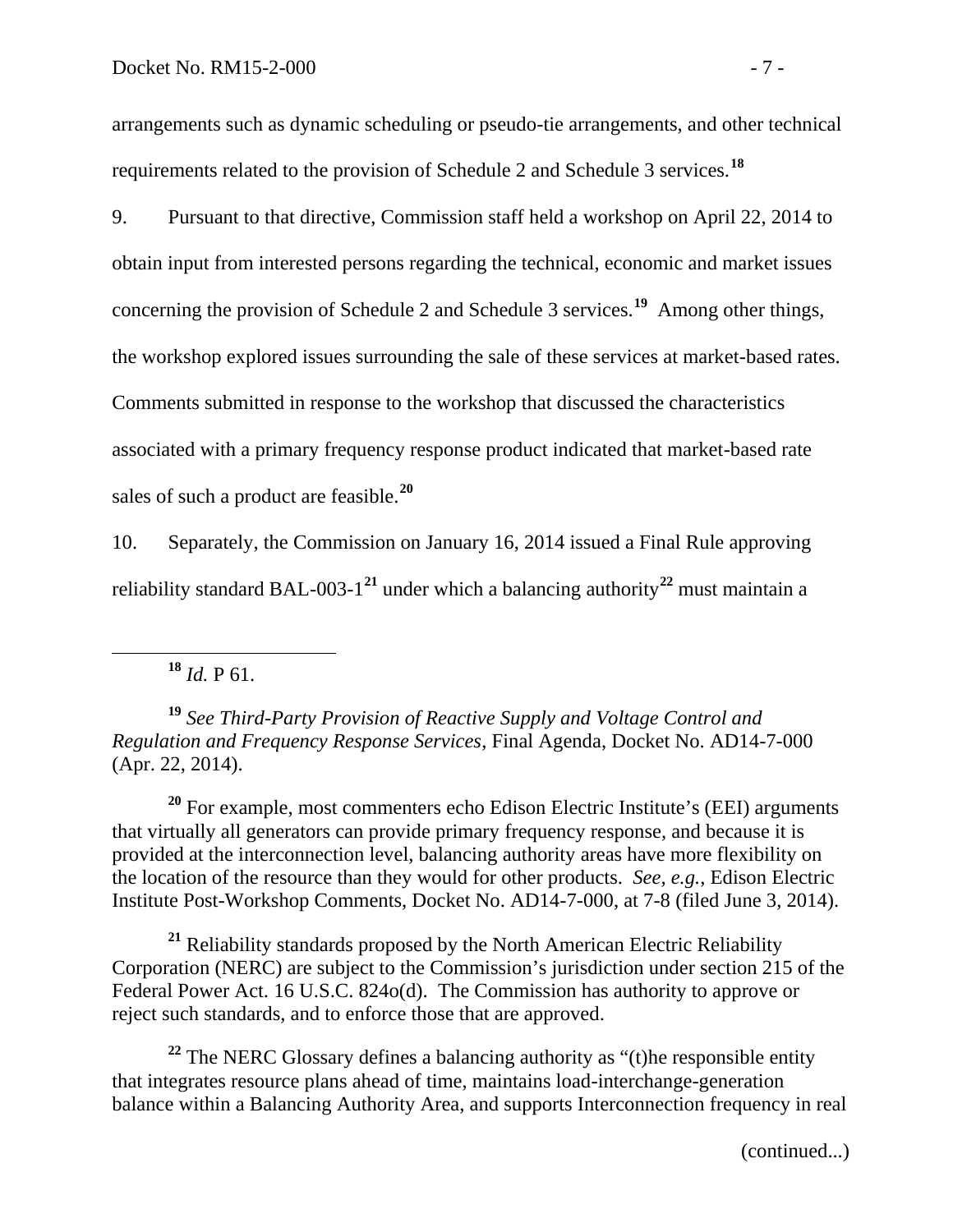minimum frequency response obligation.<sup>[23](#page-9-0)</sup> While most balancing authorities should be able to meet the new reliability standard using their own resources,<sup>[24](#page-9-1)</sup> some may nevertheless be interested in purchasing primary frequency response service from others if doing so would be economically beneficial.

11. Based upon information received at the workshop and in the subsequently-filed 11 written comments, the Commission issued a NOPR that differentiated between regulation service and primary frequency response service, analyzed the technical characteristics of primary frequency response service to show why the existing market power screens for sales of energy and capacity could be used to show lack of market power for sales of primary frequency response as well, and therefore proposed to allow sales of primary frequency response service at market-based rates by entities granted market-based rate authority for sales of energy and capacity.**[25](#page-9-2)** The NOPR sought comment on all aspects of this proposal.**[26](#page-9-3)**

time." *See* 

 $\overline{a}$ 

http://www.nerc.com/pa/Stand/Glossary%20of%20Terms/Glossary\_of\_Terms.pdf.

<span id="page-9-0"></span>**<sup>23</sup>** *See Frequency Response and Frequency Bias Setting Reliability Standard*, Order No. 794, 146 FERC ¶ 61,024 (2014).

**<sup>24</sup>** *Id.* PP 62-63.

<span id="page-9-3"></span><span id="page-9-2"></span><span id="page-9-1"></span>**<sup>25</sup>** NOPR, FERC Stats. & Regs. ¶ 32,705 (2015). With respect to the remainder of the issues discussed in the workshop and associated written comments, the Commission did not see sufficient evidence to pursue generic reforms through this rulemaking proceeding. *Id.* P 10.

**<sup>26</sup>** *Id.* P 30.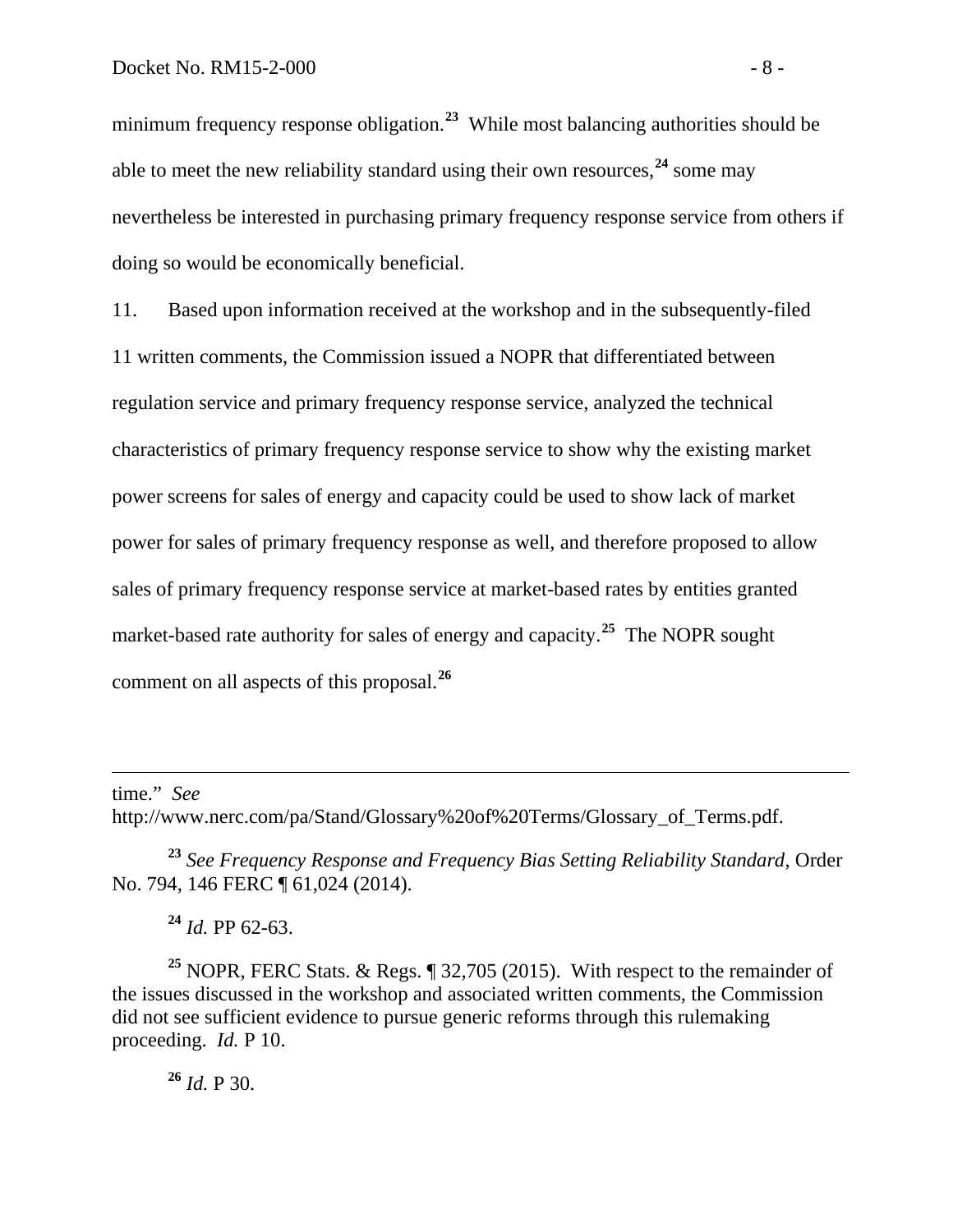12. Most of the 19 sets of comments submitted in response to the NOPR are supportive of the proposal, with some commenters seeking clarification of various issues. Meanwhile, the limited set of adverse comments fall into two broad categories:

1) comments seeking to contest the technical arguments regarding market power relied upon by the NOPR; and 2) comments that do not relate to market power screening but rather relate to various aspects of the implementation of actual primary frequency response transactions.

13. For the reasons described more fully below, the Commission finds that it is appropriate to finalize the NOPR proposal to permit voluntary sales of primary frequency response service at market-based rates for entities granted market-based rate authority for sales of energy and capacity. We also address various requests for clarification, as discussed more fully below. We emphasize that this Final Rule does not place any limits on the types of transactions available to procure primary frequency response service; they may be cost-based or market-based, bundled with other services or unbundled as discussed further below, and inside or outside of organized markets. This Final Rule focuses solely on how jurisdictional entities can qualify for market-based rates for primary frequency response service in the context of voluntary bilateral sales.

### **II. Discussion**

14. In the NOPR in this proceeding, the Commission proposed to define primary frequency response service as the "autonomous, automatic, and rapid action of a generator, or other resource, to change its output (within seconds) to rapidly dampen large changes in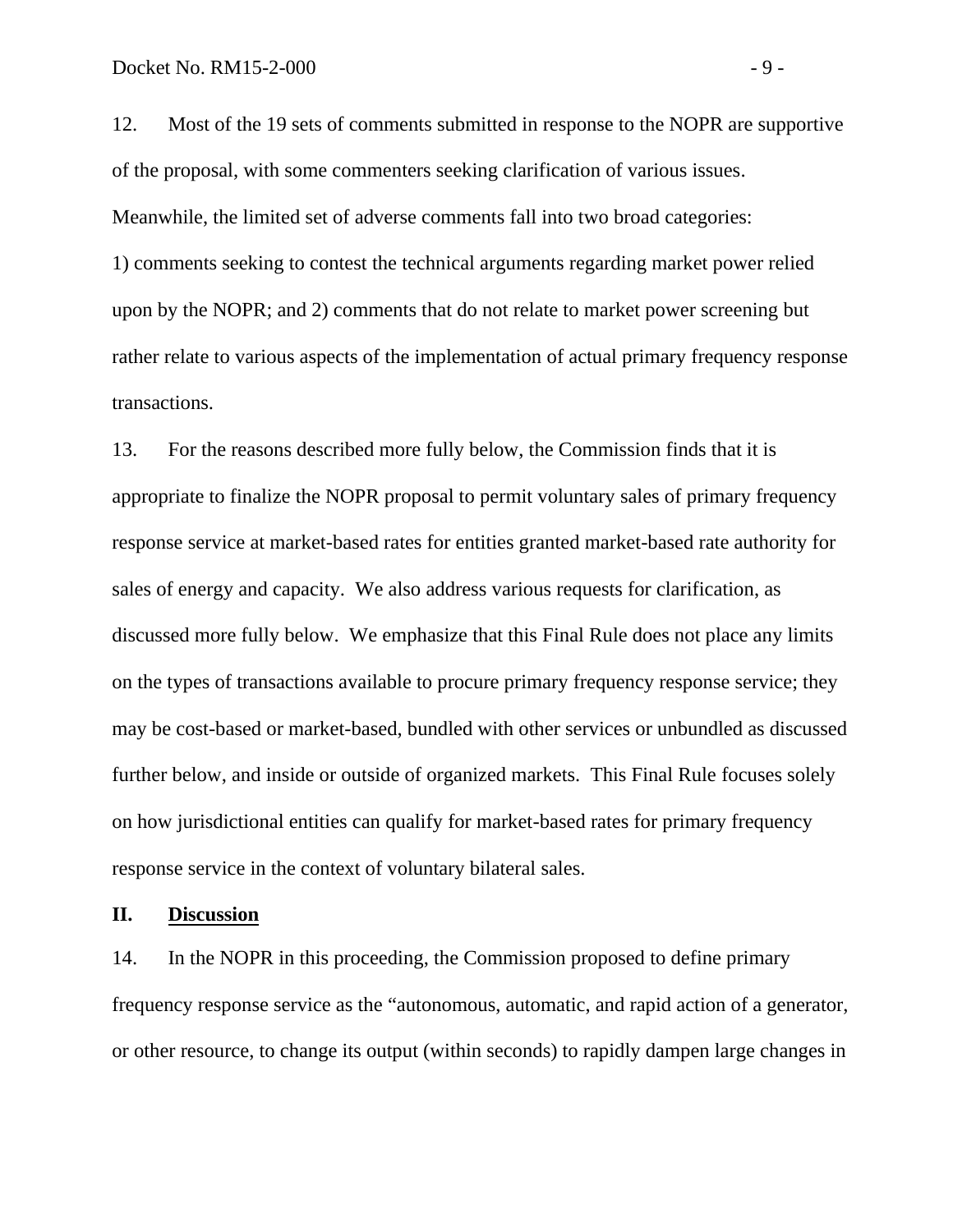frequency."**[27](#page-11-0)** Elsewhere in the NOPR, the Commission discussed the idea that individual autonomous responses to large changes in frequency will be of short duration, sustained only until dispatched regulation or operating reserve resources begin responding.**[28](#page-11-1)** As there are aspects of both statements that are important to properly defining this product, in this Final Rule the Commission will refine and clarify the NOPR's definition to state that primary frequency response service is defined as a resource standing by to provide autonomous, pre-programmed changes in output to rapidly arrest large changes in frequency until dispatched resources can take over.

### **A. Technical Issues Related to the Application of Existing Market Power Screens to Primary Frequency Response Service**

### **1. Geographic Market and the Impact of Resource Distance**

15. The Commission analyzes horizontal market power for market-based sales of energy and capacity**[29](#page-11-2)** using two indicative screens, the wholesale market share screen and the pivotal supplier screen, to identify sellers that raise no horizontal market power concerns and can otherwise be considered for market-based rate authority.**[30](#page-11-3)** The

<span id="page-11-0"></span>**<sup>27</sup>** *Id.* P 12.

**<sup>28</sup>** *Id.* P 24.

**<sup>29</sup>** *See* 18 CFR 35.37(b) (2015).

<span id="page-11-3"></span><span id="page-11-2"></span><span id="page-11-1"></span>**<sup>30</sup>** *See Market-Based Rates for Wholesale Sales of Electric Energy, Capacity and Ancillary Services by Public Utilities*, Order No. 697, FERC Stats. & Regs. ¶ 31,252 at PP 13, 62, *clarified*, 121 FERC ¶ 61,260 (2007), *order on reh'g*, Order No. 697-A, FERC Stats. & Regs. ¶ 31,268, *clarified*, 124 FERC ¶ 61,055, *order on reh'g*, Order No. 697-B, FERC Stats. & Regs. ¶ 31,285 (2008), *order on reh'g*, Order No. 697-C, FERC Stats. & Regs. ¶ 31,291 (2009), *order on reh'g*, Order No. 697-D, FERC Stats. & Regs. ¶ 31,305

(continued...)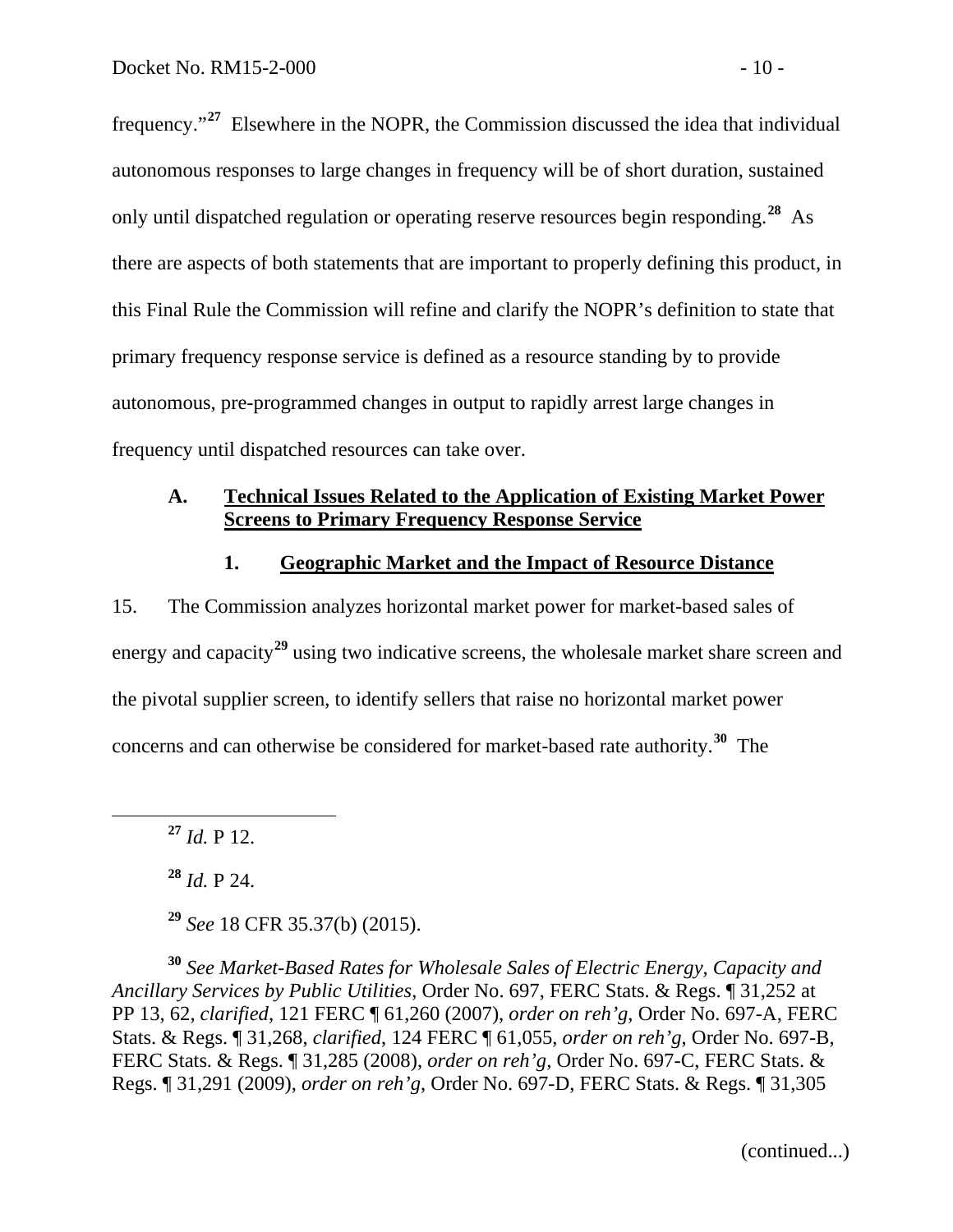wholesale market share screen measures whether a seller has a dominant position in the relevant geographic market in terms of the number of megawatts of uncommitted capacity owned or controlled by the seller, as compared to the uncommitted capacity of the entire market.<sup>[31](#page-12-0)</sup> A seller whose share of the relevant market is less than 20 percent during all seasons passes the wholesale market share screen.**[32](#page-12-1)** The pivotal supplier screen evaluates the seller's potential to exercise horizontal market power based on the seller's uncommitted capacity at the time of annual peak demand in the relevant market.**[33](#page-12-2)** A seller satisfies the pivotal supplier screen if its uncommitted capacity is less than the net uncommitted supply in the relevant market.**[34](#page-12-3)**

16. Passing both the wholesale market share screen and the pivotal supplier screen creates a rebuttable presumption that the seller does not possess horizontal market power; failing either screen creates a rebuttable presumption that the seller possesses horizontal market power.<sup>[35](#page-12-4)</sup> A seller that fails one of the screens may present evidence, such as a

<span id="page-12-1"></span><span id="page-12-0"></span>(2010), *aff'd sub nom. Mont. Consumer Counsel v. FERC*, 659 F.3d 910 (9th Cir. 2011), *cert. denied*, 133 S. Ct. 26 (2012). *See also* 18 CFR 35.37(b), (c)(1) (2015).

**<sup>31</sup>** Order No. 697, FERC Stats. & Regs. ¶ 31,252 at P 43.

**<sup>32</sup>** *Id.* PP 43-44, 80, 89.

 $\overline{a}$ 

<span id="page-12-2"></span>**<sup>33</sup>** 18 CFR 35.37(c)(1) (2015).

<span id="page-12-3"></span>**<sup>34</sup>** Order No. 697, FERC Stats. & Regs. ¶ 31,252 at P 42.

<span id="page-12-4"></span>**<sup>35</sup>** 18 CFR 35.37(c)(1) (2015).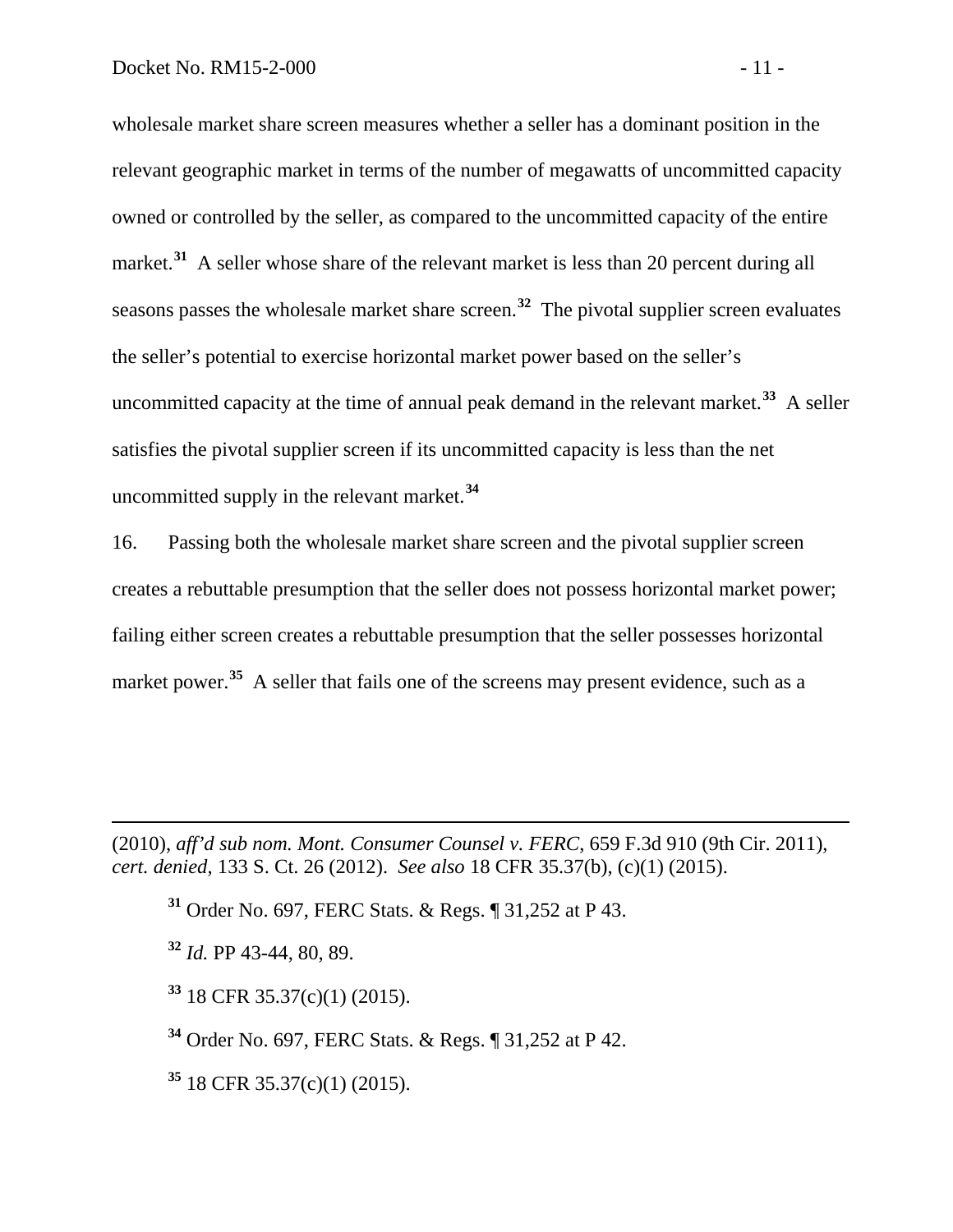delivered price test, to rebut the presumption of horizontal market power.**[36](#page-13-0)** In the alternative, a seller may accept the presumption of horizontal market power and adopt some form of cost-based mitigation.**[37](#page-13-1)**

17. Three of the key components of the analysis of horizontal market power are the definition of products, the determination of appropriate geographic scope of the relevant market for each product, and the identification of the uncommitted generation supply within the relevant geographic market. In Order No. 697, the Commission adopted a default relevant geographic market for sales of energy and capacity. **[38](#page-13-2)** Specifically, the Commission generally uses a seller's balancing authority area plus directly interconnected (first-tier) balancing authority areas, or uses the Regional Transmission Organization (RTO) or Independent System Operator (ISO) market if applicable, as the default relevant geographic market. However, where the Commission has made a specific finding that there is a submarket within an RTO/ISO, that submarket becomes the default relevant

<span id="page-13-1"></span>**<sup>37</sup>** 18 CFR 35.37(c)(3) (2015).

<span id="page-13-0"></span>**<sup>36</sup>** 18 CFR 35.37(c)(2) (2015). For purposes of rebutting the presumption of horizontal market power, sellers may use the results of the delivered price test to perform pivotal supplier and market share analyses and market concentration analyses using the Herfindahl-Hirschman Index (HHI). The HHI is a widely accepted measure of market concentration, calculated by squaring the market share of each firm competing in the market and summing the results. The Commission has stated that a showing of an HHI less than 2,500 in the relevant market for all season/load periods for sellers that have also shown that they are not pivotal and do not possess a market share of 20 percent or greater in any of the season/load periods would constitute a showing of a lack of horizontal market power, absent compelling contrary evidence from intervenors. Order No. 697, FERC Stats. & Regs. ¶ 31,252 at P 111.

<span id="page-13-2"></span>**<sup>38</sup>** Order No. 697, FERC Stats. & Regs. ¶ 31,252 at P 15.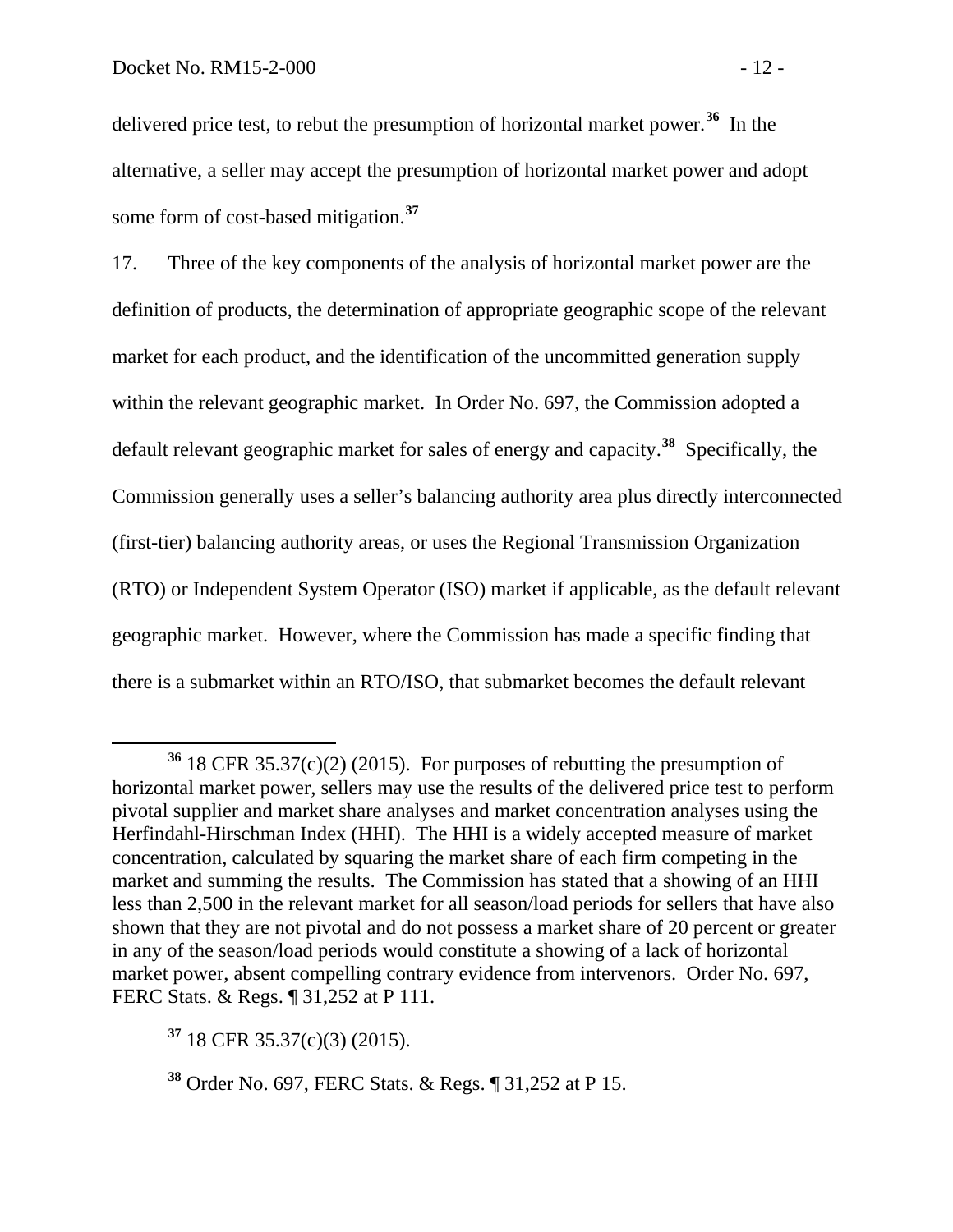geographic market for sellers located within the submarket for purposes of the marketbased rate analysis. The Commission also provided guidance as to the factors the Commission will consider in evaluating whether, in a particular case, to adopt an alternative larger or smaller geographic market instead of relying on the default geographic market.**[39](#page-14-0)**

18. The Commission stated in the NOPR that, because primary frequency response service can be effectively supplied by any resource throughout an interconnection and have the same ability to dampen harmful changes in interconnection-wide frequency, the geographic market for market power analysis of a primary frequency response product could be the entire interconnection within which the buyer resides, and in any event would be no smaller than the geographic market represented in the existing market power screens;<sup>[40](#page-14-1)</sup> i.e., the home balancing authority area of the seller plus first-tier balancing authority areas or the RTO/ISO market if applicable. The Commission therefore proposed to apply the existing market power screens used for energy and capacity sales, without modification as to geographic market, to sales of primary frequency response service.

<span id="page-14-0"></span><sup>&</sup>lt;sup>39</sup> A necessary condition that must be satisfied to justify an alternative market is a demonstration regarding whether there are frequently binding transmission constraints during historical peak seasons examined in the screens and at other competitively significant times that prevent competing supply from reaching customers within the proposed alternative geographic market. *Id.* P 268.

<span id="page-14-1"></span>**<sup>40</sup>** NOPR, FERC Stats. & Regs. ¶ 32,705 at P 23.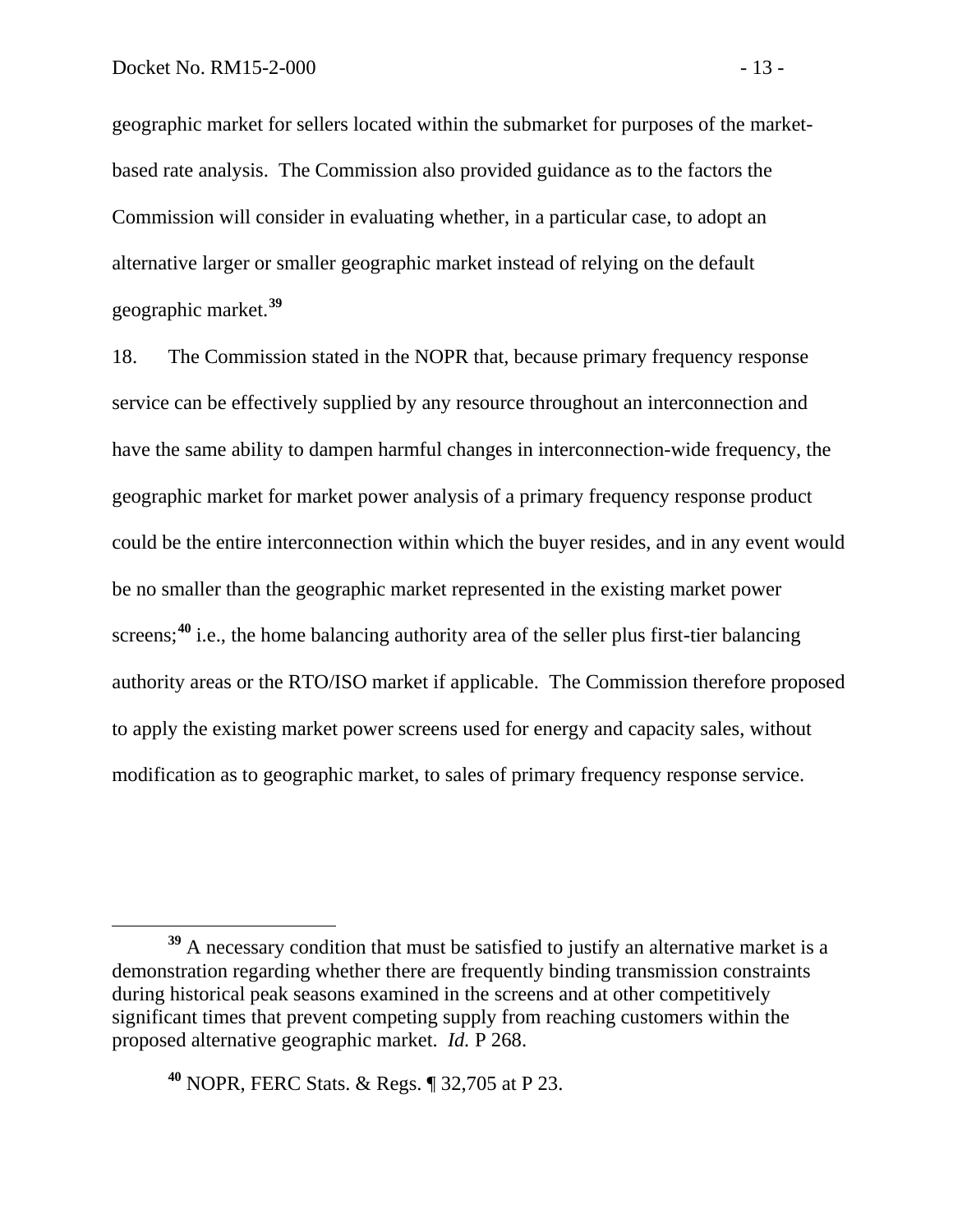19. Most commenters either express specific support for this finding,  $41$  or are silent on the issue.**[42](#page-15-1)** However, American Public Power Association, the National Rural Electric Cooperative Association, and the Transmission Access Policy Study Group (together, TAPS), PJM Interconnection, L.L.C. (PJM), and Midcontinent Independent System Operator, Inc. (MISO) raise limited, technical concerns regarding this finding.

20. TAPS argues that while remote generators may be capable of responding, there is reason to be concerned that frequency response from a distant generator would be less effective than frequency response from a nearby generator, and that this alleged impact of distance would upset the Commission's proposal to rely on the existing market-based rate screens used for energy and capacity sales to ensure that sellers of primary frequency response service lack market power when making sales to public utility transmission providers.**[43](#page-15-2)**

21. PJM similarly asserts, without elaboration, that questions remain as to whether there is sufficient substitutability of units across the Eastern Interconnection so as to support the conclusion that market power issues are of limited concern in the provision of primary frequency response. PJM also asserts that the kind of communications

**<sup>43</sup>** TAPS at 5-6.

<span id="page-15-0"></span>**<sup>41</sup>** *See, e.g.*, American Wind Energy Association (AWEA) at 6; Calpine Corporation (Calpine) at 5; EEI at 2; Electricity Consumers Resources Council (ELCON) at 3.

<span id="page-15-2"></span><span id="page-15-1"></span>**<sup>42</sup>** *See* Dominion Resources Services, Inc. (Dominion) at 2; Duke Energy Corporation (Duke) at 3; Electric Power Supply Association (EPSA) at 3; Energy Storage Association (ESA) at 1; Idaho Power Company (Idaho Power) at 2; Public Interest Organizations at 2.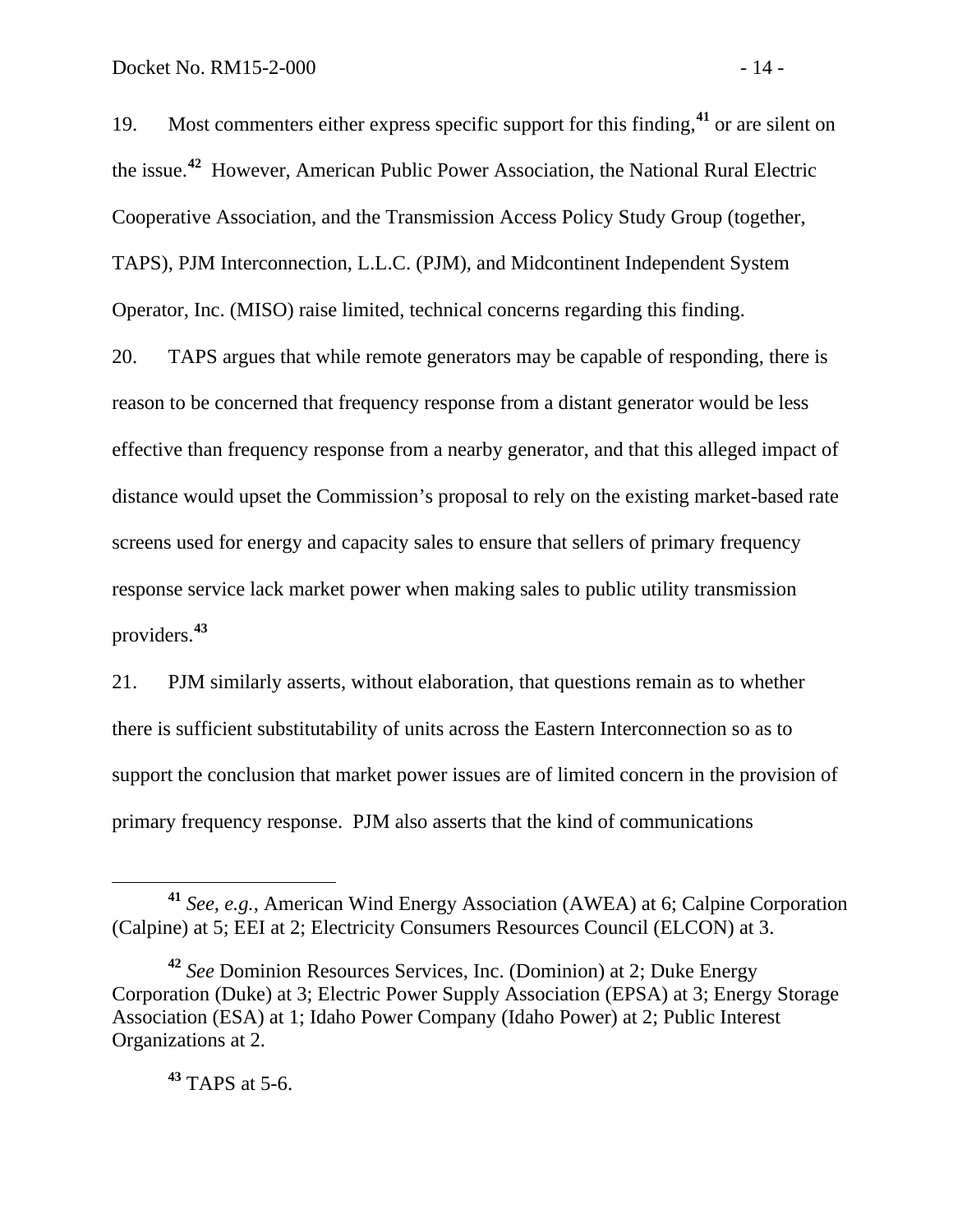infrastructure, protocols, and compensation policies necessary to permit PJM to obtain primary frequency response from resources outside of its market do not yet exist.**[44](#page-16-0)**

22. MISO argues that, while the NOPR is correct that any resource anywhere in an interconnection can help stabilize the frequency of that interconnection following a load or resource loss, there may be negative reliability impacts caused by flows to very remote locations, particularly if there are weak or transmission-limited interfaces.**[45](#page-16-1)**

## **Commission Determination**

23. We adopt the NOPR proposal to apply the existing market power screens used for energy and capacity sales, without modification as to geographic market, to sales of primary frequency response service. With respect to TAPS's arguments, the Commission finds that the delay in sensing a change in frequency associated with resource distance does not undermine the NOPR's proposal to rely upon the default geographic market reflected in the existing market power screens for sales of energy and capacity; i.e., the home balancing authority area of the seller plus first-tier balancing authority areas or the RTO/ISO market if applicable. While TAPS is correct that a resource located far across an interconnection from the site of a contingency event should sense the resulting change in frequency later than would a closer resource, studies of this issue**[46](#page-16-2)** indicate that this

**<sup>44</sup>** PJM at 4.

**<sup>45</sup>** MISO at 5.

<span id="page-16-2"></span><span id="page-16-1"></span><span id="page-16-0"></span>**<sup>46</sup>** *See, e.g.*, [http://fnetpublic.utk.edu/eventsamples/20110823175058\\_E.jpg.](http://fnetpublic.utk.edu/eventsamples/20110823175058_E.jpg) *See also*, John Undrill, *Power and Frequency Control as it Relates to Wind-Powered Generation* (2010), *available at* [http://www.ferc.gov/CalendarFiles/20110120114503-](http://www.ferc.gov/CalendarFiles/20110120114503-Power-and-Frequency-Control.pdf) [Power-and-Frequency-Control.pdf.](http://www.ferc.gov/CalendarFiles/20110120114503-Power-and-Frequency-Control.pdf)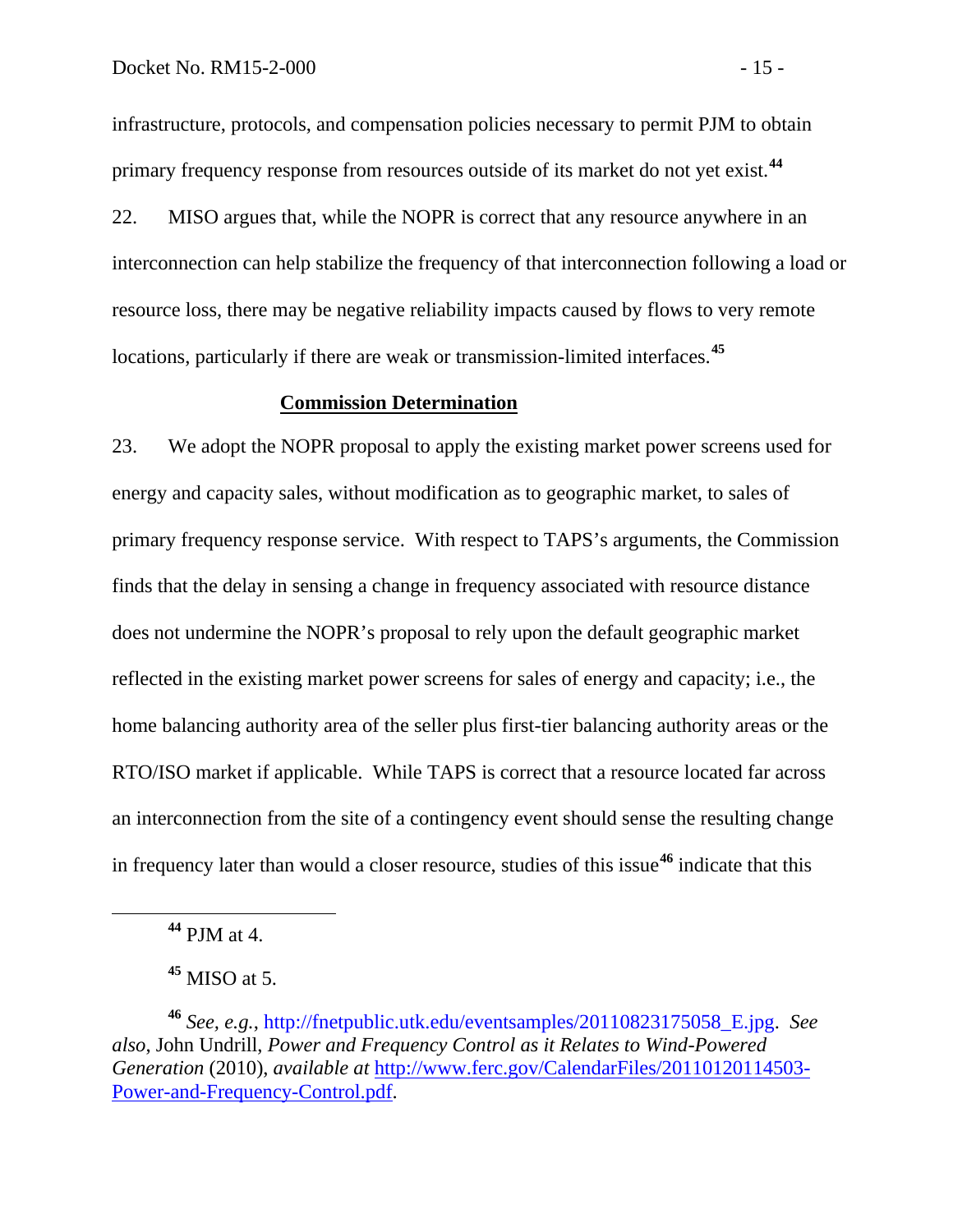delay would be within the NOPR's product definition that requires primary frequency response resources to change their output within seconds in response to a large change in frequency.**[47](#page-17-0)**

24. With respect to PJM's assertion that questions remain as to the substitutability of units across the Eastern Interconnection, PJM has not explained what those questions may be, and in any event the NOPR does not propose to test market power based on an interconnection-wide geographic market.

25. With respect to PJM's argument that the kind of communications infrastructure, protocols, and compensation policies necessary to permit PJM to obtain primary frequency response from resources outside of its market do not yet exist, the Commission partially agrees and partially disagrees as described below, but even where we partially agree, this would not impact the NOPR proposal regarding market power screening.

26. With respect to communications protocols, the Commission agrees that in order to effectuate actual voluntary primary frequency response transactions, it may be necessary to further develop or refine existing communications protocols, as more detailed data may be needed for purposes of verifying primary frequency response activity than for other activities. However, this refinement should not pose such a fundamental barrier to sales of primary frequency response service from one balancing authority area to another that it calls into question the default geographic market of the existing market power screens. This is because, as will be discussed further below, there are existing information sharing

<span id="page-17-0"></span>**<sup>47</sup>** NOPR, FERC Stats. & Regs. ¶ 32,705 at P 12.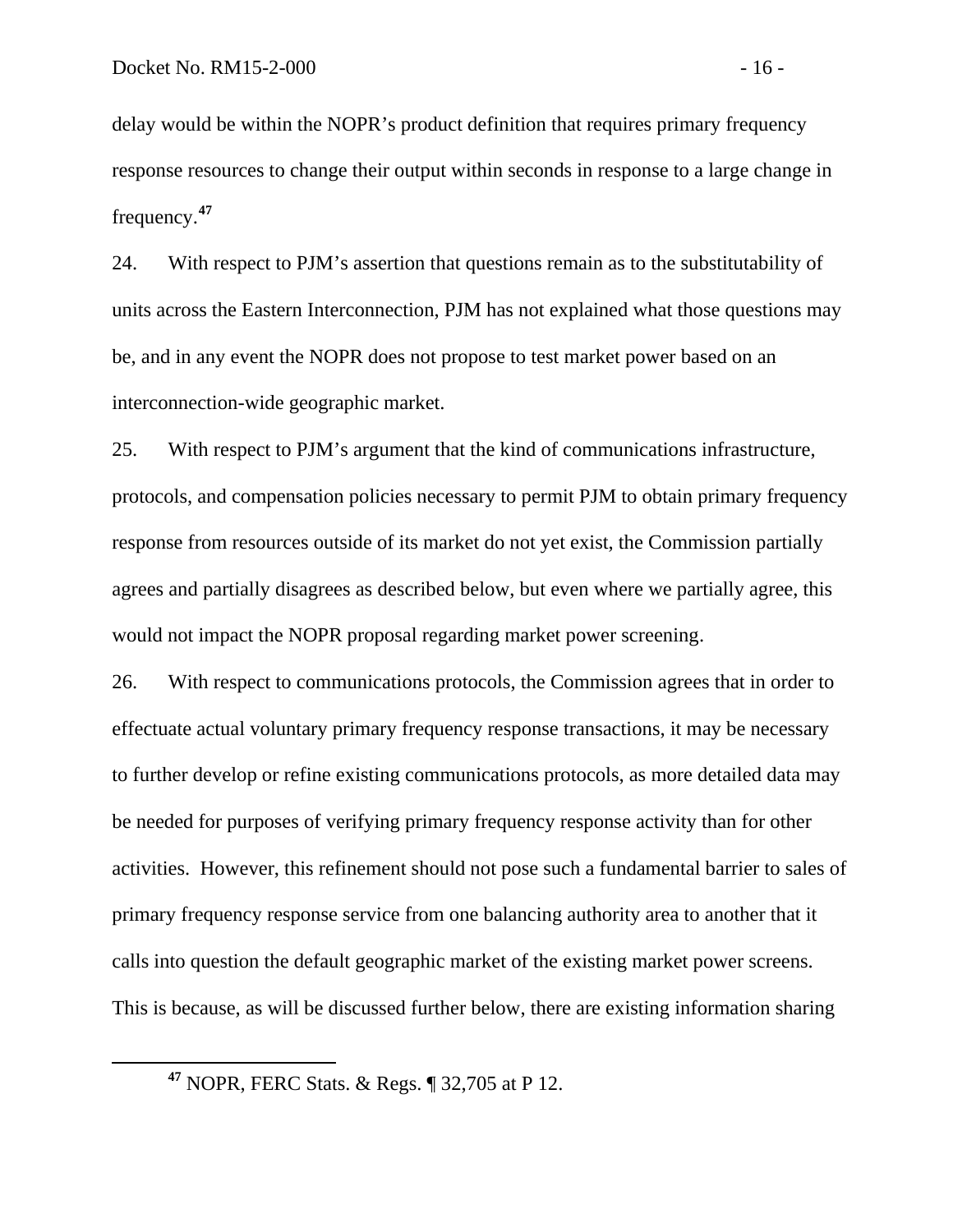systems and protocols that should be able to accommodate the more detailed information associated with primary frequency response transactions without requiring an unreasonable amount of effort from affected parties. Hence, for market power screening purposes, resources in first-tier balancing authority areas should remain viable competitors to supply primary frequency response to the home balancing authority area.

27. With respect to compensation policies, the Commission disagrees with PJM that compensation policies necessary to support this Final Rule do not yet exist. As will be further discussed below, this Final Rule does not require development of organized markets for primary frequency response service, but rather is focused on voluntary bilateral sales of primary frequency response at market-based rates. In bilateral markets, compensation would be negotiated between the buyer and the seller pursuant to the seller's market-based rate authority. As such, bilateral transactions will be strictly voluntary and the buyer will presumably only agree to them if it sees an economic reason to do so. Therefore, no further compensation policies are necessary in connection with this Final Rule.

28. Finally, MISO argues that there may be negative reliability impacts caused by flows to very remote locations, particularly if there are weak or transmission-limited interfaces. The Commission agrees but sees this as a practical consideration relevant to particular bilateral transactions rather than a universal issue that invalidates the use of existing market power screens to show lack of market power for sales of primary frequency response service. Accordingly, this argument does not invalidate the NOPR proposal regarding market power screening for sellers of primary frequency response service.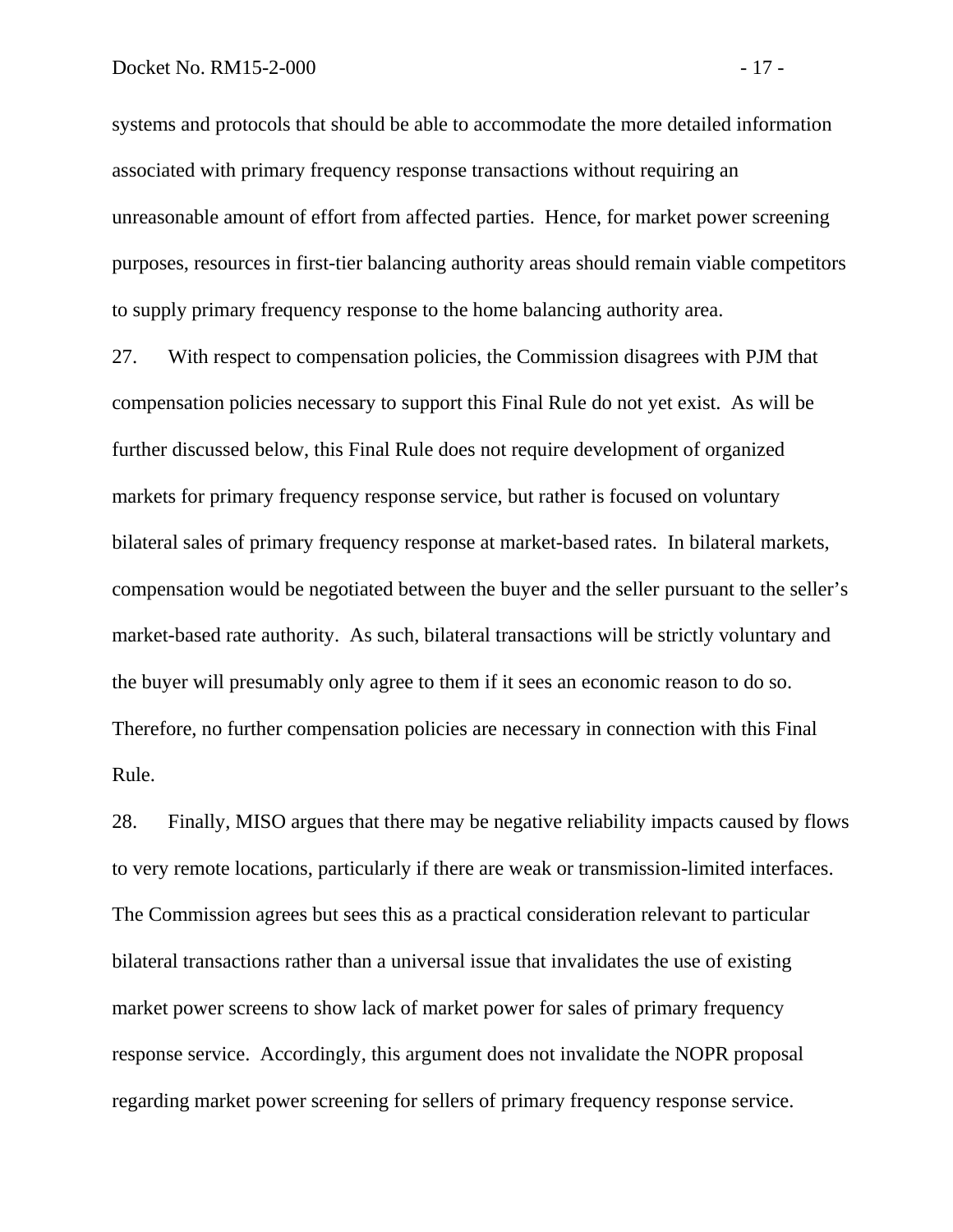### **2. Need for Transmission Reservation and Scheduling**

29. With respect to potential barriers related to transmission scheduling or reservation, the Commission stated in the NOPR that primary frequency response service should not require any transmission reservation or scheduling, because by definition individual frequency responses would not be sustained for long enough periods to trigger a need for transmission service or schedule changes. Rather, such individual primary frequency responses should be rapidly replaced by resources centrally dispatched by the relevant balancing authority.**[48](#page-19-0)**

30. Most commenters either specifically agree that transmission scheduling and reservation should not be necessary in connection with the temporary, autonomous changes in output associated with primary frequency response service,**[49](#page-19-1)** or remain silent on the issue. However, EEI asserts that transmission reservation or scheduling may be needed in some cases. According to EEI, the duration of primary frequency response products could range from a minute or two to supplement a response for only large events, to an unbounded number of minutes for as long as frequency remains beyond a given frequency deadband. In the case of longer durations, according to EEI, transmission providers may have to assess the potential transmission impact of third-party resources

<span id="page-19-0"></span>**<sup>48</sup>** NOPR, FERC Stats. & Regs. ¶ 32,705 at P 24.

<span id="page-19-1"></span>**<sup>49</sup>** *See, e.g.*, AWEA at 6; ELCON at 3; MISO at 1.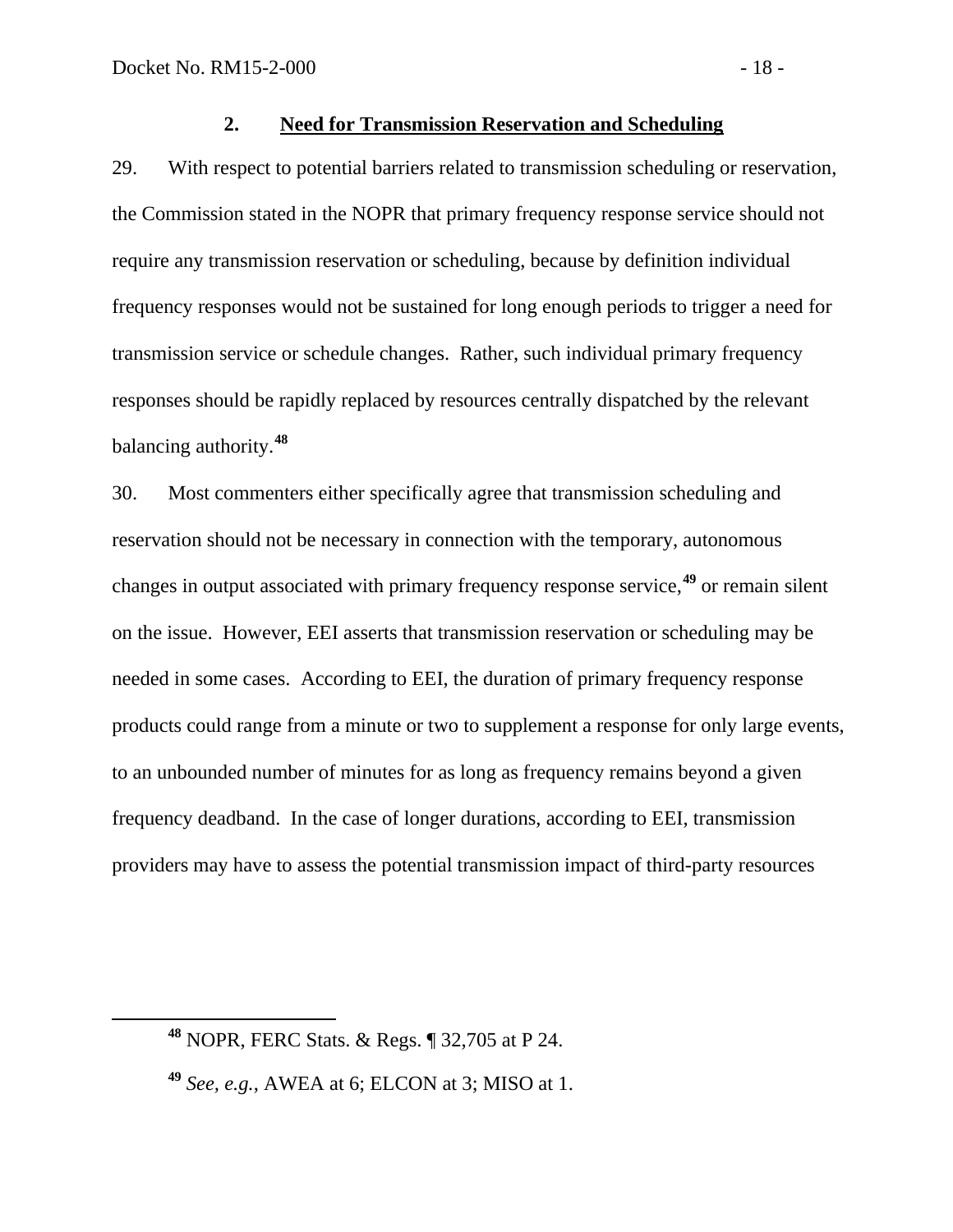providing primary frequency response through their service territory for extended periods of time.**[50](#page-20-0)** Duke makes similar arguments.**[51](#page-20-1)**

31. Similarly, TAPS argues that the Commission did not adequately examine in the NOPR the implications of remote provision of primary frequency response on transmission availability and co-optimization of energy and ancillary services. TAPS argues the Commission should provide additional analysis of how remote supply of frequency response service will affect transmission reserve margin and available transfer capability, how the associated costs are borne, and whether this will have adverse consequences for market efficiency, particularly in RTOs.**[52](#page-20-2)**

### **Commission Determination**

32. The Commission continues to believe that transmission reservation and scheduling will not create a barrier to sales of frequency response within an interconnection. While the Commission concedes that in some cases transmission capacity may need to be reserved to support a sale of primary frequency,**[53](#page-20-3)** we continue to believe that in the vast majority of cases the sale of primary frequency response service should not require any

<span id="page-20-3"></span><span id="page-20-2"></span><span id="page-20-1"></span>**<sup>53</sup>** The Commission expects that sales of primary frequency response from resources in transmission constrained areas would constitute the most likely scenario where a reservation of transmission capacity might be needed to support the sale. Naturally, the added cost of such transmission purchases would likely be considered by the potential purchaser in deciding whether or not to enter into such purchase.

<span id="page-20-0"></span>**<sup>50</sup>** EEI at 8.

**<sup>51</sup>** Duke at 7-8.

**<sup>52</sup>** TAPS at 9-11.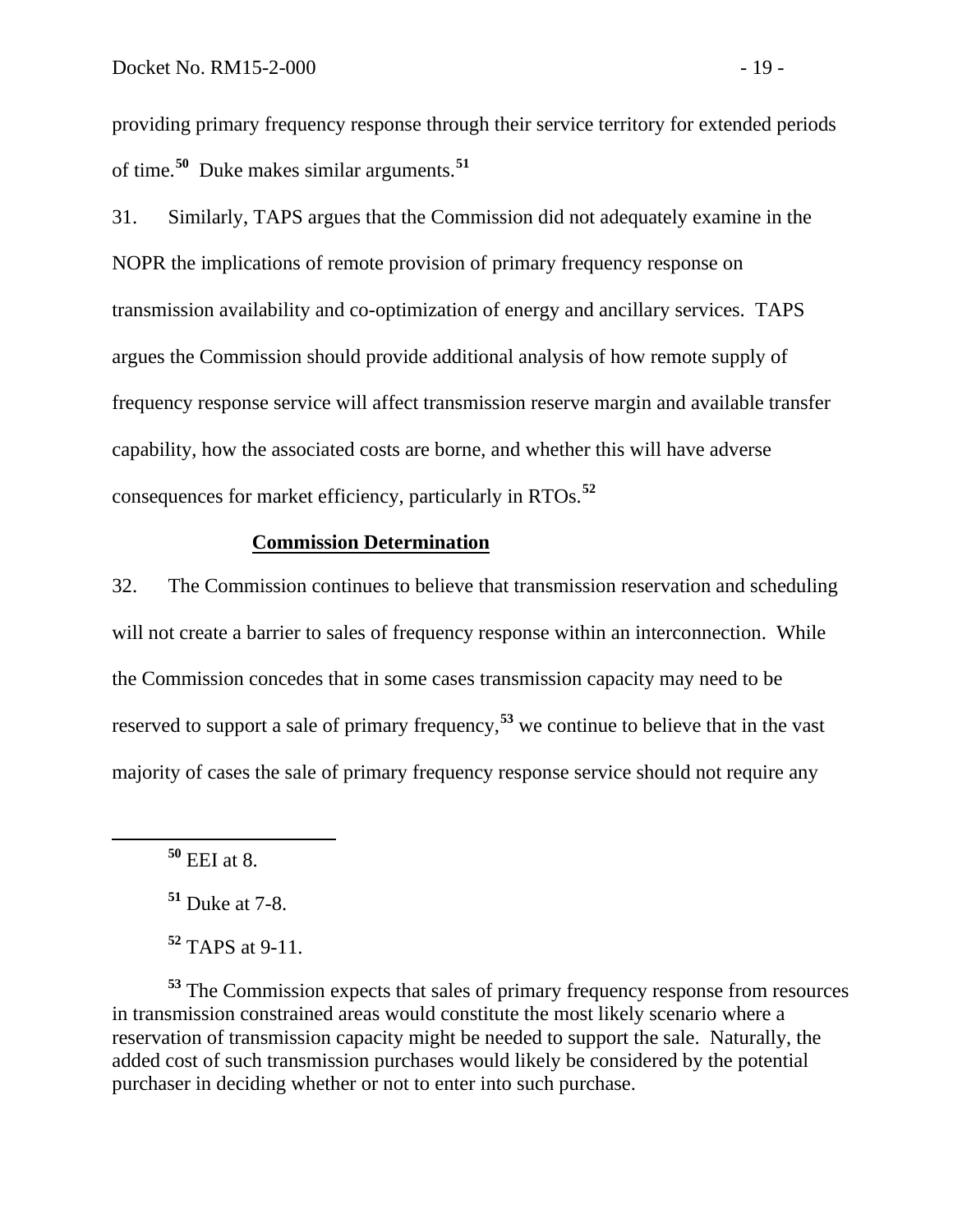transmission reservation or scheduling because, by definition, individual frequency responses would not be sustained for long enough periods to trigger a need for transmission service or schedule changes. With respect to EEI's arguments, the Commission disagrees that primary frequency response, as defined in this Final Rule, could last for an unbounded number of minutes. By the definition of primary frequency response provided in this Final Rule, individual primary frequency responses shall be short, lasting only until dispatched resources can take over. Thus, even if a deviation from target frequency lasts longer than the typical short responses envisioned by our primary frequency response product definition, this does not necessarily mean that a particular resource that continues to respond to that deviation is doing so through extended periods of primary frequency response service as EEI suggests.

33. Rather, after the initial autonomous response, any continuing response would be deemed to occur as a result of dispatch instructions from the relevant balancing authority, which would most likely constitute either use of regulation or operating reserves. Accordingly, while a transmission reservation may sometimes be needed to support a sale of primary frequency response, there should never be a need to actually schedule transmission or change a transmission schedule in connection with primary frequency response service. Hence, transmission scheduling should pose no barrier to sales of primary frequency response service, and in the open access transmission environment created by Order No. 888, reservation by itself does not present any undue barrier to participation. Indeed, all other ancillary service transactions, at least in bilateral markets, are expected to include needed transmission reservation.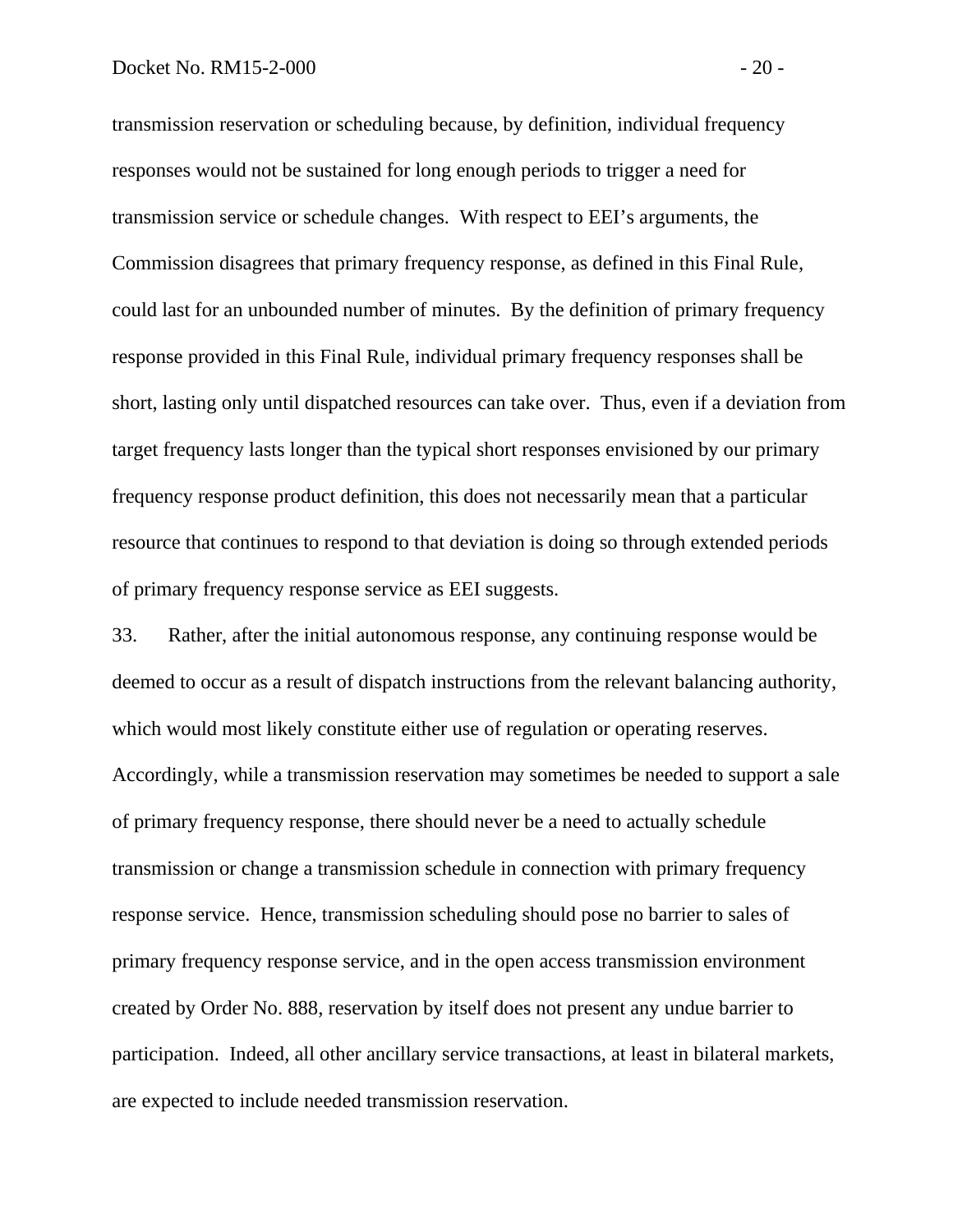34. With respect to TAPS's argument, the Commission agrees that transmission providers may in some cases need to set aside additional transmission capacity to support particular sales of primary frequency response from remote resources. However, the possibility that particular transactions involving remote resources may require additional transmission capacity to be set aside does not undermine the NOPR proposal to grant market-based rate authority for voluntary sales of primary frequency response to entities that pass the existing market power screens for sales of energy and capacity. These screens already limit consideration of imports from first-tier balancing authority areas based on simultaneous transmission import limits as a way to test market power under realistic conditions based on a reasonable simulation of historical conditions. **[54](#page-22-0)** No further consideration of transmission impacts is necessary to test for seller market power. Analysis of (1) how remote supply of primary frequency response service in particular transactions might affect transmission reserve margin and available transfer capability; (2) how the associated costs would be borne; or (3) whether this might have adverse consequences for market efficiency are concerns that are not relevant to the Commission's market power assessment. Rather, these are concerns that may impact a balancing authority's decision as to whether to enter into any given primary frequency response transaction, or that may become relevant if any RTO or ISO voluntarily chooses to develop an organized market for primary frequency response - something that is not required by this Final Rule.

<span id="page-22-0"></span>**<sup>54</sup>** Order No. 697, FERC Stats. & Regs. ¶ 31,252 at P 354.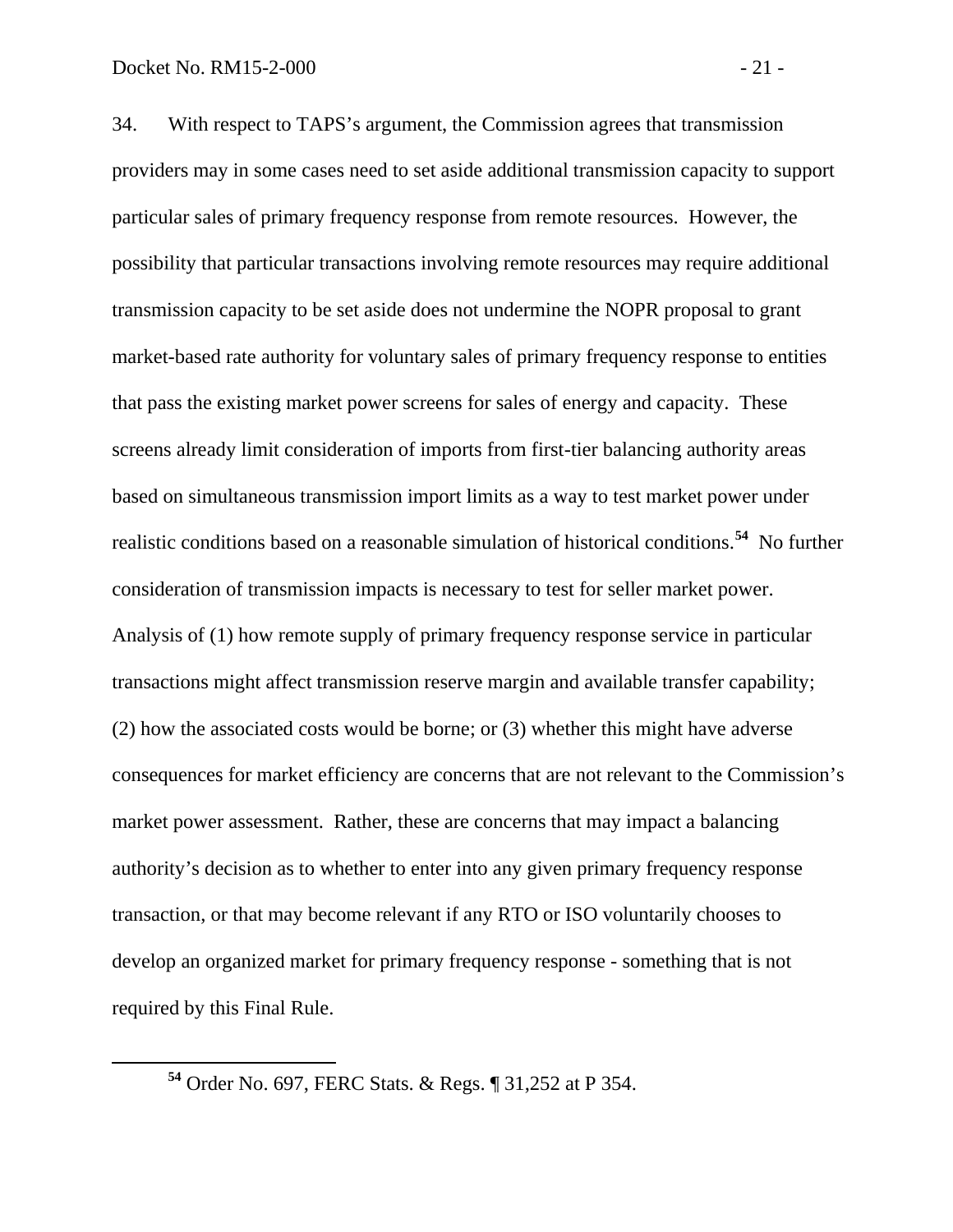35. With respect to TAPS's arguments regarding potential distortion of co-optimized RTO/ISO energy and ancillary service markets, this Final Rule merely clarifies the appropriate method for ex ante market power screening for potential sellers of primary frequency response service. It does not require any entity, including RTOs and ISOs, to purchase primary frequency response. Nor does it require RTOs and ISOs to develop organized markets for primary frequency response. The Commission finds it reasonable to assume that if an RTO or ISO ever decides to purchase primary frequency response service, it will only do so if the RTO or ISO can address its and its stakeholders' concerns as to the impact on its co-optimized markets. Furthermore, if such purchases require any tariff modifications, the RTO or ISO would also need to submit a filing to the Commission for its review addressing such issues. Accordingly, in the context of this Final Rule focusing on market power screens, these concerns are premature and beyond the scope.

#### **B. Requests for Clarification**

## **1. Purchases Required or Optional**

36. A variety of entities request clarification that this Final Rule does not require purchases of primary frequency response or the development of organized markets for primary frequency response.**[55](#page-23-0)** At the other end of the spectrum, Calpine argues that RTOs and ISOs should be given a deadline to develop tariff changes that would enable them to implement primary frequency response compensation mechanisms.**[56](#page-23-1)**

<span id="page-23-1"></span><span id="page-23-0"></span>**<sup>55</sup>** EEI at 1-2; California Independent System Operator Corporation (CAISO) at 2; MISO at 1; PJM at 2, 5.

**<sup>56</sup>** Calpine at 9.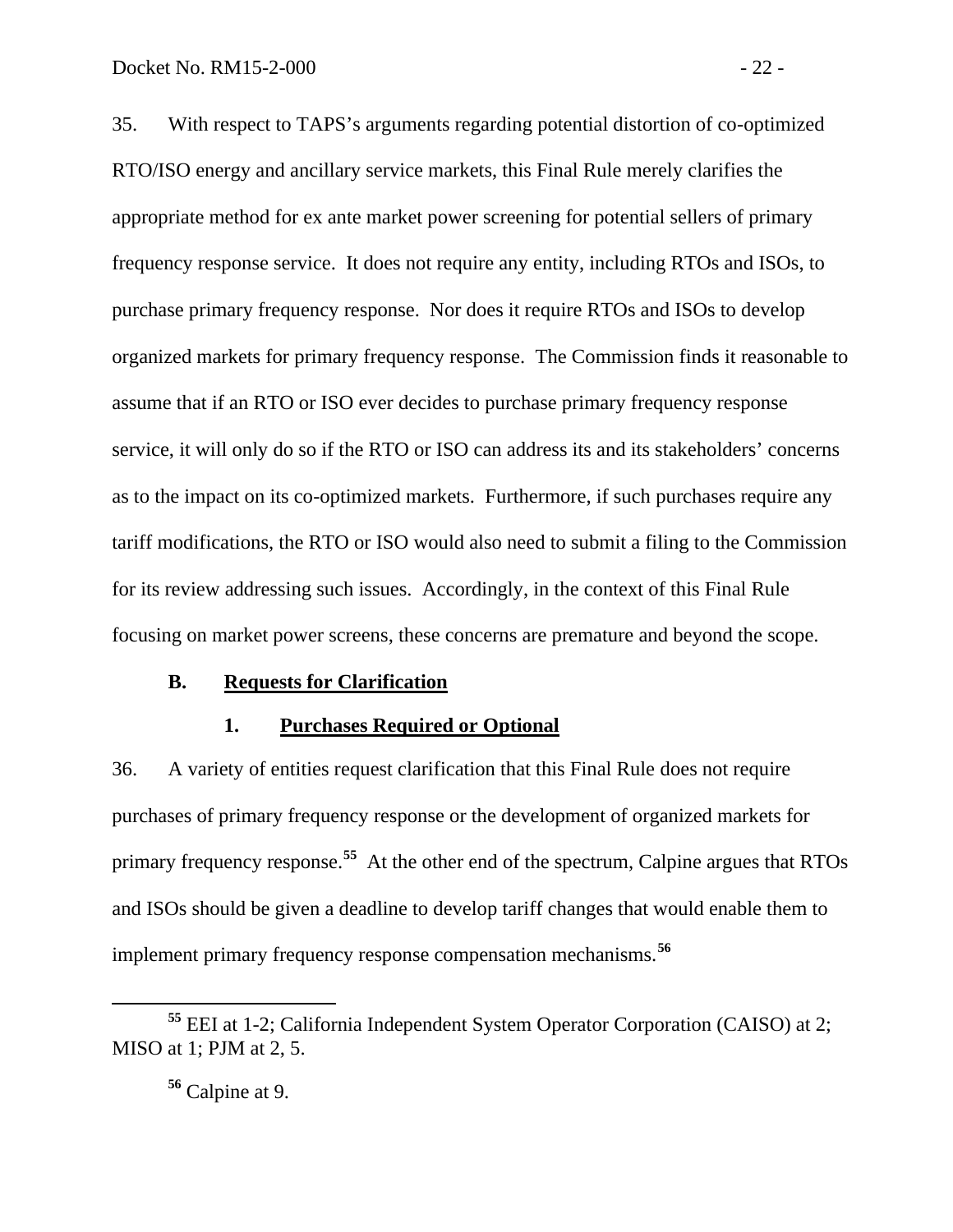37. The Commission grants the requests to clarify that this Final Rule does not require any entity to purchase primary frequency response from third parties or to develop an organized market for primary frequency response. This Final Rule is limited to issues associated with market power screening for voluntary bilateral sellers of primary frequency response service. In light of this clarification, we deny Calpine's request for RTOs and ISOs to be given a deadline to develop tariff changes that would enable them to implement primary frequency response compensation mechanisms.

#### **2. Interaction with Regulation Service**

38. EEI and Duke both request that sellers be able to retain the reference to "Regulation and Frequency Response Service" in their current market-based rate tariffs, and that the Final Rule make clear that providing market-based rate authorization for primary frequency response service is not intended to limit the options that buyers have in procuring these ancillary services.**[57](#page-24-0)**

39. The Commission does not intend to limit the options that buyers have in procuring these ancillary services but will nevertheless affirm the NOPR proposal to require a separate listing of regulation service and primary frequency response service in marketbased rate tariffs. However, to address EEI's and Duke's concerns, the Commission clarifies that, even though we require that regulation service and primary frequency response service be separately listed in sellers' market-based rate tariffs, this does not mean that buyers and sellers cannot agree to combined transactions involving both

<span id="page-24-0"></span>**<sup>57</sup>** EEI at 4; Duke at 3-7.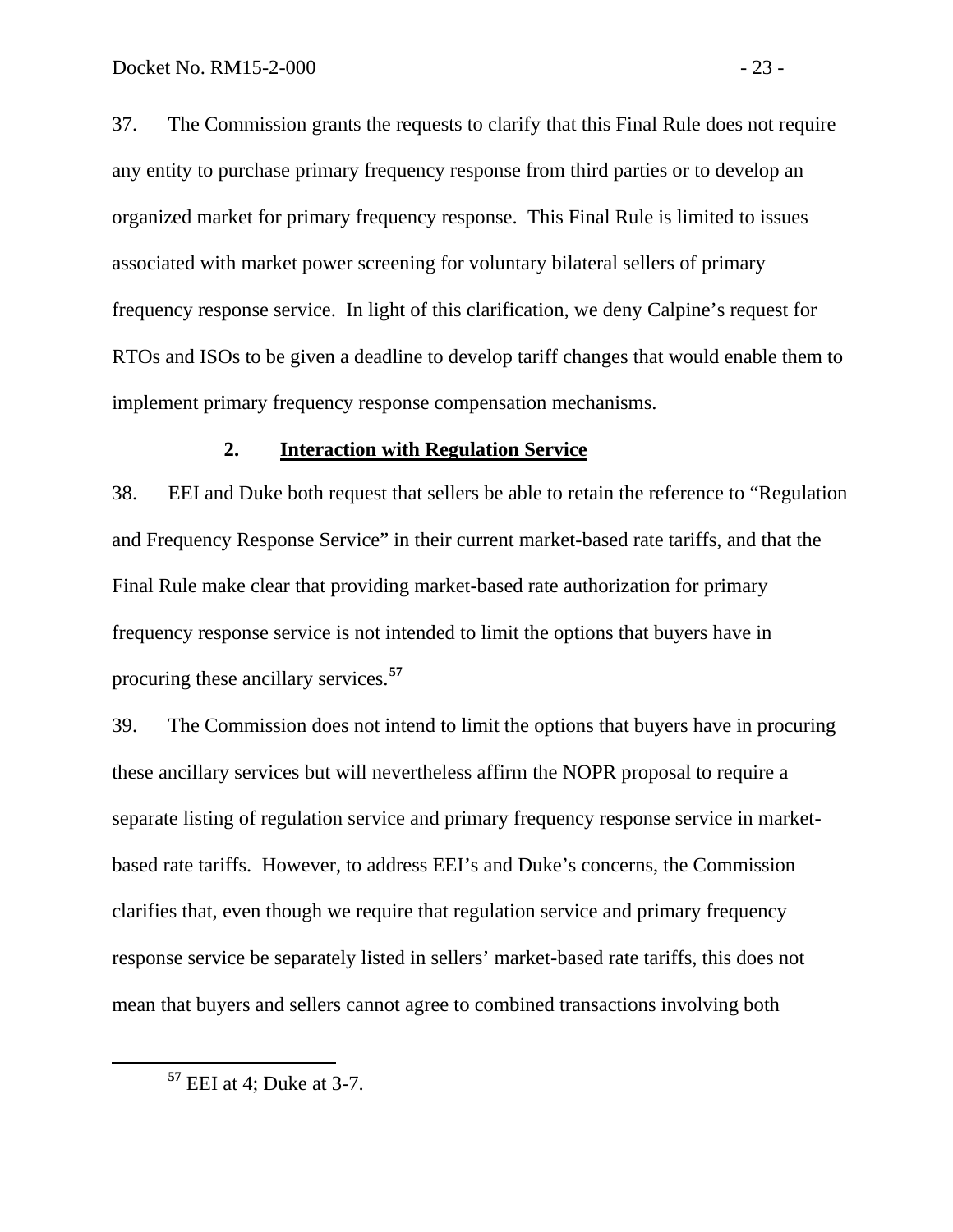regulation service and primary frequency response service with appropriate restrictions. Those restrictions involve the need for the market-based regulation service component to be limited to the buyer's OATT rate for regulation or the outcome of a competitive solicitation as described in Order No. 784.**[58](#page-25-0)** No such restrictions would apply to the primary frequency response service component of such combined transactions.

40. Duke also expresses concern as to what impact splitting the services in the "Third Party Provider" section of the market-based rate tariff would have on transmission providers and any transmission customers self-providing service under Schedule 3 of the OATT.**[59](#page-25-1)**

41. The Commission clarifies that OATT Schedule 3 serves a different purpose from the market-based rate tariff (cost-based sales from the OATT provider versus marketbased sales from third parties), and so OATT Schedule 3 does not need modification as a result of this Final Rule. However, to the extent that a particular OATT provider purchases primary frequency response from a third party in order to help serve its OATT customers, it may propose in a section 205 filing to include such costs in its OATT Schedule 3 rates.

<span id="page-25-0"></span>**<sup>58</sup>** Order No. 784, FERC Stats. & Regs. ¶ 31,349 at PP 82 and 99-101.

<span id="page-25-1"></span>**<sup>59</sup>** Duke at 6, 8.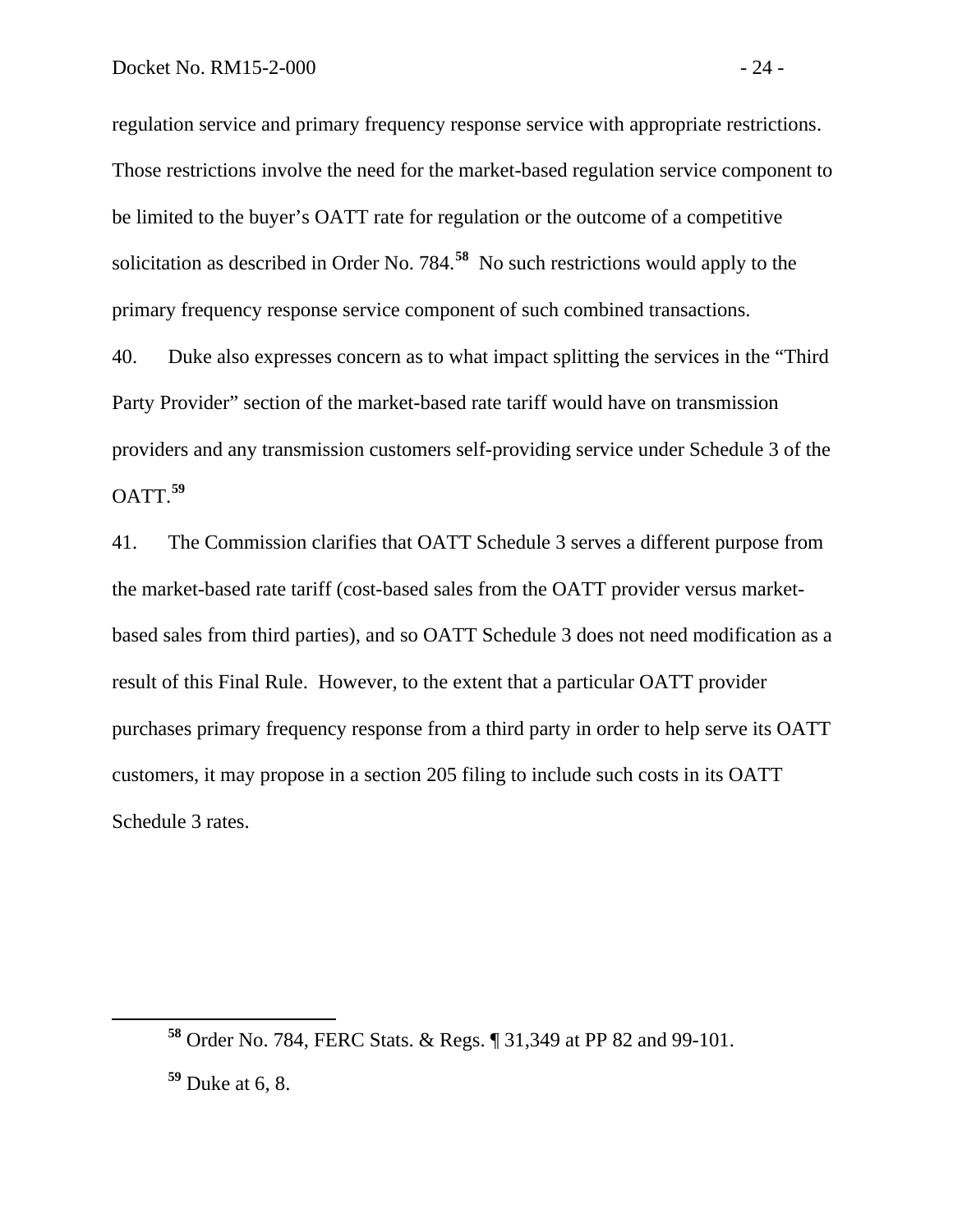## **3. Information Sharing and Measurement and Verification**

42. A variety of entities emphasize the importance of adequate information sharing and measurement and verification if primary frequency response service is to be traded.**[60](#page-26-0)** In this regard, SmartSenseCom, Inc. (SmartSenseCom) also argues that in order to support the broadest base of available resources to provide primary frequency response services, potential providers should have flexibility in their ability to select any monitoring device that meets or exceeds applicable industry standards for accuracy as a means to measure frequency and trigger the primary frequency response at a given set point.**[61](#page-26-1)**

43. The Commission agrees that these matters are important, and expects that potential buyers will ensure that the resources from which they purchase are capable of providing the service in a useful manner, consistent with relevant NERC requirements and guidelines as discussed earlier. This would require that, among other things, the parties agree to appropriate information sharing and measurement and verification. At this stage, and given the voluntary nature of any primary frequency response transactions that may result from this Final Rule, the Commission sees no need to be more prescriptive regarding specific methods of information sharing and measurement and verification.

44. In a related matter, TAPS asserts that the NOPR's statement that telemetry sharing should not pose any significant barrier to the use of remote resources for the purposes of market-based rates requires further evaluation. TAPS argues that transmitting the

<span id="page-26-1"></span><span id="page-26-0"></span>**<sup>60</sup>** CAISO at 2-3; EEI at 5; MISO at 1-4; Duke at 7-8; Dominion at 3; Idaho Power at 2.

**<sup>61</sup>** SmartSenseCom at 9-10.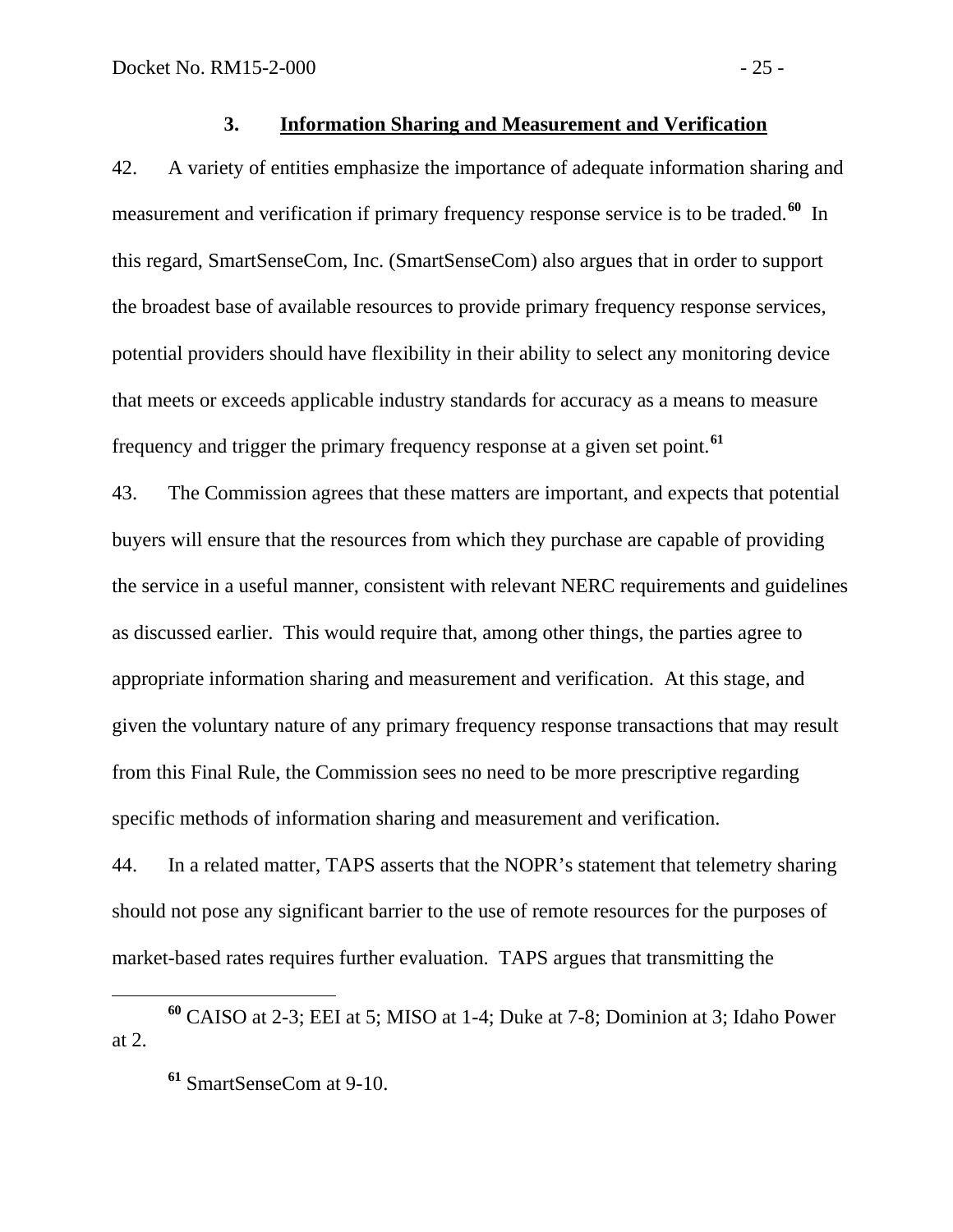telemetry data from one balancing authority area to just one other balancing authority area effectively doubles (or more) the number of points at which the data can be intercepted or attacked. Thus, TAPS argues that the Commission should provide additional analysis to evaluate whether these potential technical barriers will impede the ability of remote generators to compete to make market-based rate sales of primary frequency response across balancing authorities and to multiple balancing authorities.**[62](#page-27-0)**

45. As mentioned earlier, the Commission finds that balancing authorities already share with their neighbors the same type of operational information contemplated here, both on a day-to-day basis, and occasionally through special arrangements like pseudo-ties or dynamic schedules, though they may not do so with as much detail as would be required for primary frequency response. In sharing such information, they use secure protocols such as Inter-Control Center Communications Protocol.**[63](#page-27-1)** There appears to be nothing unique about information related to primary frequency response transactions, which would largely involve the real-time operational state of the resources in question as a way of verifying both their readiness to respond and actual responses to relevant frequency deviations, that could not be accommodated by this existing secure protocol widely used by the electric utility industry. As a result, the Commission continues to believe that the information sharing required to facilitate sales of primary frequency response service will

**<sup>62</sup>** TAPS at 6-9.

<span id="page-27-1"></span><span id="page-27-0"></span>**<sup>63</sup>** *See* International Electroctechnical Commission, *Telecontrol equipment and systems - Part 6-802: Telecontrol protocols compatible with ISO standards and ITU-T recommendations - TASE.2 Object models* (Sept. 2005)**,** *available at* [https://webstore.iec.ch/publication/18156.](https://webstore.iec.ch/publication/18156)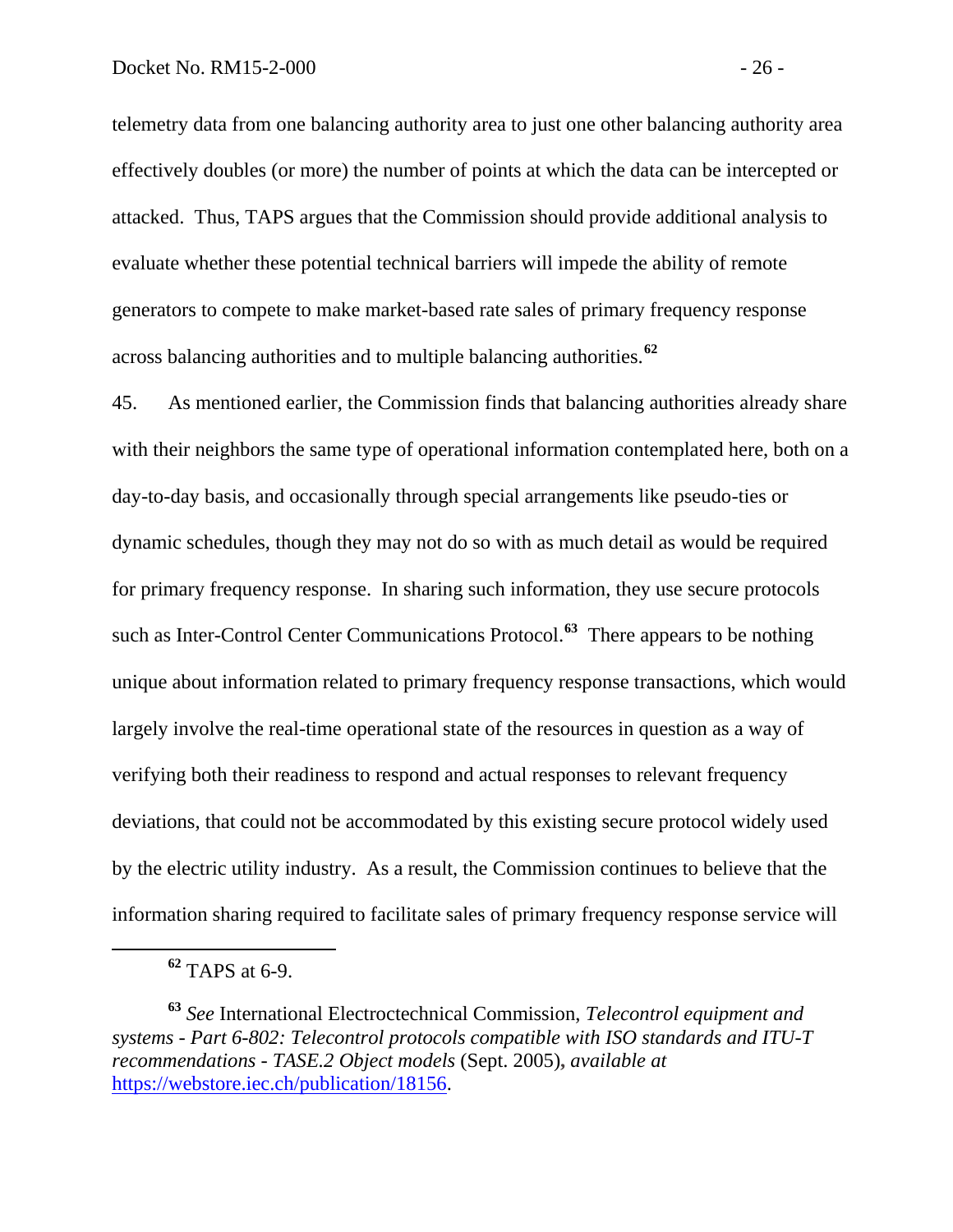not create a barrier to such sales and thus we find in this Final Rule that the market power screens used for energy and capacity are valid for primary frequency response service.

## **4. Definition of Primary Frequency Response Service**

46. Parties request various clarifications regarding the definition of primary frequency response service. Calpine and EPSA assert that the product definition for primary frequency response service should include both inertial response from conventional "spinning mass" generators and primary frequency response from discretionary turbinegovernor settings.**[64](#page-28-0)** Similarly, Union of Concerned Scientists argues for the inclusion of synchronous and/or synthetic inertia as a market product that can be used to provide primary frequency response, and requests that the Commission clarify whether the creation of markets for inertia is within the scope of changes that were envisioned by the Commission when it issued this NOPR.**[65](#page-28-1)**

47. The Commission emphasizes that this Final Rule addresses market-based rate authority for sales of services that fit the definition of primary frequency response services, i.e., resources standing by to provide autonomous, pre-programmed changes in output to rapidly arrest large changes in frequency until dispatched resources can take over. True inertia, while also serving an important function, does not fit this definition because it does not arrest large changes in frequency, but rather acts to oppose all changes in frequency. The term "synthetic inertia" is more complicated to address because it is not

<span id="page-28-0"></span>**<sup>64</sup>** Calpine at 7, n.16; EPSA at 5.

<span id="page-28-1"></span>**<sup>65</sup>** Union of Concerned Scientists at 8.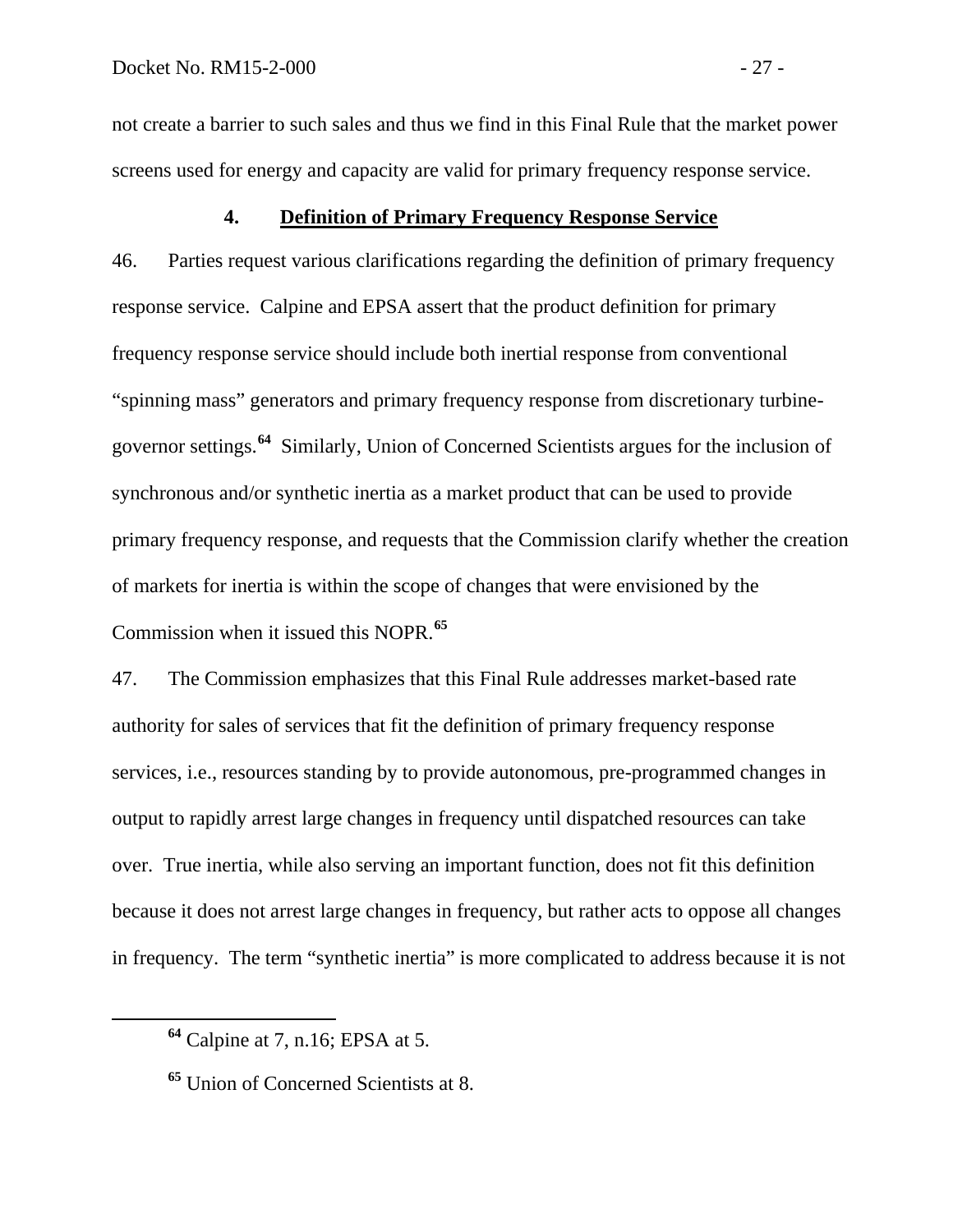clear from the record whether there is actual industry consensus on what the term means. However, if it is assumed to mean a resource standing by to provide autonomous, preprogrammed changes in output to rapidly arrest large changes in frequency until dispatched resources can take over, then the Commission would simply consider it a form of primary frequency response subject to this Final Rule. In contrast, if the "synthetic inertia" response either cannot be sustained until dispatched resources take over, or is merely aimed at slowing all changes in frequency instead of arresting large changes, then "synthetic inertia" would not be a form of primary frequency response, and sales of it would not be encompassed by this Final Rule.

48. Several commenters assert that the product definition must differentiate based on response time in addition to magnitude of response.**[66](#page-29-0)** Consistent with this idea, SmartSenseCom asks the Commission to amend section 35.28 of its regulations by adding a new paragraph that states the following:

Primary frequency response in ancillary service markets. Each Commission approved independent system operator or regional transmission organization that has a tariff that provides for the compensation for primary frequency response service must provide such compensation based upon the actual service provided, include a capacity payment that takes into account the speed of primary frequency response-providing resources and a payment for performance that reflects the quantity of primary frequency response provided by a resource in response to a frequency deviation.**[67](#page-29-1)**

<span id="page-29-1"></span><span id="page-29-0"></span>**<sup>66</sup>** Calpine at 7; AWEA at 4; Grid Storage Consulting at 2-4; Public Interest Organizations at 4; SmartSenseCom at 8.

**<sup>67</sup>** SmartSenseCom at Ex. A.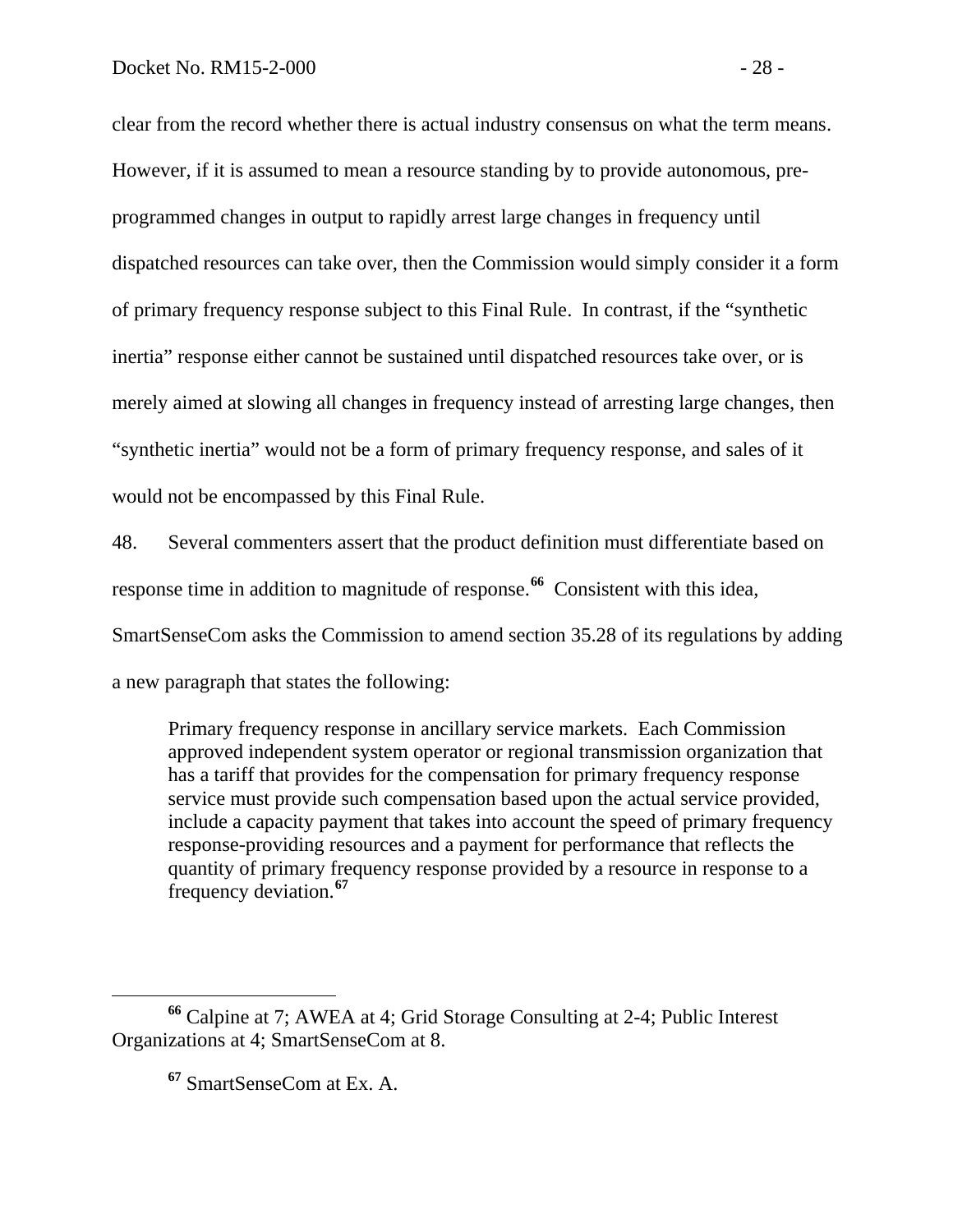49. The Commission finds that the Final Rule's product definition, summarized at the beginning of the discussion section above, already sufficiently incorporates the importance of speed. The Commission finds that no further differentiation based on response time or magnitude is necessary in connection with this Final Rule, which deals only in the appropriate ex ante market power screening of potential sellers of primary frequency response service. For this reason, and because this Final Rule does not require development of organized markets for primary frequency response, the Commission also denies as unnecessary the requested addition to the Commission's regulations related to organized RTO and ISO markets for primary frequency response.

50. Grid Storage Consulting, LLC (Grid Storage Consulting) and Public Interest Organizations argue that the product definition for this service should require response that is immediate, bi-directional, proportional to the frequency deviation, continuous in the sense of not being prematurely interrupted by competing controls or physical limitations, and certain.**[68](#page-30-0)** The Commission clarifies that potential voluntary buyers and sellers of primary frequency response service are free to negotiate any refinements to the basic product definition in this Final Rule that they see fit, so long as such refinements remain consistent with the basic definition. Obviously, any market-based rate authority granted as a result of this Final Rule would only apply to products that are consistent with the definition of primary frequency response service described at the beginning of the discussion section above.

<span id="page-30-0"></span>**<sup>68</sup>** Grid Storage Consulting at 4-7; Public Interest Organizations at 4.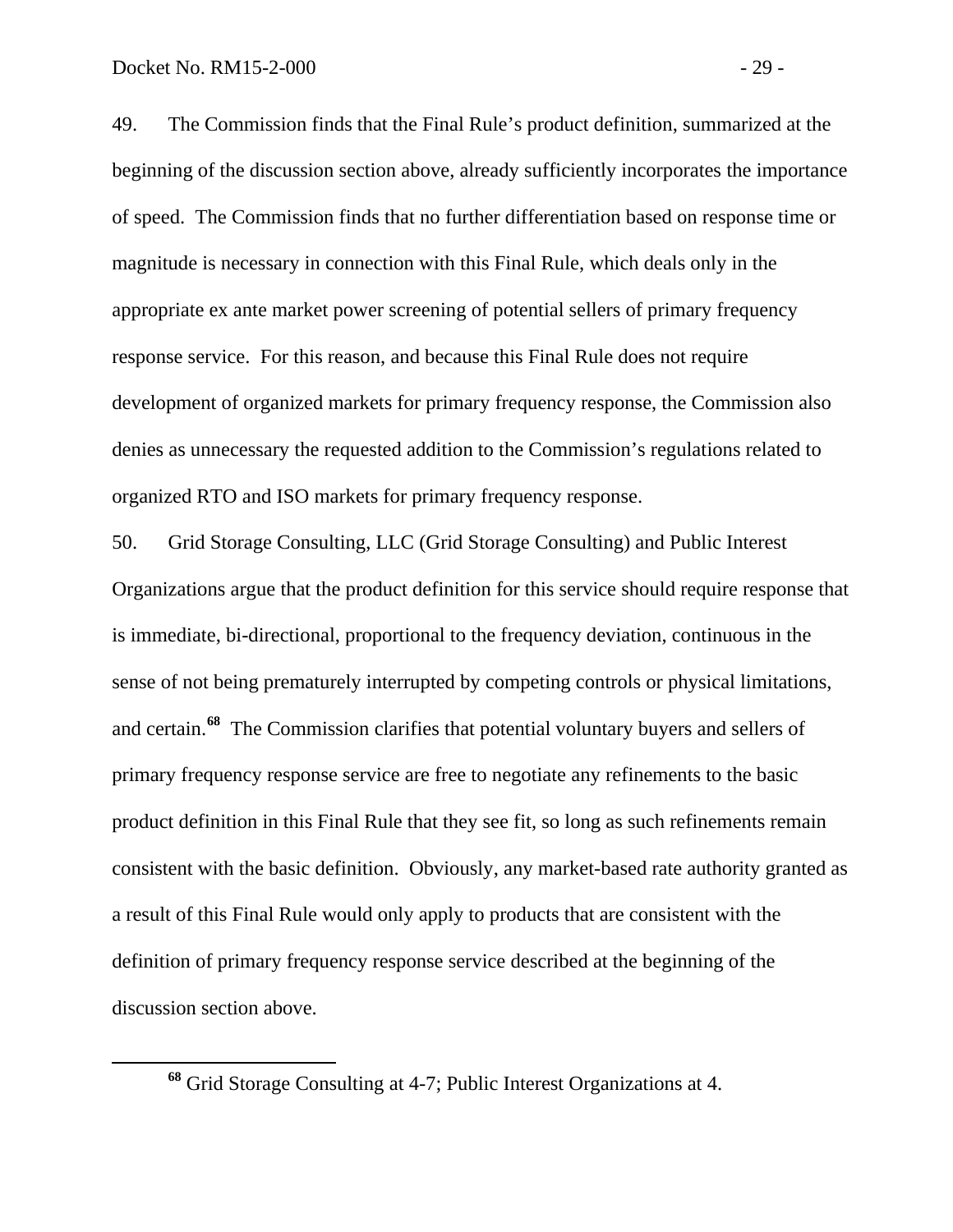51. SmartSenseCom urges the Commission to define primary frequency response directly within the Commission's regulations.**[69](#page-31-0)** The Commission denies this request as unnecessary. The Commission's regulations do not include definitions of every particular product subject to its jurisdiction; it is sufficient for such product definitions to be described in relevant Commission orders such as this one.

## **5. Miscellaneous Requests for Clarification**

52. EEI encourages the Commission to make clear in the Final Rule that a potential third-party provider would not be disqualified from competing on the basis that it is interconnected to an affiliated transmission provider. According to EEI, not addressing the affiliate restriction provisions of the *Avista* policy could unnecessarily limit the pool of third-party generators that would be eligible to compete to provide market-based primary frequency response service.**[70](#page-31-1)**

53. EEI's concern relates to the component of the *Avista* restrictions highlighted below:

(2) to address affiliate abuse concerns, the approach [permitting market-based rate sales of ancillary services without a corresponding market power analysis] will not apply to sales to a traditional, franchised public utility affiliated with the third-party supplier, *or to sales where the underlying transmission service is on the system of the public utility affiliated with the third-party supplier*.[ **[71](#page-31-2)**]

54. As the Commission noted in the *Avista* passage quoted above, this second *Avista* restriction was meant to address affiliate abuse. However, EEI's concern that potential

<span id="page-31-1"></span>**<sup>70</sup>** EEI at 7.

<span id="page-31-2"></span>**<sup>71</sup>** *Avista Corp*., 87 FERC ¶ 61,223 at n.12 (1999) (emphasis added).

<span id="page-31-0"></span>**<sup>69</sup>** SmartSenseCom at 3.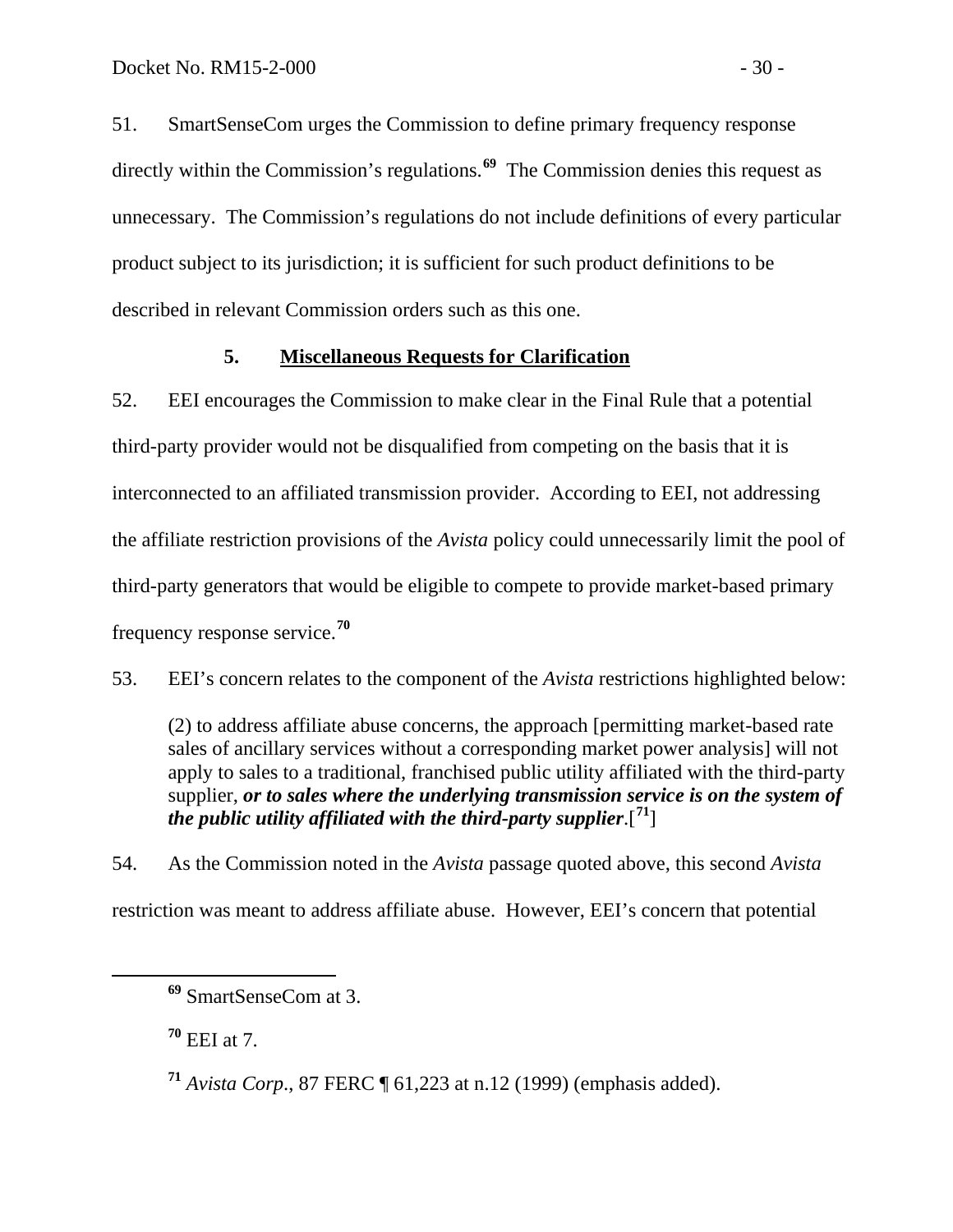third-party providers should not be disqualified from competing on the basis that they are interconnected to an affiliated transmission provider appears to be based on an overly broad interpretation of the language highlighted above; i.e., one that would prevent sales that only tangentially involve the affiliated public utility transmission provider's system. While the Commission understands this concern, we do not believe it is justified because the highlighted language targets a much narrower set of circumstances.

55. In particular, in *Ameren Marketing*,<sup>[72](#page-32-0)</sup> the Commission approved a case-by-case request for market-based rates for ancillary services sales by a third-party seller to transmission customers located on the transmission system of the seller's public utility transmission provider affiliate where the seller offered several safeguards to protect against the potential for affiliate abuse. **[73](#page-32-1)** *Ameren Marketing* demonstrates the narrow scope of the Commission's concern related to this *Avista* restriction; namely, third-party sales to customers located on the transmission systems of affiliates. Only in these situations does the second *Avista* restriction apply, and in these situations, we remain willing to consider requests for market-based rate authority for sales of primary frequency response service on a case-by-case basis. In response to EEI's concern, the Commission

<span id="page-32-0"></span>**<sup>72</sup>** *Ameren Energy Marketing Co.*, 95 FERC ¶ 61,448, at 62,626 (2001) (*Ameren Marketing*).

<span id="page-32-1"></span>**<sup>73</sup>** With respect to all three *Avista* restrictions, the Commission expressed its willingness to consider requests for market-based rate authority under the conditions associated with the restrictions on a case-by-case basis. *Avista Corp*., 87 FERC ¶ 61,223 at n.12.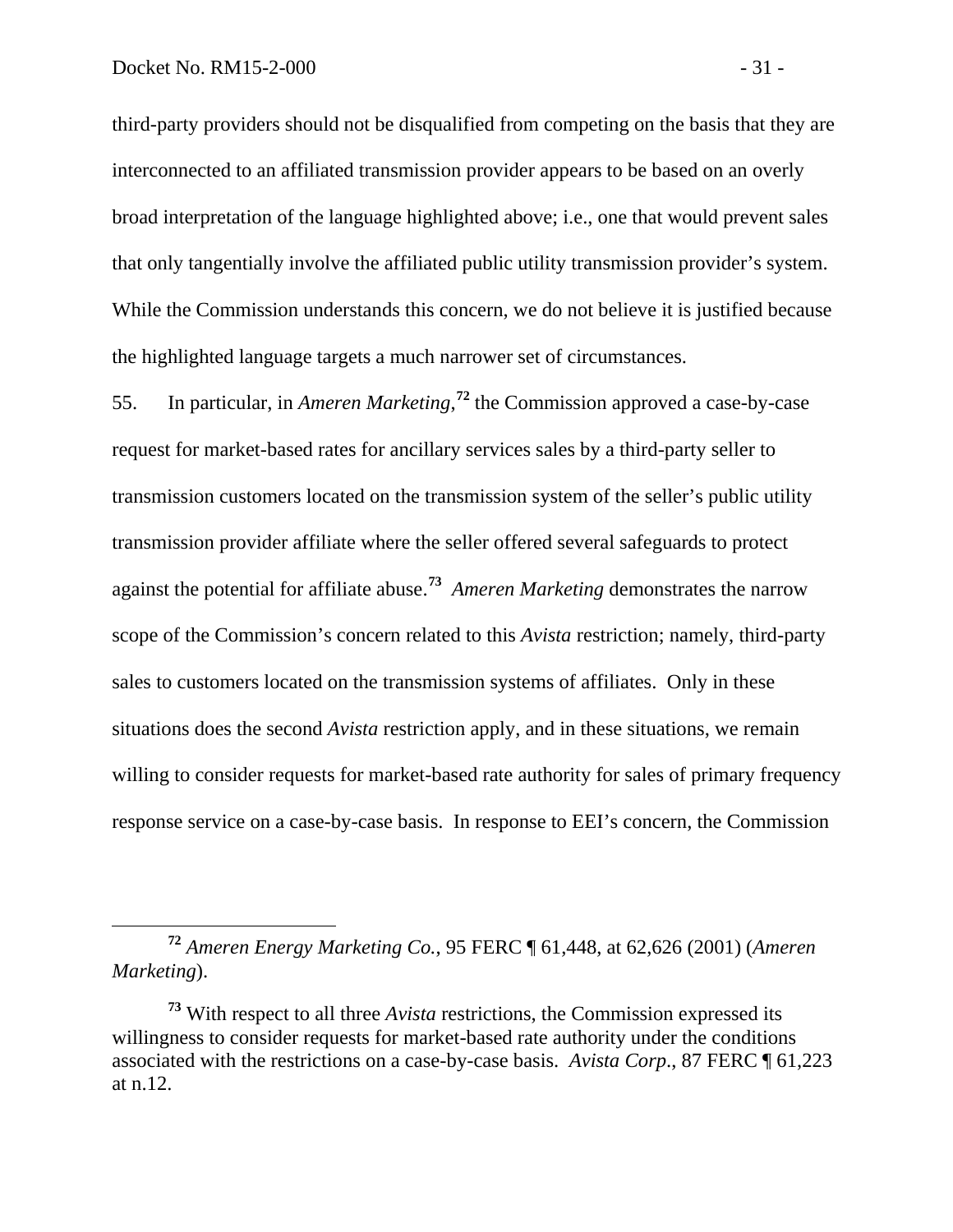clarifies that where the customer is not located on the transmission system of the thirdparty seller's affiliate, this aspect of the *Avista* restrictions does not apply.

56. EEI also recommends that the Commission clarify in the Final Rule that the location of primary frequency response purchases be deemed to be where the customer is located within an interconnection, rather than where the underlying generation resides. According to EEI, this would address a potential ambiguity in how the NOPR proposal is described in paragraph 28 of the NOPR, where the Commission stated that ". . . sellers passing existing market-based rate screens in a given geographic market should be granted a rebuttable presumption that they lack market power for sales of primary frequency response in that market."**[74](#page-33-0)** EEI states that if a generator has passed the Commission's existing market power screens (or if the screens are not required to be submitted based on the location of the generation) for the geographic market in which the buyer is located, then the generator should benefit from the rebuttable presumption that it lacks market power with respect to sales of primary frequency response service throughout the entire interconnection.**[75](#page-33-1)**

57. EEI appears to be concerned that the language in paragraph 28 might be interpreted to mean that market-based rate sales of primary frequency response are only authorized in specific geographic markets. As will be explained next, this would be similar to how market-based rate sales of operating reserves are handled pursuant to Order No. 784, but

<span id="page-33-0"></span>**<sup>74</sup>** EEI at 7 (citing NOPR, FERC Stats. & Regs. ¶ 32,705 at P 28).

<span id="page-33-1"></span>**<sup>75</sup>** *Id.* at 7-8.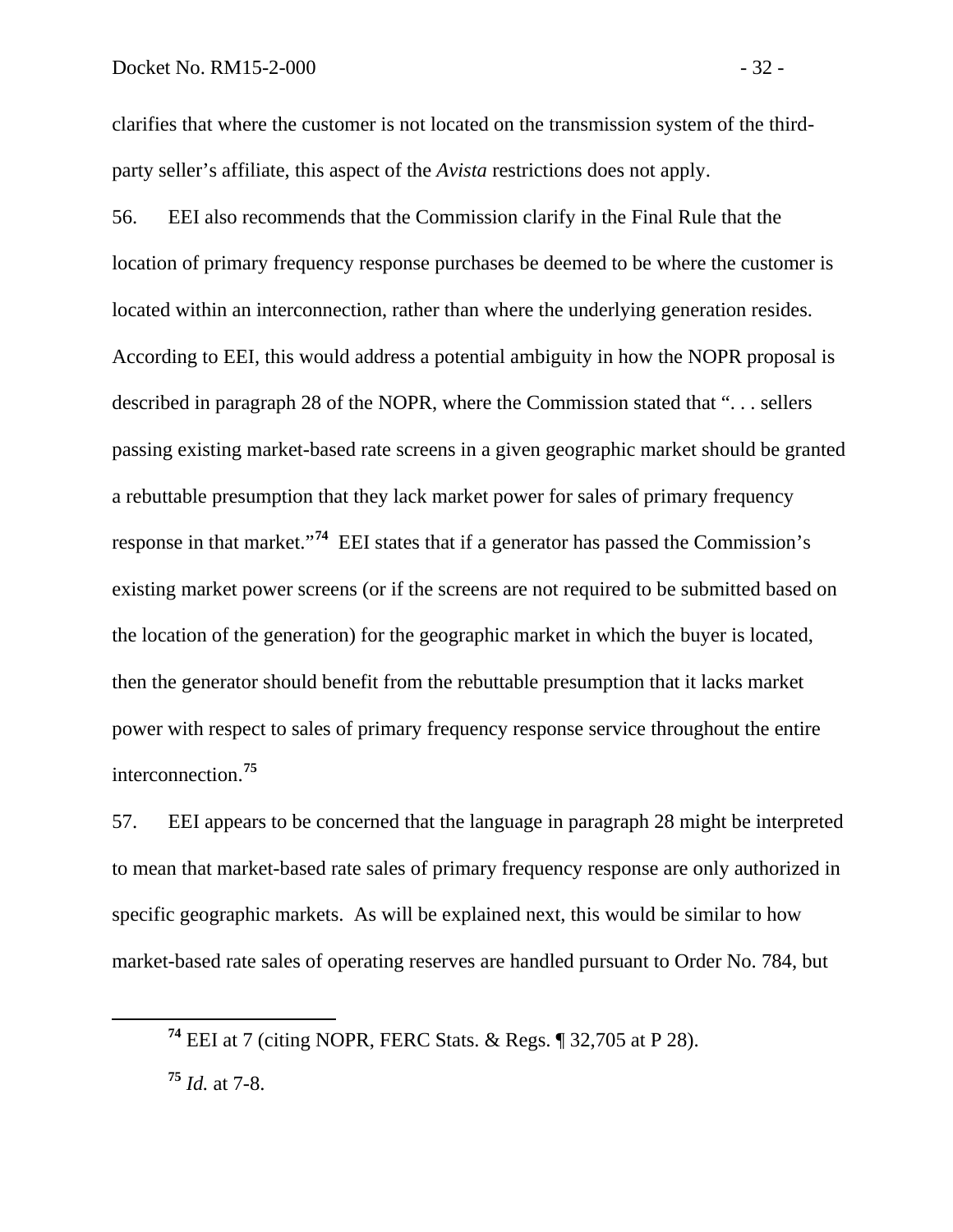different from how authority for market-based rate sales of energy and capacity is granted. With respect to energy and capacity, the Commission's normal practice is to test for market power in the seller's home balancing authority area, and, if the seller is verticallyintegrated, first-tier balancing authority areas, because this is where the seller's market power likely would be greatest. However, the market-based rate authority granted based on passage of these market power screens permits sales anywhere that the seller is capable of transacting. In Order No. 784, the Commission had to depart from this standard practice with respect to market-based rate sales of operating reserves because of the special transmission scheduling practices associated with those services. Order No. 784 required sellers of operating reserves to first demonstrate that the scheduling practices in the regions within which they wish to sell could support sales of operating reserves from one balancing authority area to another, and market-based rate authority for sales of operating reserves would only be granted for regions where such showing was made successfully by the seller.**[76](#page-34-0)** Because primary frequency response is autonomous and individual responses are of short duration, no special scheduling practices would be required. Hence, the Commission finds that market-based rate authority for sales of primary frequency response should be granted on the same basis as sales of energy and capacity; i.e., while market power is tested at the resource's location, authority is granted for sales anywhere the seller is capable of transacting. The Commission, therefore, clarifies the description in paragraph 28 of the NOPR accordingly.

<span id="page-34-0"></span>**<sup>76</sup>** Order No. 784, FERC Stats. & Regs. ¶ 31,349 at P 58.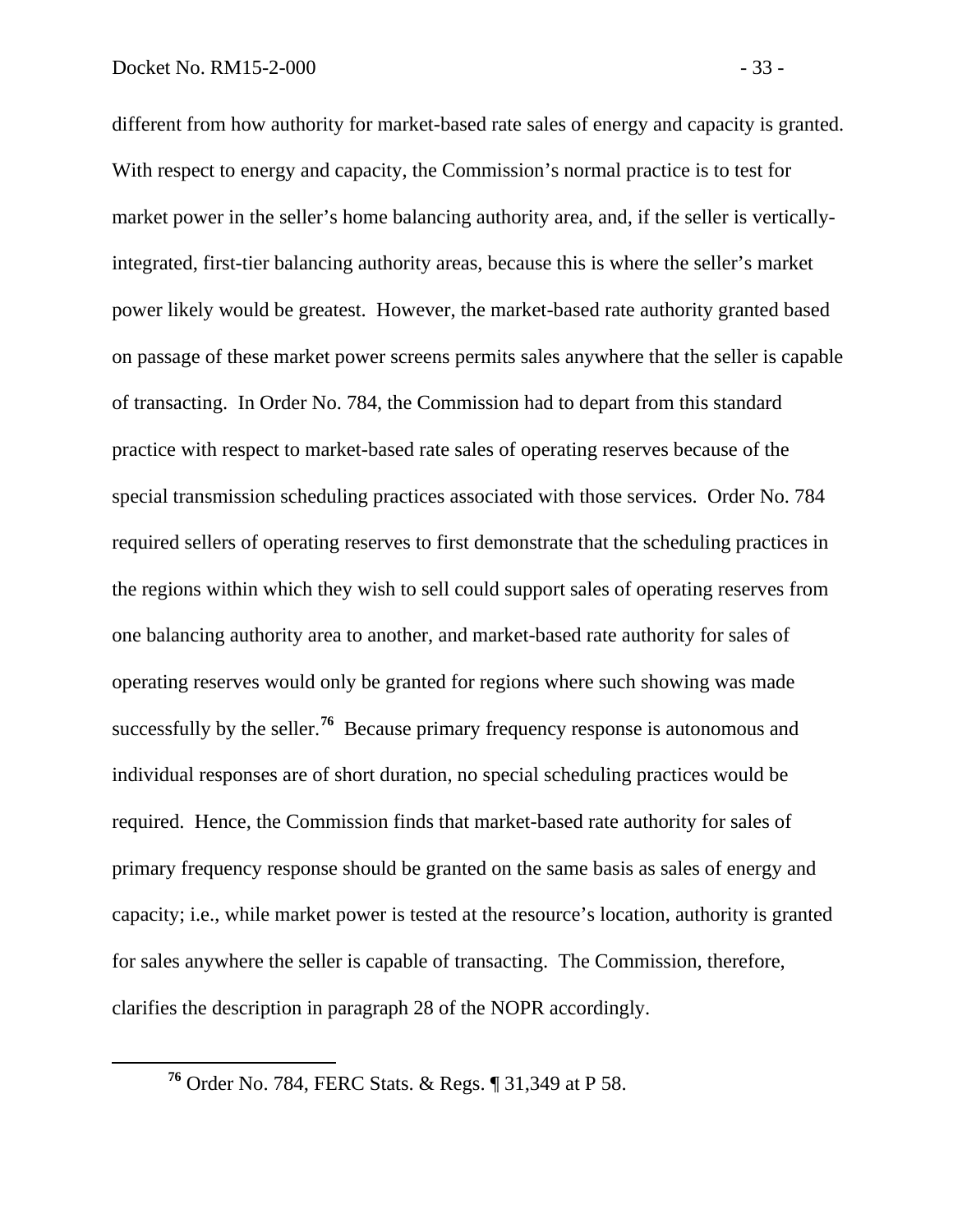58. AWEA, ESA, Union of Concerned Scientists, and Grid Storage Consulting argue that there may be some resources that have been authorized to sell ancillary services at market-based rates but not energy and capacity, or that are otherwise eligible to participate in Commission-authorized and supervised markets. They recommend that any such resources be permitted to sell primary frequency response service at market-based rates as well.<sup>[77](#page-35-0)</sup> In a similar vein, Public Interest Organizations ask the Commission to consider whether there is any class or potential class of emerging resources that sell only ancillary services and not energy or capacity, and if so, whether such resources should be exempted from existing market power screens in exchange for some more appropriate market power analysis.**[78](#page-35-1)**

59. In response to these comments, the Commission clarifies that for resources capable of injecting electric energy onto the interstate transmission grid,**[79](#page-35-2)** authority to sell at market-based rates, even exclusively in organized RTO or ISO markets, is only granted to entities that either pass the existing market power screens for sales of energy and capacity or where any market power concerns have been adequately mitigated. Thus, even if such

<span id="page-35-0"></span> **<sup>77</sup>** AWEA at 4; ESA at 4-5; Union of Concerned Scientists at 3; Grid Storage Consulting at 10.

**<sup>78</sup>** Public Interest Organizations at 5-6.

<span id="page-35-2"></span><span id="page-35-1"></span>**<sup>79</sup>** Pursuant to section 201(a) of the FPA, the Commission is charged with regulating the transmission of electric energy in interstate commerce and the sale of electric energy at wholesale in interstate commerce. 16 U.S.C. § 824(a) (2012). Section 201(b) provides that the Commission shall have jurisdiction over facilities for wholesale sales of electric energy in interstate commerce or for transmission of electric energy in interstate commerce. *Id.* § 824(b). In section 201(e), a public utility is defined as a person who owns or operates facilities subject to the jurisdiction of the Commission. *Id.* § 824(e).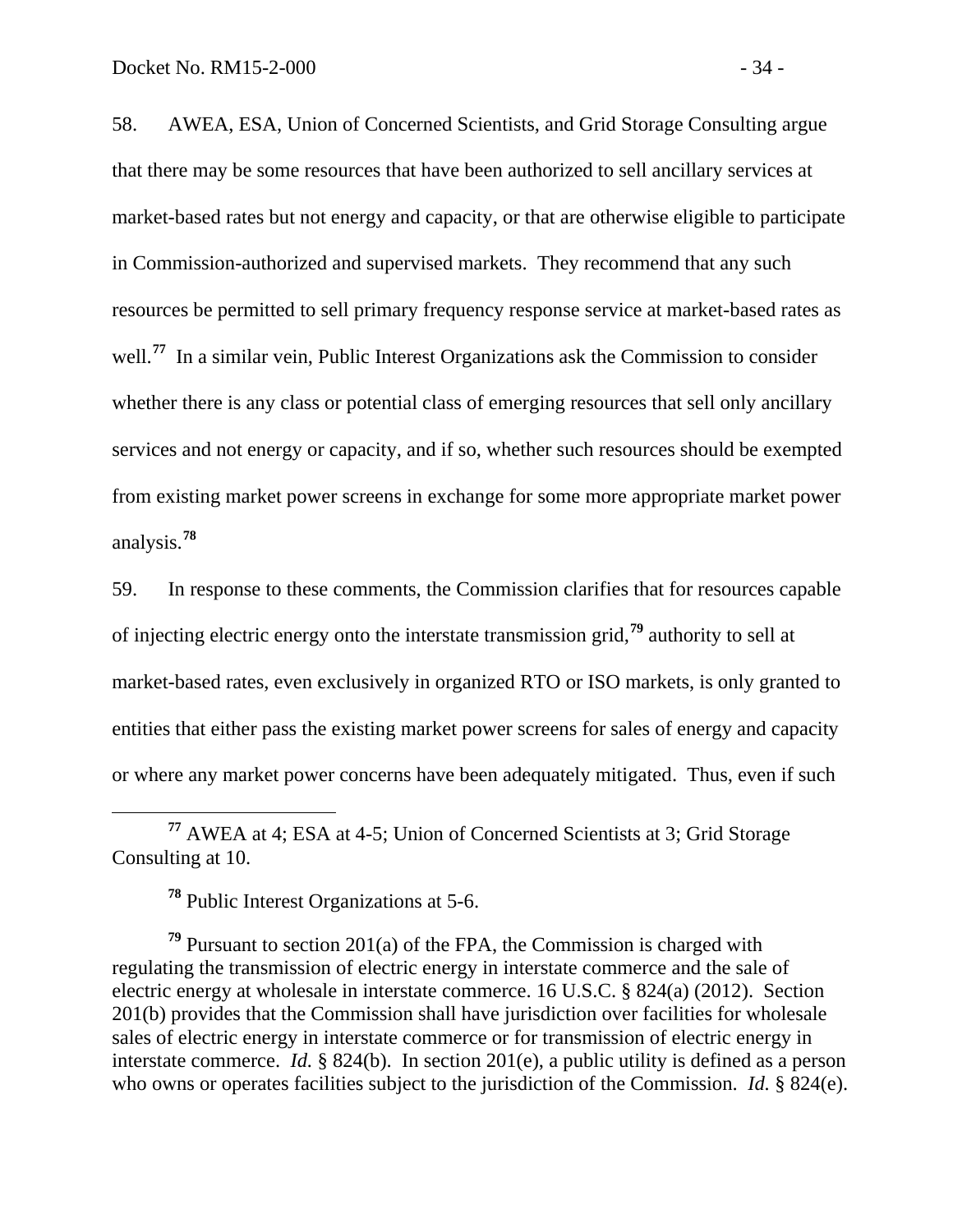sellers only sell ancillary services today, their authorization to do so was granted based in part upon either passage of the existing market power screens for sales of energy and capacity or where there was a demonstration that any market power concerns have been adequately mitigated. **[80](#page-36-0)** The only current exception to this rule involves demand response resources. If a third-party seller exclusively uses demand response resources to participate in RTO/ISO markets, it does not need to seek market-based rate authority or place any tariff on file with the Commission, because demand response resources do not inject electric energy onto the interstate transmission grid. However, if it ever markets services from other types of resources that result in it injecting electric energy onto the grid, then it would need market-based rate authority and a tariff on file.<sup>[81](#page-36-1)</sup> Accordingly, all sellers with market-based rate authority using resources that can inject electric energy onto the interstate transmission grid, even if they only sell ancillary services today, are already eligible to make use of the rebuttable presumption related to primary frequency response in this Final Rule. Similarly, sellers exclusively using demand response resources are already exempted from the need to submit market power analyses to gain authorization for their sales, and Public Interest Organizations have provided no reason why any new class of resources should be exempted.

<span id="page-36-0"></span>**<sup>80</sup>** In the event that sellers fail the existing market power screens for the RTO/ISO markets, the Commission allows such sellers to seek to obtain or retain market-based rate authority by relying on Commission-approved RTO/ISO monitoring and mitigation. *See Refinements to Policies and Procedures for Market-Based Rates for Wholesale Sales of Electric Energy, Capacity and Ancillary Services by Public Utilities*, Order No. 816, 80 FR 67056, (Oct. 30, 2015), 153 FERC ¶ 61,065, at P 28 (2015).

<span id="page-36-1"></span>**<sup>81</sup>** *EnergyConnect, Inc.*, 130 FERC ¶ 61,031, at PP 26-33 (2010).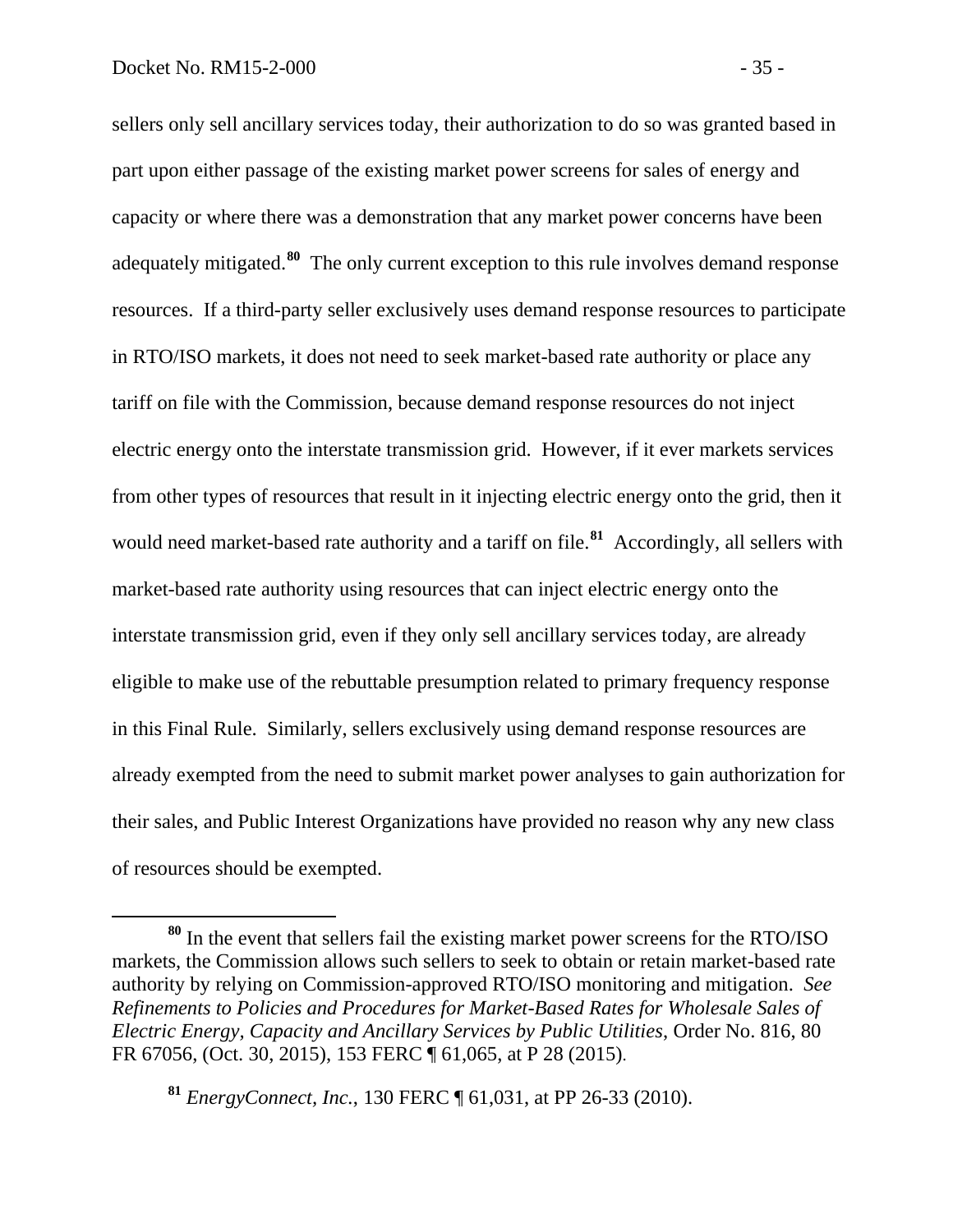60. Union of Concerned Scientists, ESA, and Public Interest Organizations all ask that the Commission clarify that the current Final Rule applies for all resources that can provide primary frequency response.**[82](#page-37-0)** Steel Producers Alliance makes similar arguments, emphasizing that resources other than generators are able to provide primary frequency response service and should be permitted to compete to provide the service.**[83](#page-37-1)** The Commission clarifies that this Final Rule applies to jurisdictional market-based rate sellers of primary frequency response service, irrespective of what specific equipment they may choose to use to make such sales.

61. MISO asserts that certain technical statements within the NOPR require limited clarification. First, while MISO agrees with the NOPR that 60 Hertz (Hz) is the target frequency in North America, MISO notes that scheduled frequency may be offset at times to correct time error.**[84](#page-37-2)** Second, in response to the NOPR's description of how each balancing authority's automatic generation control system will issue dispatch instructions to regulation resources to try to return the systems frequency to 60 Hz, MISO argues that typically the contingent balancing authority uses a combination of automatic generation control and contingency reserves for this purpose.**[85](#page-37-3)** The Commission agrees with these

<span id="page-37-3"></span>**<sup>85</sup>** *Id.* at 6.

<span id="page-37-2"></span><span id="page-37-1"></span><span id="page-37-0"></span>**<sup>82</sup>** Union of Concerned Scientists at 5; ESA at 2-4; Public Interest Organizations at 2-3.

**<sup>83</sup>** Steel Producers Alliance at 2-3.

**<sup>84</sup>** MISO at 5.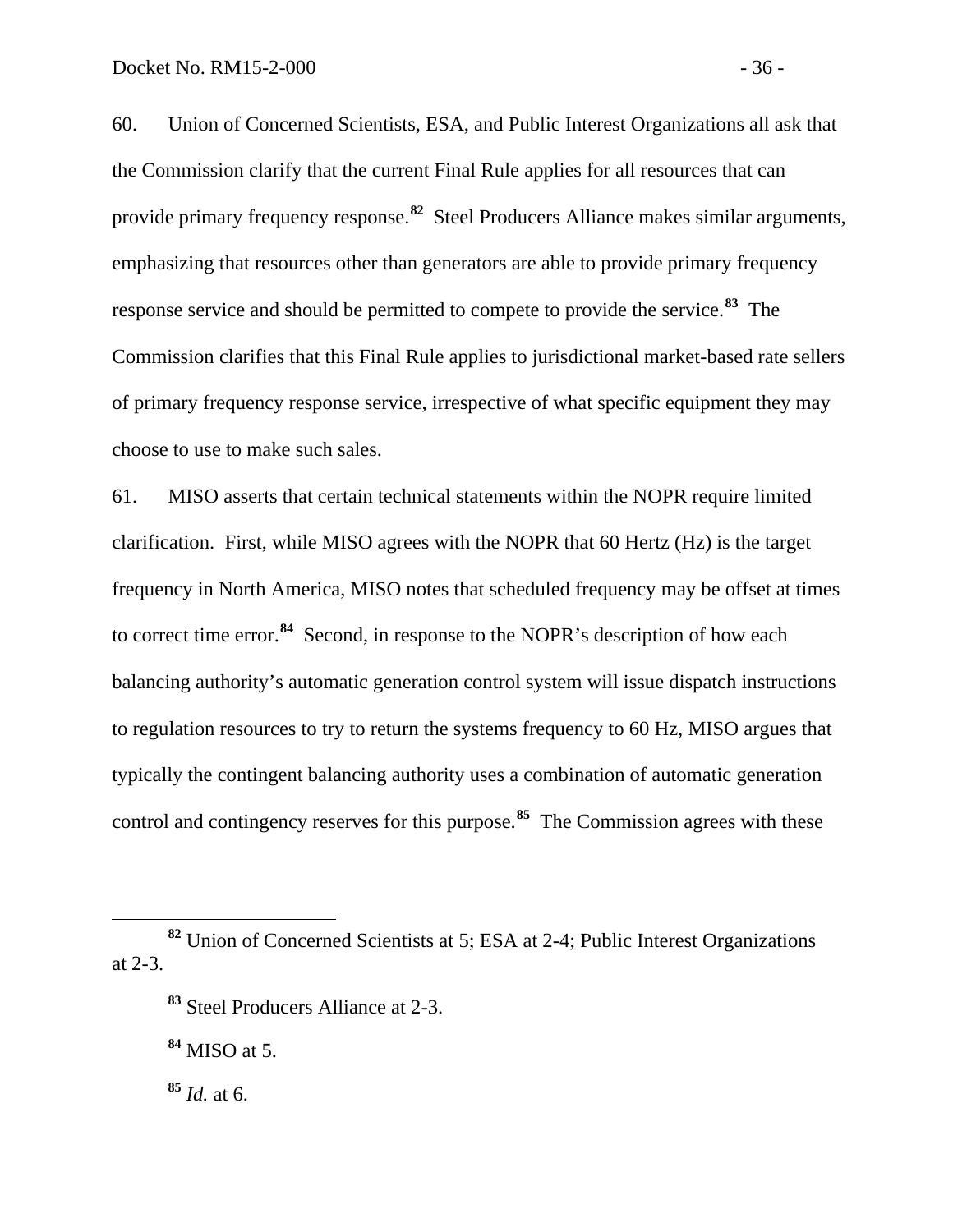clarifications, but finds that they do not alter any fundamental underpinning of the NOPR proposal.

62. Union of Concerned Scientists seeks clarification that procurement of, and payment for, primary frequency response service would be allowed if the sale of primary frequency response service under market-based rates were allowed. It suggests that the Commission state that markets for primary frequency response service are allowed, subject to petition by appropriate utilities and approval by the Commission.**[86](#page-38-0)** Union of Concerned Scientists also asks that market eligibility and participation as a seller should not be constrained by disproportionate administrative burdens.**[87](#page-38-1)** The Commission agrees that market-based rate sales by entities that have been granted authorization for such sales are allowed; that is, of course, the object of a market-based rate application. With respect to the authority for potential buyers to purchase primary frequency response service, this Final Rule only involves market power screening of potential sellers. As with most products in voluntary bilateral markets, potential buyers do not need the Commission's permission. Similarly, the Commission clarifies that RTOs and ISOs remain free to develop organized markets for primary frequency response if they so choose, though nothing in this Final Rule requires them to do so, and if they choose to do so, only then will the Commission review such issues as eligibility requirements for participation.

<span id="page-38-1"></span>**<sup>87</sup>** *Id.* at 3.

<span id="page-38-0"></span>**<sup>86</sup>** Union of Concerned Scientists at 4.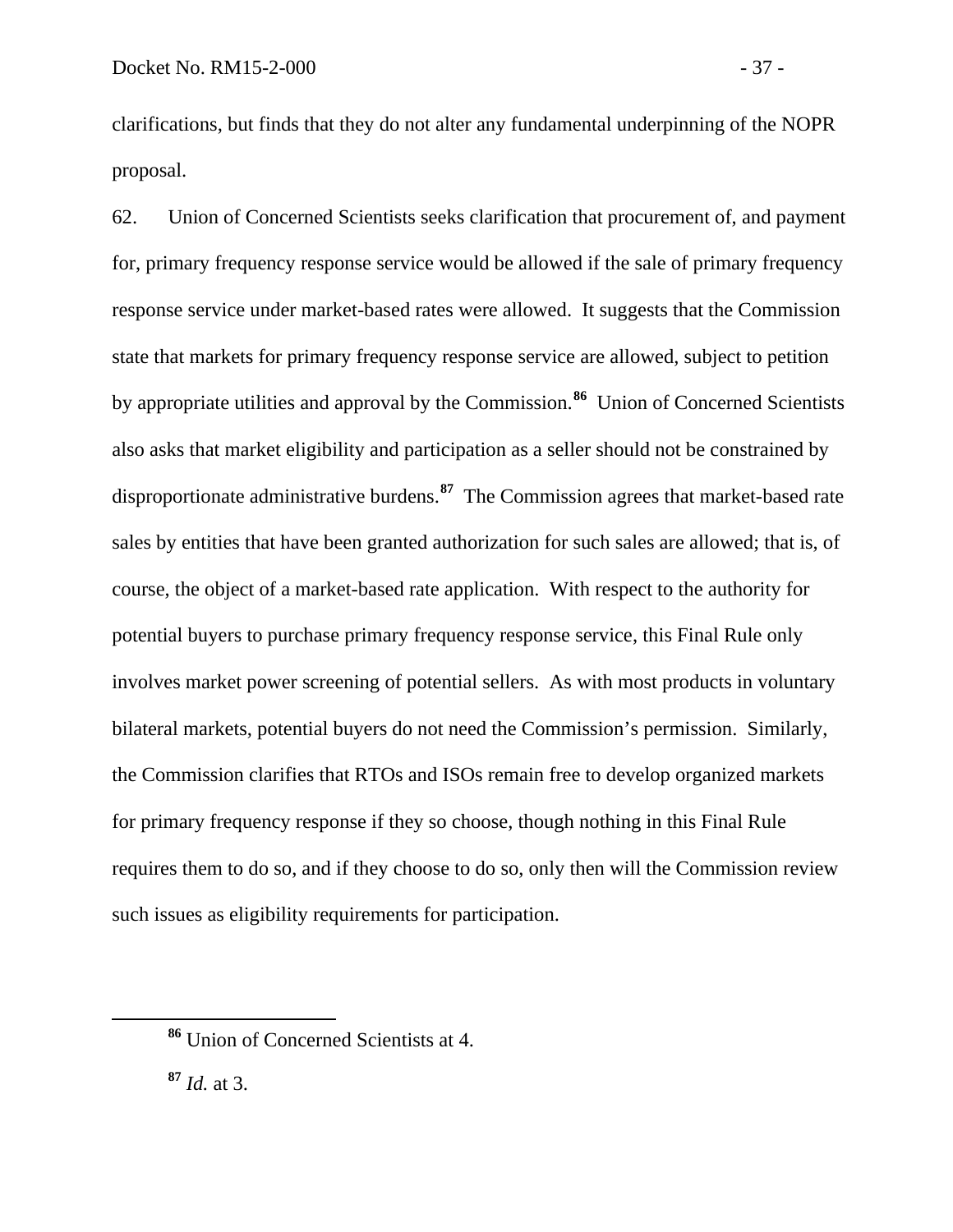## **6. Requests Outside the Scope of this Proceeding**

63. AWEA and Public Interest Organizations both request that the Commission permit sales of regulation service at market-based rates by entities with authority for marketbased rate sales of energy and capacity.**[88](#page-39-0)** AWEA further requests that the Commission: a) explore the role that dynamic transfer capability, or lack thereof, plays in protecting against exertion of market power;**[89](#page-39-1)** b) consider relaxing interconnection standards for resources that only sell ancillary services;<sup>[90](#page-39-2)</sup> and c) consider whether entities in bilateral market areas should be required to develop platforms for the sale of primary frequency response, even if on a limited basis such as through open seasons.**[91](#page-39-3)**

64. Monitoring Analytics, LLC (Monitoring Analytics) notes that, while the NOPR is mainly concerned with the market power screens typically used in connection with authorizations to charge market-based rates, in organized markets like PJM's, such rates are granted in significant part based on the market power mitigation rules of the RTO or ISO. Accordingly, Monitoring Analytics recommends that if PJM develops a market for primary frequency response service, the rules for such market should incorporate the

<span id="page-39-3"></span>**<sup>91</sup>** *Id*. at 5.

<span id="page-39-0"></span>**<sup>88</sup>** AWEA at 1, 7-9; Public Interest Organizations at 5.

<span id="page-39-1"></span>**<sup>89</sup>** AWEA at 3.

<span id="page-39-2"></span>**<sup>90</sup>** *Id*. at 4.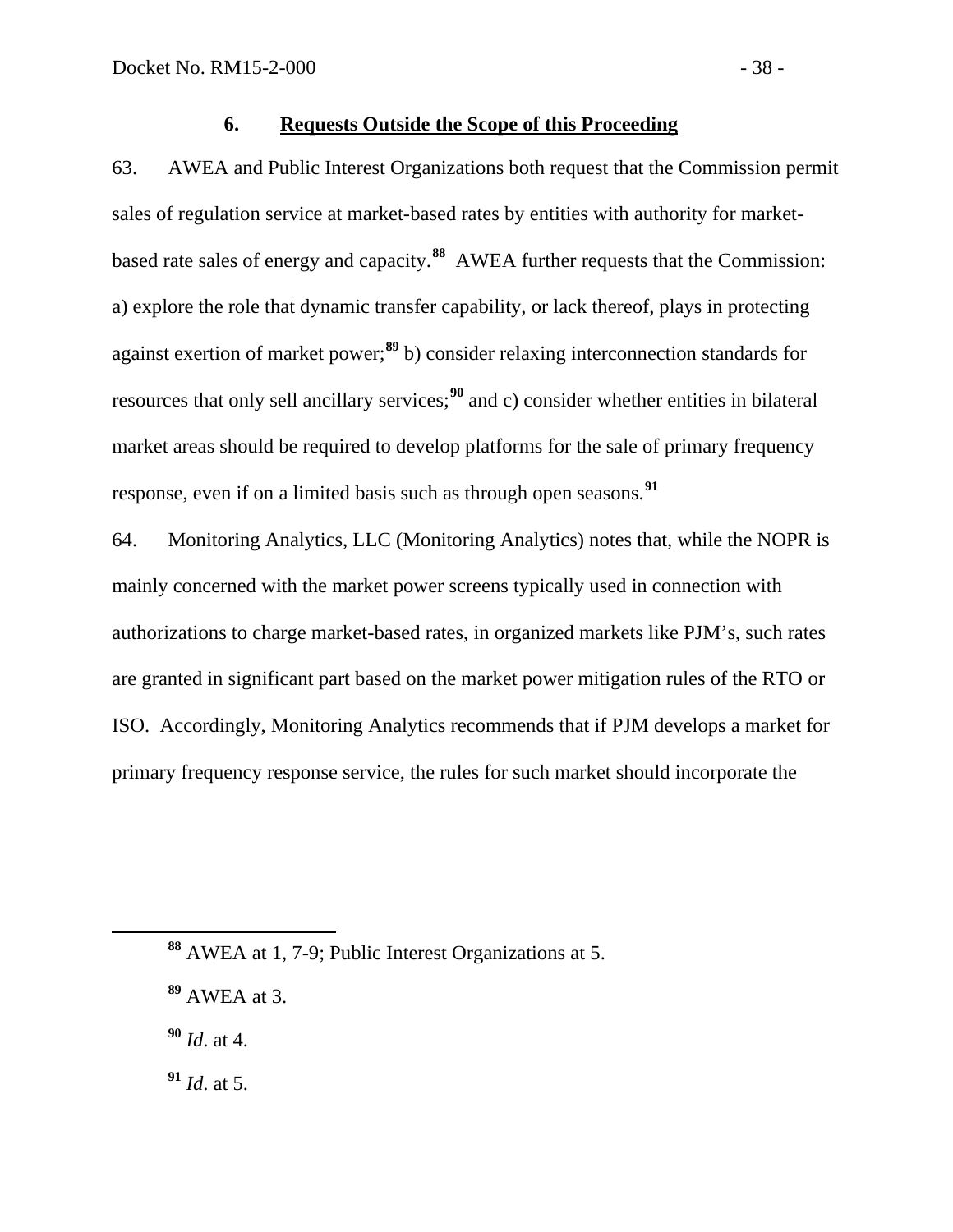three pivotal supplier test that is already used for market power mitigation in PJM's other markets.**[92](#page-40-0)**

65. ESA argues that fast responding energy storage resources should be allowed to supply both primary frequency response and regulation services simultaneously. In this regard, ESA asserts that the Commission should not inadvertently create a system where all providers of primary frequency response must provide such service for at least 5-10 minutes until the slowest regulation resources can be brought online.<sup>[93](#page-40-1)</sup> ESA requests that the Commission ensure that ancillary service market designs and procurement mechanisms are reasonably consistent across regions and reflect non-market compensated benefits in the determination of operational needs for particular capabilities, such as fast response.**[94](#page-40-2)** 66. Grid Storage Consulting argues that balancing authorities should not be able to mandate that primary frequency response be provided as part of other market products, <sup>[95](#page-40-3)</sup>

and that in some circumstances it may be appropriate to permit the costs of dedicated primary frequency response resources to be recovered in transmission rate base.**[96](#page-40-4)**

67. If an RTO seeks to create an organized market for primary frequency response, then Dominion recommends that the Commission require a market design similar to those used

<span id="page-40-2"></span>**<sup>94</sup>** *Id*. at 6.

<span id="page-40-3"></span><sup>95</sup> Grid Storage Consulting at 8-9.

<span id="page-40-4"></span>**<sup>96</sup>** *Id*. at 10-11.

<span id="page-40-0"></span>**<sup>92</sup>** Monitoring Analytics at 7.

<span id="page-40-1"></span>**<sup>93</sup>** ESA at 5.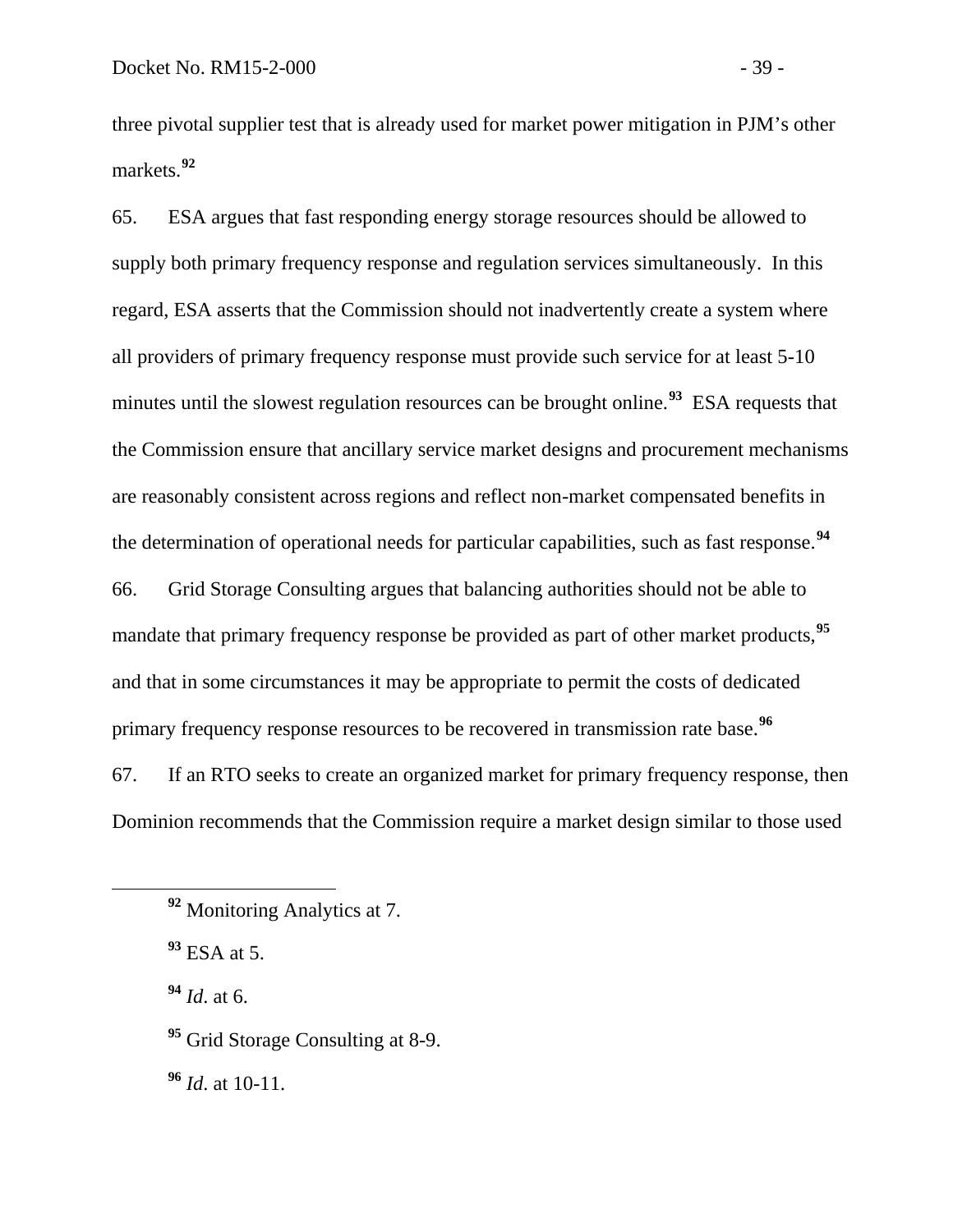currently to procure other ancillary services such as regulation and operating reserves. Alternatively, Dominion also supports allowing RTOs to procure primary frequency response at cost-based rates, in a manner similar to how reactive power is procured. Dominion also argues that generators should either be exempt from charges such as operating reserve and balancing energy when deviating from their schedules in order to provide primary frequency response service or their compensation should include credits to offset such charges.**[97](#page-41-0)**

68. SmartSenseCom asserts that there is a difference in value between resources capable of delivering a rapid response to changing frequency and slower-responding units. Accordingly, SmartSenseCom asks the Commission to require public utility transmission providers to take into account the speed and accuracy of primary frequency response resources when determining reserve requirements for primary frequency response, as the Commission did for regulation service in Order No. 784. SmartSenseCom claims this "is particularly necessary in this instance in light of the language set forth in Order No. 784 and in the instant NOPR that distinguishes [primary frequency response] from regulation and the different requirements that will now exist for each service."**[98](#page-41-1)**

69. The Commission finds all of these issues to be beyond the scope of this Final Rule. This Final Rule deals only with market-based pricing for voluntary bilateral primary frequency response sellers. While some of the issues raised above might be relevant in

<span id="page-41-0"></span>**<sup>97</sup>** Dominion at 3.

<span id="page-41-1"></span>**<sup>98</sup>** SmartSenseCom at 8.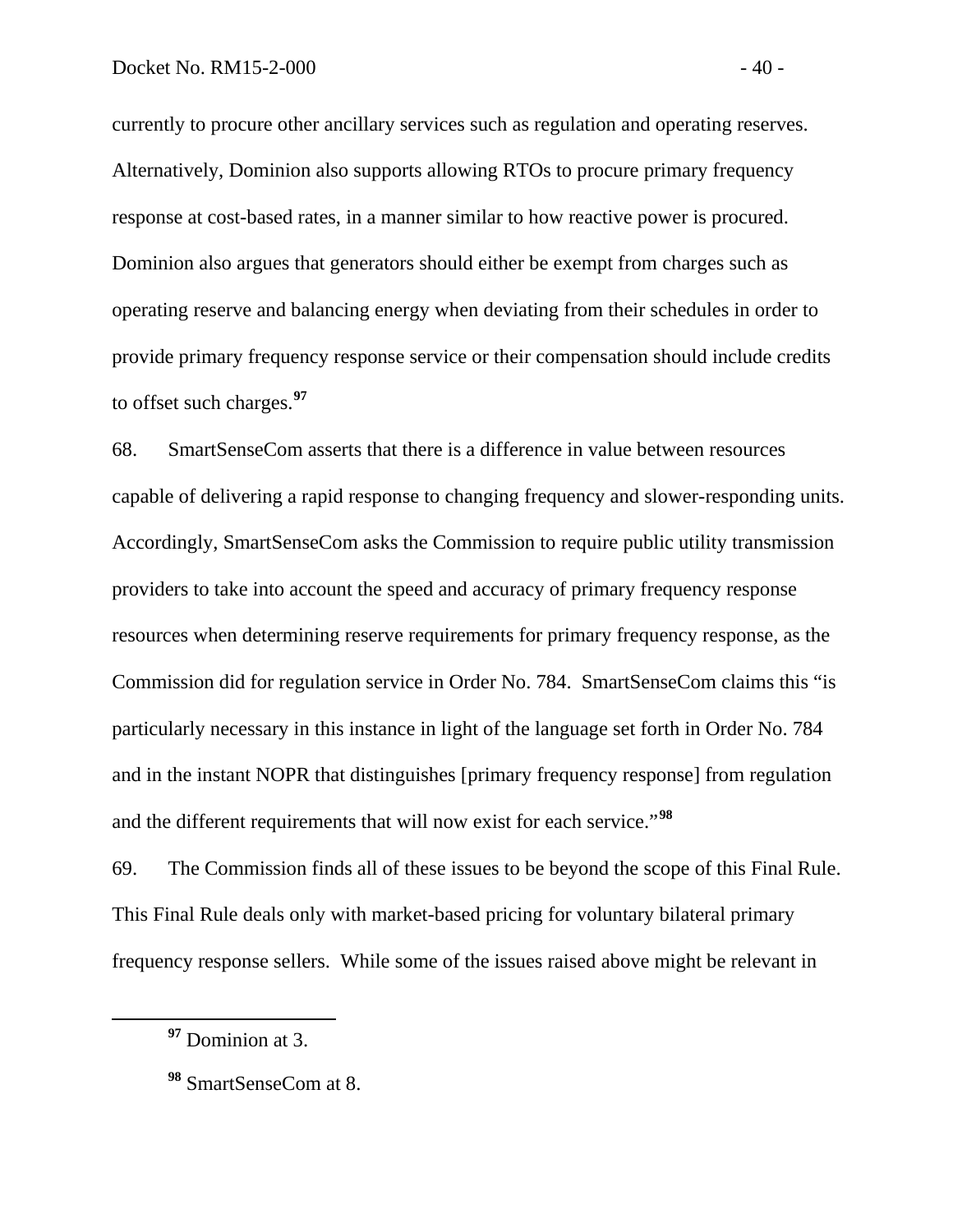other proceedings,**[99](#page-42-0)** none of the issues raised above is relevant to the topic of marketbased rates in voluntary bilateral markets. Accordingly, there is no need to address these issues here.

## **III. Compliance and Implementation**

70. In Order No. 697, the Commission provided standard tariff provisions that sellers

must include in their market-based rate tariffs to the extent they are applicable based on

the services provided by the seller,**[100](#page-42-1)** including a provision for sales of ancillary services

as a third-party provider.**[101](#page-42-2)** The Commission hereby revises the "Third Party Provider"

ancillary services provision to change the reference to "Regulation and Frequency

Response Service" to "Regulation Service" and to add a reference to "Primary Frequency

Response Service." The new language is as follows:

Third-party ancillary services: Seller offers [include all of the following that the seller is offering: Regulation Service, Reactive Supply and Voltage Control Service, Energy and Generator Imbalance Service, Operating Reserve-Spinning, Operating Reserve-Supplemental, and Primary Frequency Response Service]*.* Sales will not include the following: (1) sales to an RTO or an ISO, i.e., where that entity has no ability to self-supply ancillary services but instead depends on third parties; and (2) sales to a traditional, franchised public utility affiliated with the third-party supplier, or sales where

<span id="page-42-0"></span>**<sup>99</sup>** For example, if an RTO or ISO eventually proposes to develop an organized market for primary frequency response service, or if the Commission at some point in the future decides to require such development, then several of the issues raised above might become relevant at that stage.

**<sup>100</sup>** Order No. 697, FERC Stats. & Regs. ¶ 31,252 at Appendix C.

<span id="page-42-2"></span><span id="page-42-1"></span>**<sup>101</sup>** In Order No. 784, the Commission revised the standard third party provider provision to reflect the changes adopted in Order No. 784. Order No. 784, FERC Stats. & Regs. ¶ 31,349 at P 200.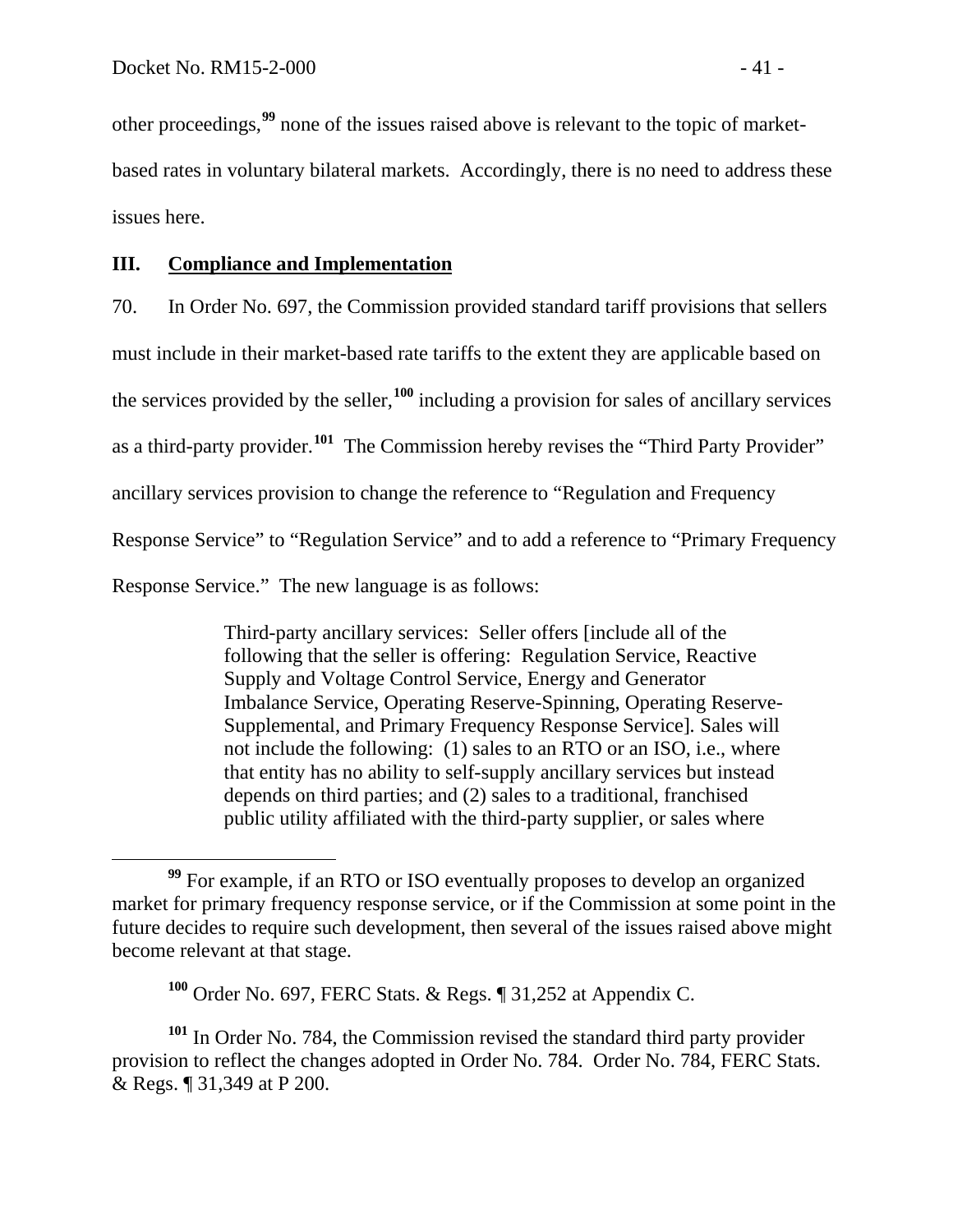the underlying transmission service is on the system of the public utility affiliated with the third-party supplier. Sales of Operating Reserve-Spinning and Operating Reserve-Supplemental will not include sales to a public utility that is purchasing ancillary services to satisfy its own open access transmission tariff requirements to offer ancillary services to its own customers, except where the Commission has granted authorization. Sales of Regulation Service and Reactive Supply and Voltage Control Service will not include sales to a public utility that is purchasing ancillary services to satisfy its own open access transmission tariff requirements to offer ancillary services to its own customers, except at rates not to exceed the buying public utility transmission provider's OATT rate for the same service or where the Commission has granted authorization.

71. The Commission finds that a seller that already has market-based rate authority as of the effective date of this Final Rule is authorized as of that date to make sales of primary frequency response service at market-based rates. Such a seller will be required to revise the third-party provider ancillary services provision of its market-based rate tariff to reflect that it wishes to make sales of primary frequency response service at market-based rates. However, while this authorization is effective for sellers with existing market-based rate authority as of the effective date of this Final Rule, in order to reduce their administrative burden, the Commission permits such sellers to wait to file this tariff revision until the next time they make a market-based rate filing with the Commission, such as a notice of change in status filing or a triennial update.

72. As noted in the NOPR, consistent with the existing requirements of Order No. 2001, any entity selling primary frequency response service will need to report such sales in the Electric Quarterly Report,**[102](#page-43-0)** and the Commission will update its Electric

<span id="page-43-0"></span>**<sup>102</sup>** *See Revised Public Utility Filing Requirements*, Order No. 2001, FERC Stats. & Regs. ¶ 31,127, *reh'g denied*, Order No. 2001-A, 100 FERC ¶ 61,074, *reh'g denied*, Order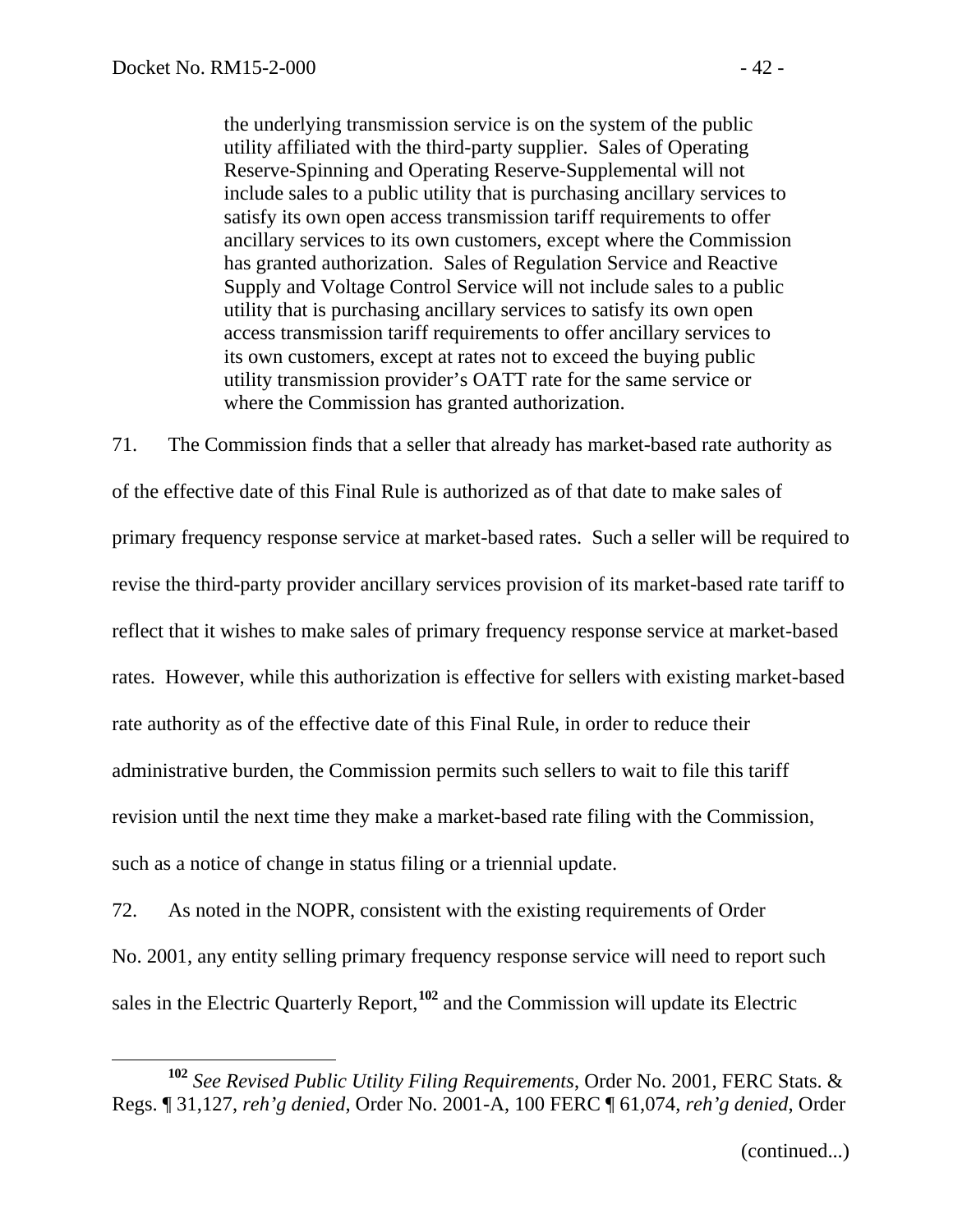Quarterly Report system to include a specific product name option for primary frequency response service.**[103](#page-44-0)**

# **IV. Information Collection Statement**

73. The Paperwork Reduction Act (PRA)<sup>[104](#page-44-1)</sup> requires each federal agency to seek and obtain Office of Management and Budget (OMB) approval before undertaking a collection of information directed to ten or more persons or contained in a rule of general applicability. OMB regulations require approval of certain information collection requirements imposed by agency rules.**[105](#page-44-2)** Upon approval of a collection(s) of information, OMB will assign an OMB control number and an expiration date. Respondents subject to the filing requirements of an agency rule will not be penalized for failing to respond to the collection of information unless the collection of information displays a valid OMB control number.

74. The Commission will submit the revised information collection requirements to OMB for its review and approval. The Commission solicits public comments on its need

No. 2001-B, 100 FERC ¶ 61,342, *order directing filing*, Order No. 2001-C, 101 FERC ¶ 61,314 (2002), *order directing filing*, Order No. 2001-D, 102 FERC ¶ 61,334, *order refining filing requirements*, Order No. 2001-E, 105 FERC ¶ 61,352 (2003), *order on clarification*, Order No. 2001-F, 106 FERC ¶ 61,060 (2004), *order revising filing requirements*, Order No. 2001-G, 120 FERC ¶ 61,270, *order on reh'g and clarification*, Order No. 2001-H, 121 FERC ¶ 61,289 (2007), *order revising filing requirements*, Order No. 2001-I, FERC Stats. & Regs. ¶ 31,282 (2008).

<span id="page-44-0"></span>**<sup>103</sup>** NOPR, FERC Stats. & Regs. ¶ 32,705 at P 29.

<span id="page-44-1"></span>**<sup>104</sup>** 44 U.S.C. 3501-3520 (2012).

<span id="page-44-2"></span>**<sup>105</sup>** *See* 5 CFR 1320 (2015).

 $\overline{a}$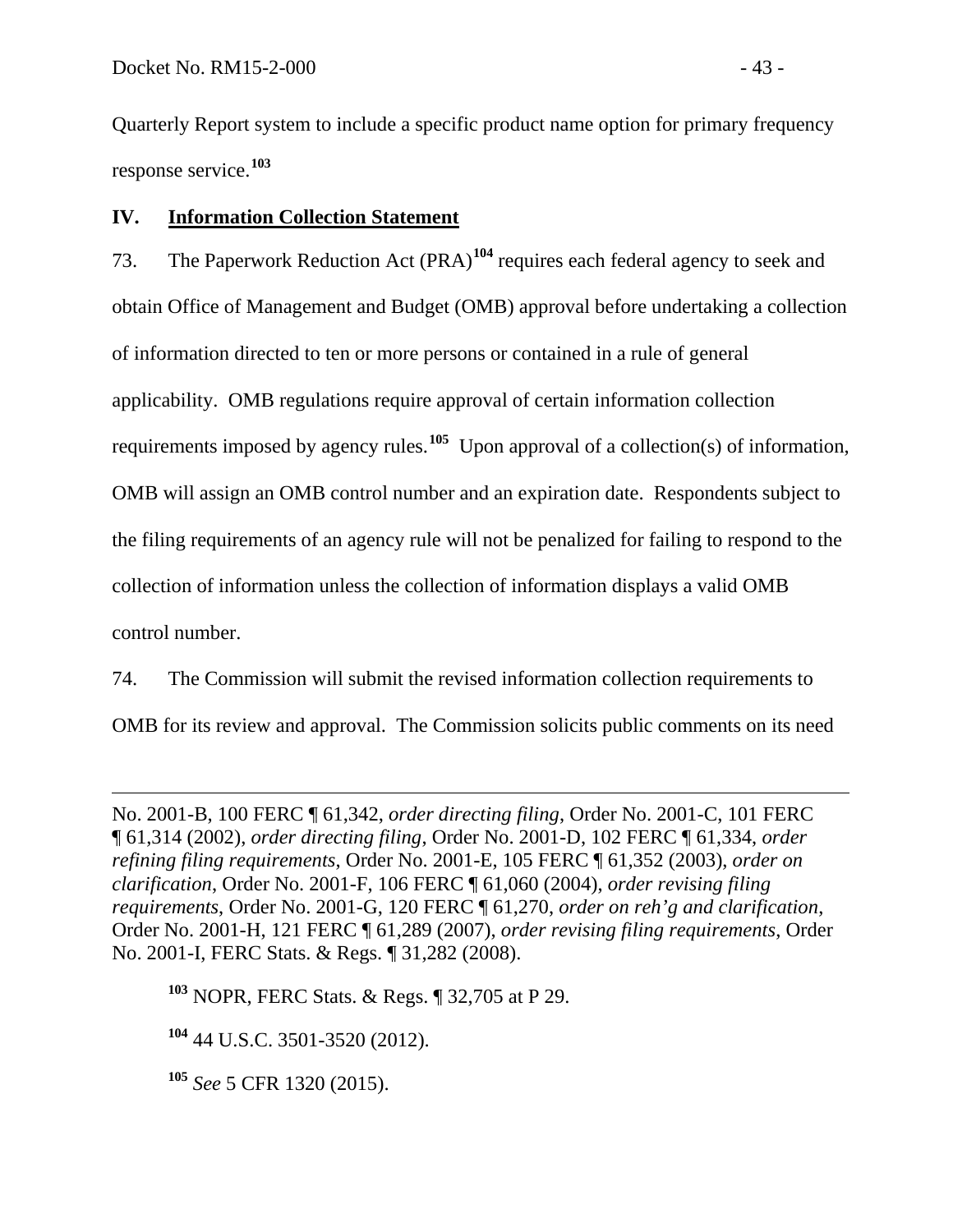for this information, whether the information will have practical utility, the accuracy of burden and cost estimates, ways to enhance the quality, utility, and clarity of the information to be collected or retained, and any suggested methods for minimizing respondents' burden, including the use of automated information techniques.

75. Burden Estimate and Information Collection Costs: While, to the Commission's knowledge, no entity currently sells primary frequency response service on an unbundled basis,**[106](#page-45-0)** there is no reason why primary frequency response service could not be sold today under cost-based rates. Such cost-based sales, if they occurred, would face all of the burdens associated with cost-of-service regulation, including a variety of requirements from which market-based rate sellers frequently seek and are granted waiver.**[107](#page-45-1)** Furthermore, just like market-based rate sellers, cost-based rate sellers must report all transactions in the Electric Quarterly Report. Accordingly, the Commission views this Final Rule as providing potential market-based rate sellers of primary frequency response

<span id="page-45-0"></span>**<sup>106</sup>** It is likely that some customers purchase primary frequency response service along with other services on a bundled basis, such as through full requirements contracts, but this Final Rule is focused on unbundled sales of primary frequency response service.

<span id="page-45-1"></span><sup>&</sup>lt;sup>107</sup> Such burdens would include, for example, the need to maintain Open Access Transmission Tariffs and Open Access Same-Time Information Systems related to any jurisdictional transmission facilities owned by the entity, the need to adhere to the Commission's standards of conduct, the need to adhere to the detailed cost-of-service related requirements of subparts B and C of Part 35 of the Commission's regulations, the need to adhere to the accounting and reporting requirements of Parts 41, 101, and 141 of the Commission's regulations, and the need to seek separate authorizations for issuances of securities and assumptions of liabilities under FPA section 204 and Part 34 of the Commission's regulations.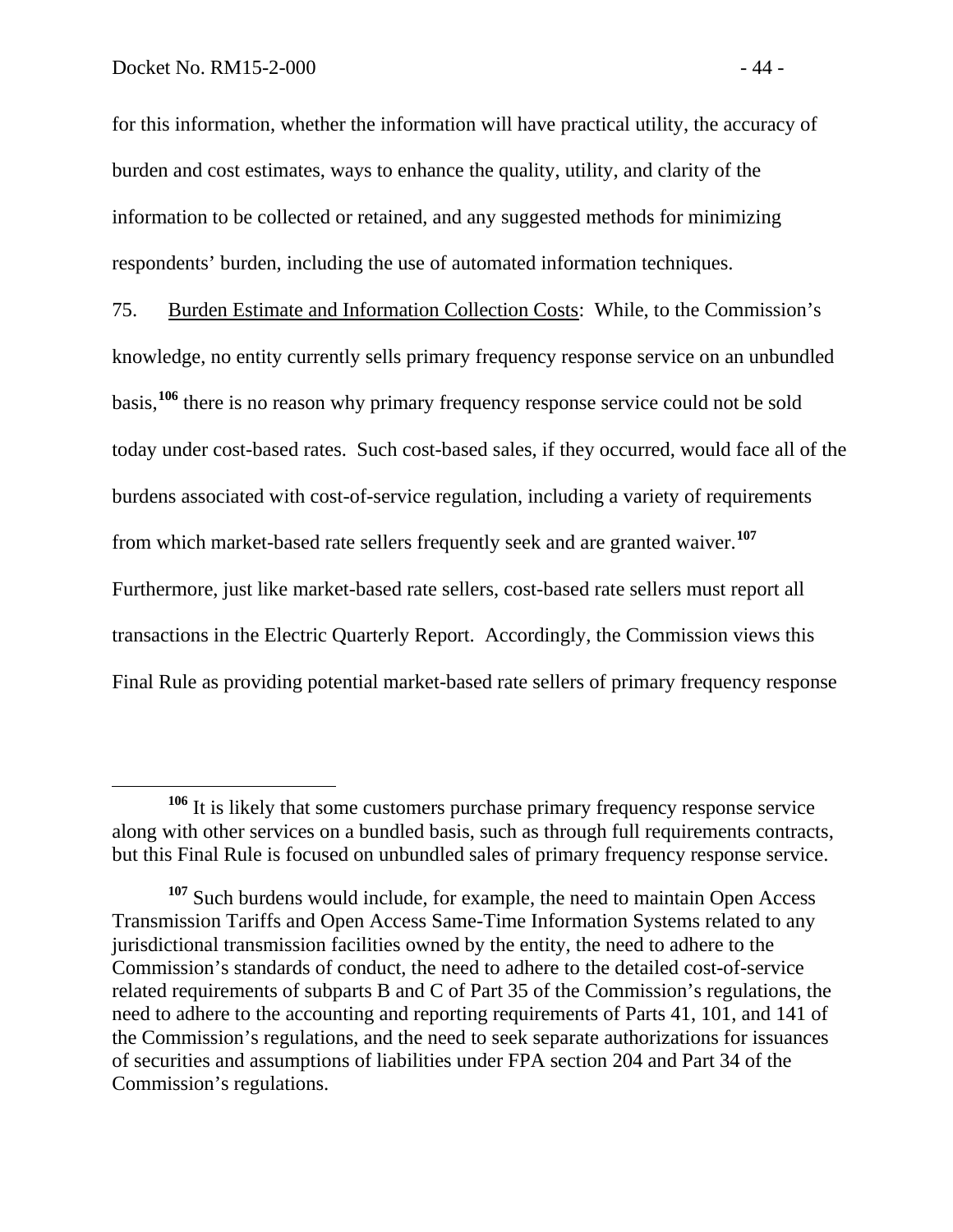service with the opportunity to avoid cost-of-service regulation for such sales and the associated substantial reporting burdens.

76. Below, we discuss the expected increases in burden as a result of this Final Rule.

The Commission expects the additional burden to be greatly outweighed by the reduction

in burden from avoiding cost-of-service regulation. The additional estimated annual

public reporting burdens and costs for the requirements in this Final Rule are as follows.

| Changes in Final Rule in $RM15-2^{108}$                                     |                      |                  |                 |                     |                 |  |  |  |
|-----------------------------------------------------------------------------|----------------------|------------------|-----------------|---------------------|-----------------|--|--|--|
|                                                                             |                      |                  |                 | <b>Total Annual</b> |                 |  |  |  |
|                                                                             | <b>Annual</b>        |                  | <b>Average</b>  | <b>Burden</b>       |                 |  |  |  |
|                                                                             | Number of            | <b>Total</b>     | Burden &        | Hours $\&$          |                 |  |  |  |
| Number of                                                                   | <b>Responses per</b> | Number of        | <b>Cost Per</b> | <b>Total Annual</b> | Cost per        |  |  |  |
| <b>Respondents</b>                                                          | <b>Respondent</b>    | <b>Responses</b> | <b>Response</b> | Cost                | <b>Response</b> |  |  |  |
| (a)                                                                         | <b>(b)</b>           | $(a)X(b)=(c)$    | (d)             | $(c)X(d)=(e)$       | (e)/(c)         |  |  |  |
| FERC-516 (Electric Rate Schedules and Tariff Filings) (one time, phased in) |                      |                  |                 |                     |                 |  |  |  |

<span id="page-46-0"></span>**<sup>108</sup>** For purposes of burden estimation, the NOPR assumed that industry staff members are similarly situated to FERC, in terms of hourly cost per full time employee, and no commenter disputes this assumption. Therefore, the estimated average hourly cost (salary plus benefits) is \$72.00.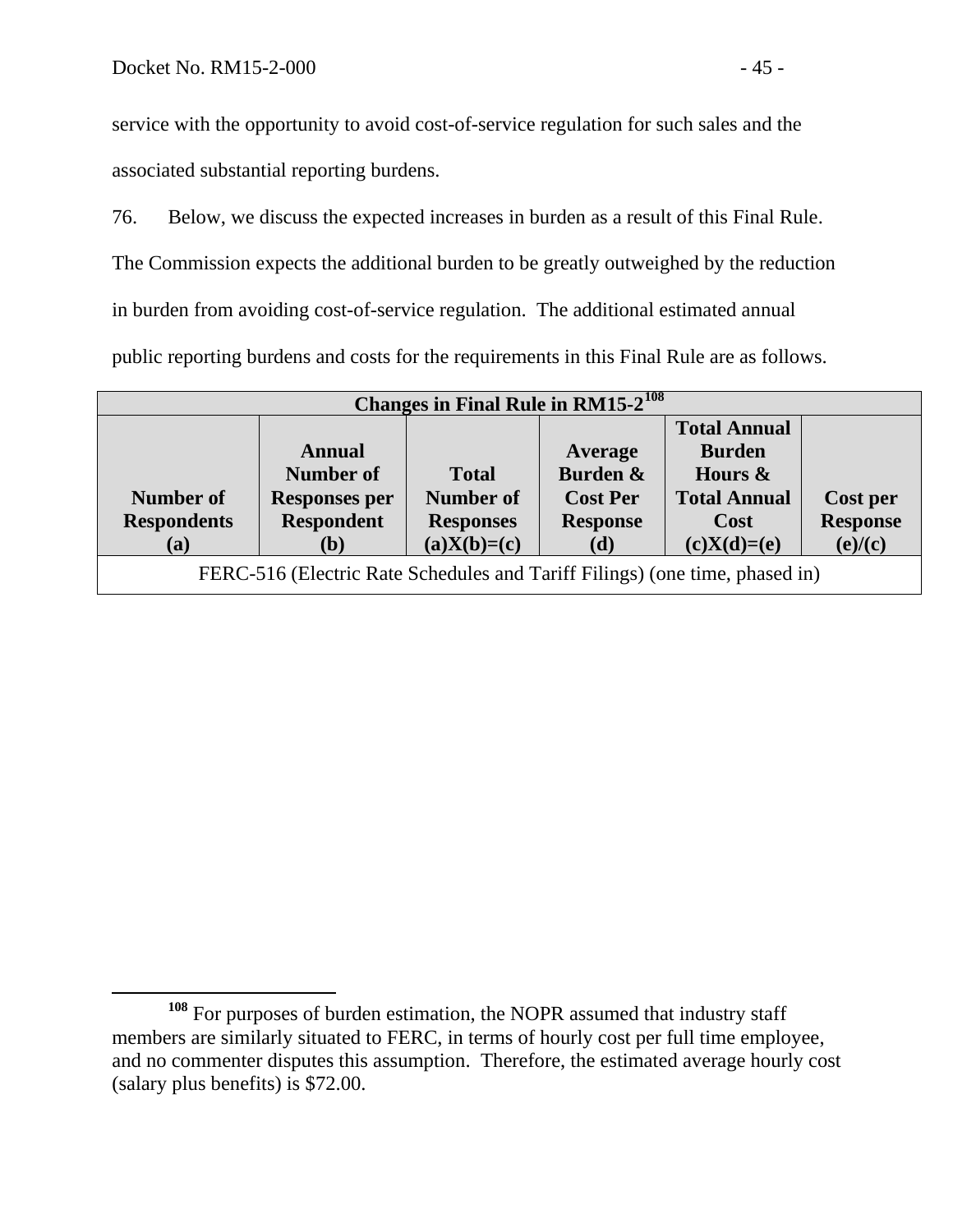| $1,585^{109}$                                              | $0.163^{110}$          | 259 | 6 hrs.;<br>\$432  | $1,554$ hrs.;<br>\$111,888 | \$432 |  |  |  |
|------------------------------------------------------------|------------------------|-----|-------------------|----------------------------|-------|--|--|--|
| FERC-920 (Electric Quarterly Report) (one-time, phased in) |                        |     |                   |                            |       |  |  |  |
|                                                            |                        |     | $2 \text{ hrs.};$ | 518 hrs.;                  |       |  |  |  |
| 1,585                                                      | $0.163$ <sup>111</sup> | 259 | \$144             | \$37,296                   | \$144 |  |  |  |

<span id="page-47-0"></span> **<sup>109</sup>** The 1,585 respondent universe includes existing sellers (1,999 total marketbased rate sellers - 697 Category 1 sellers + 70 Category 1 sellers = 1,372 sellers estimated to sell primary frequency response services) plus 213 new market-based rate applicants (as estimated in Docket No. RM14-14). (We estimate that ten percent (or 70, as indicated above) of the Category 1 sellers may choose to sell primary frequency response services.)

<span id="page-47-1"></span>**<sup>110</sup>** We expect respondents to enter the primary frequency response market gradually. For each of the next three years, we expect all 213 new market-based rate applicants per year (or 639 total during Years 1-3), to include the primary frequency response language in their tariffs.

Additionally, during the three-year period, we expect a total of ten percent of the existing 1,372 respondents (or 137 respondents), to decide to sell primary frequency response services and to make the corresponding FERC-516 rate filing. The corresponding annual estimate is 46 of the existing respondents (an average of 3.4% annually). Therefore, the annual estimate, including both new respondents and existing respondents, is an average of  $259 (213 + 46)$  respondents and responses per year.

<span id="page-47-2"></span>**<sup>111</sup>** As respondents decide to sell primary frequency response services, they would report the new offering in their Electric Quarterly Report (FERC-920), and would continue to report in subsequent EQRs. When a filer adds the new service, we estimate the onetime burden to be two hours. We expect any additional burden associated with reporting the new service in the EQR to be negligible after the first implementation as it would become part of the respondent's normal reporting practice in the EQR and would only involve selecting the 'primary frequency response' option from a list of product names. On average, we expect filers of the new primary frequency response service to phase in:

- Year 1, 259 respondents or 16.3 percent of EQR filers.
- Year 2, 259 respondents or 16.3 percent of EQR filers.
- Year 3, 259 respondents or 16.3 percent of EQR filers.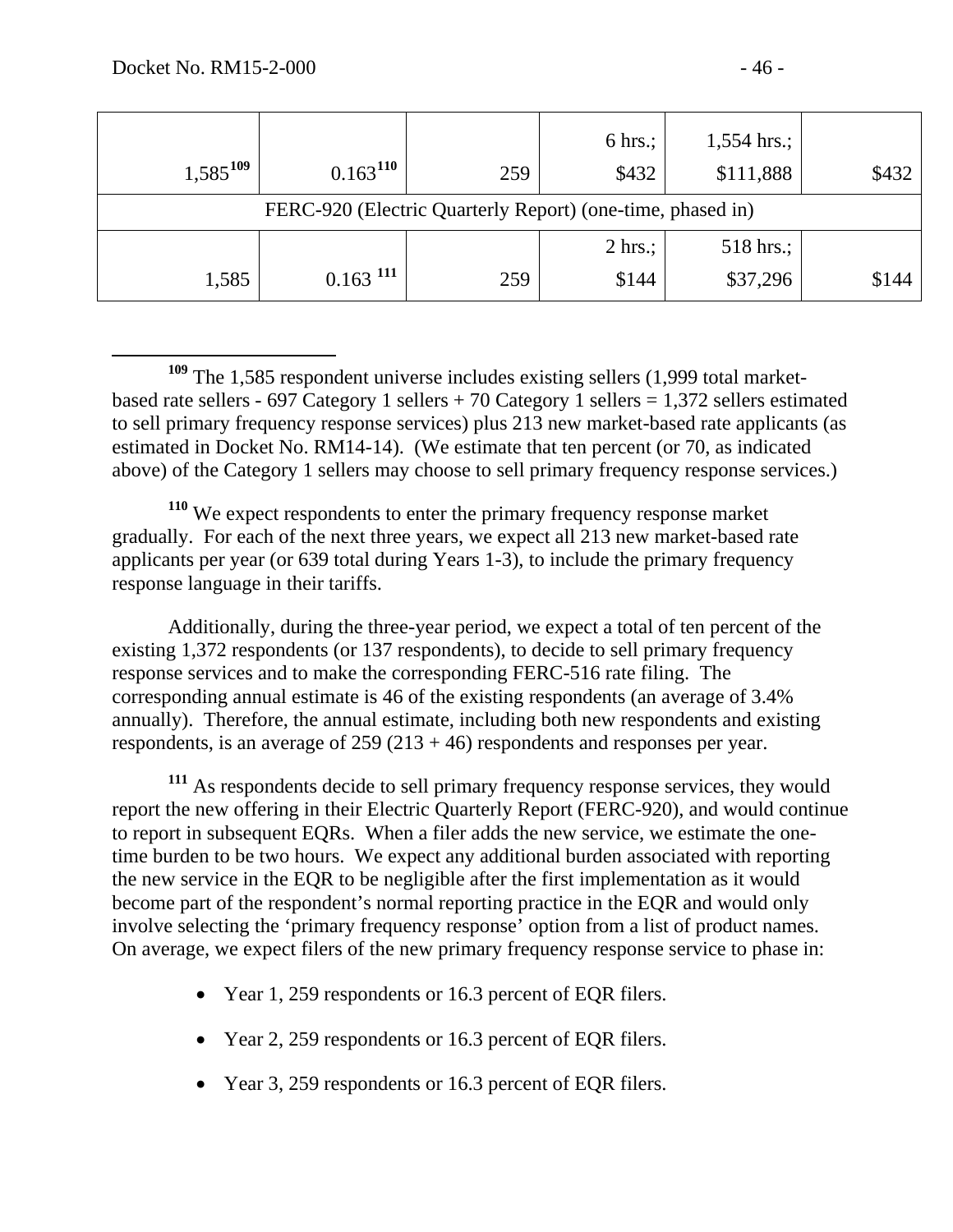Titles: FERC-516 (Electric Rate Schedules and Tariff Filings) and FERC-920 (Electric Quarterly Report (EQR)).

Action: Revision of Currently Approved Collection of Information.

OMB Control Nos.: 1902-0096 (FERC-516) and 1902-0255 (FERC-920). Respondents: Public utilities.

Frequency of responses: One-time, phased in (for both FERC-516 and FERC-920). Necessity of the Information: Regarding FERC-516, section 205(c) of the Federal Power Act requires public utilities to file with the Commission schedules showing all rates and charges for any transmission or sale subject to the Commission's jurisdiction. Accordingly, entities wishing to sell primary frequency response service at market-based rates must amend their market-based rate tariffs to include the language included in this Final Rule. Regarding FERC-920, the Commission is revising the EQR to ensure that public utilities that may sell primary frequency response service at market-based rates report those sales in the EQR, consistent with their filing obligations under section 205(c). Internal Review: The Commission has reviewed the requirements associated with the proposed revisions to the information collections and determined they are necessary to ensure that rates remain just, reasonable, and not unduly discriminatory.

77. These requirements conform to the Commission's need for efficient information collection, communication, and management within the energy industry. The Commission has assured itself, through internal review, that there is specific, objective support for the burden estimates associated with the information collection requirements.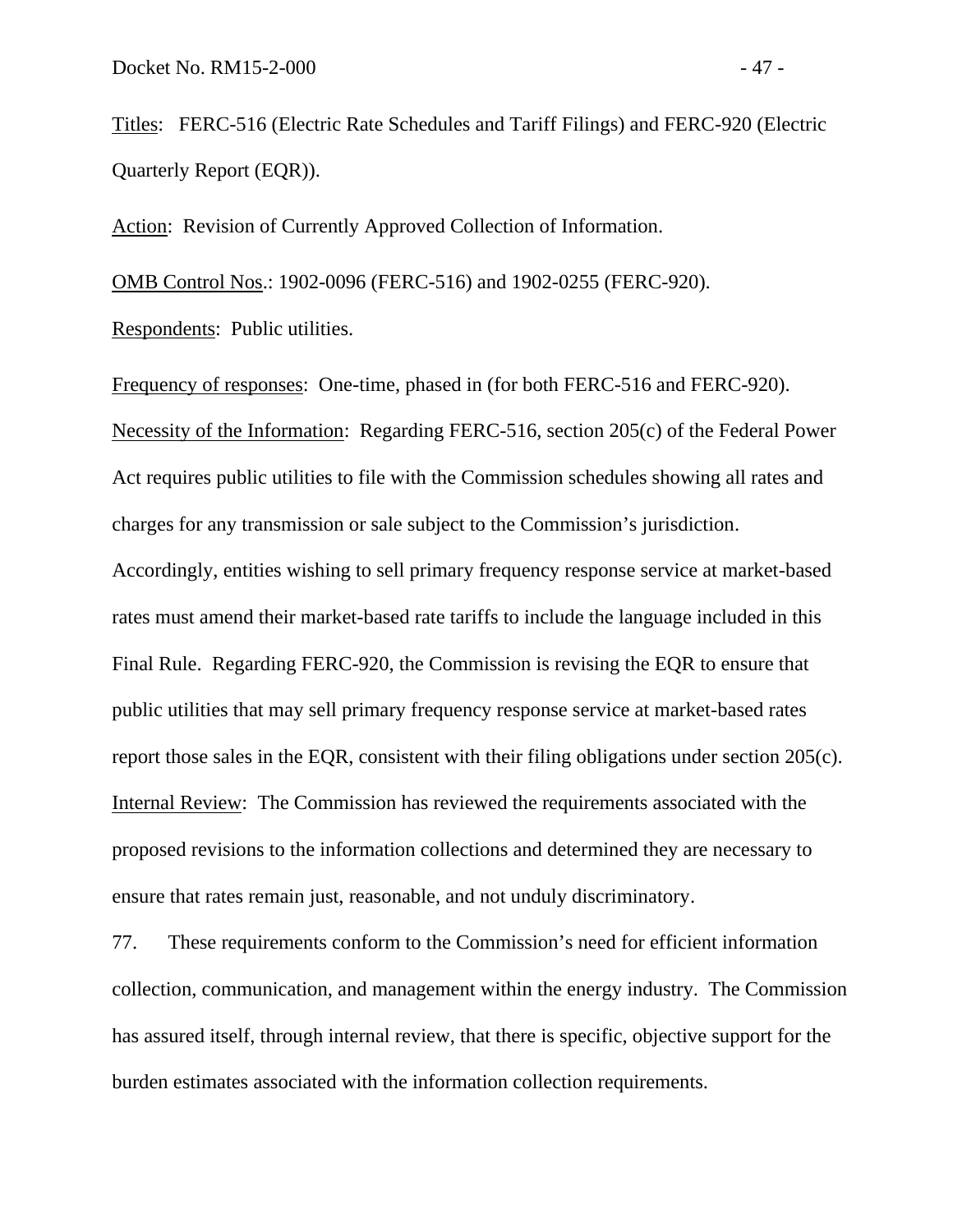78. Interested persons may obtain information on the reporting requirements by contacting the following: Federal Energy Regulatory Commission, 888 First Street, NE, Washington, DC 20426 [Attention: Ellen Brown, Office of the Executive Director], e-mail: DataClearance@ferc.gov, Phone (202) 502-8663, fax: (202) 273-0873. Comments on the collections of information and associated burden estimates in the Final Rule should be sent to the Commission in this docket and may also be sent to the Office of Information and Regulatory Affairs, Office of Management and Budget, Washington, DC 20503 [Attention: Desk Officer for the Federal Energy Regulatory Commission]. For security reasons, comments to OMB should be submitted by e-mail to: oira\_submission@omb.eop.gov. Please refer to OMB Control No. 1902-0096 (FERC-516) and OMB Control No. 1902-0255 (FERC-920).

### **V. Environmental Analysis**

79. The Commission is required to prepare an Environmental Assessment or an Environmental Impact Statement for any action that may have a significant adverse effect on the human environment.**[112](#page-49-0)** The Commission concludes that neither an Environmental Assessment nor an Environmental Impact Statement is required for this Final Rule under section 380.4(a)(15) of the Commission's regulations, which provides a categorical exemption for approval of actions under sections 205 and 206 of the FPA relating to the filing of schedules containing all rates and charges for the transmission or sale subject to

<span id="page-49-0"></span>**<sup>112</sup>** *Regulations Implementing the National Environmental Policy Act of 1969*, Order No. 486, 52 FR 47,897 (Dec. 17, 1987), FERC Stats. & Regs., Regulations Preambles 1986-1990 ¶ 30,783 (1987).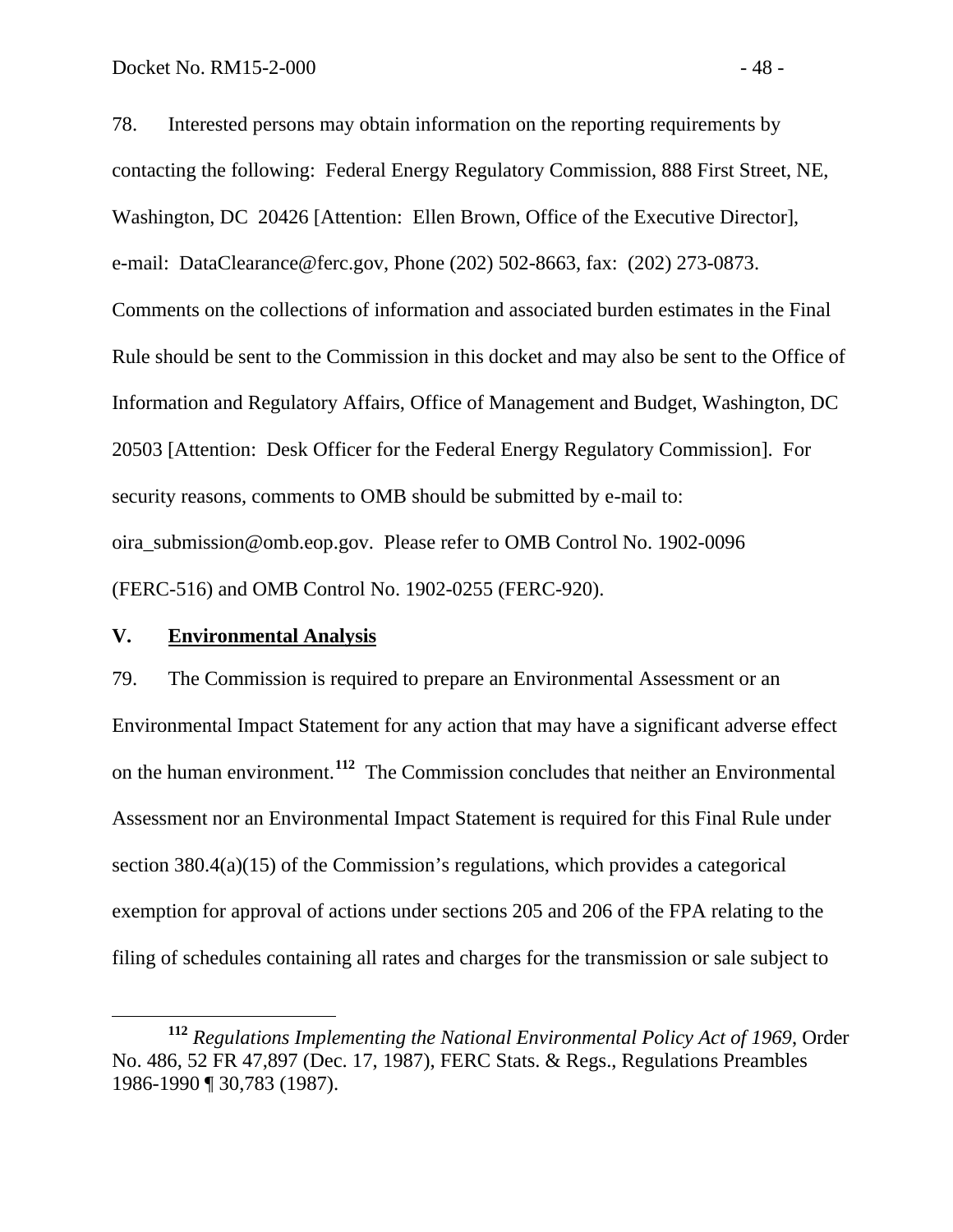the Commission's jurisdiction, plus the classification, practices, contracts, and regulations that affect rates, charges, classifications, and services.**[113](#page-50-0)**

# **VI. Regulatory Flexibility Act**

80. The Regulatory Flexibility Act of 1980  $(RFA)^{114}$  $(RFA)^{114}$  $(RFA)^{114}$  generally requires a description and analysis of proposed and final rules that will have significant economic impact on a substantial number of small entities.

81. The Small Business Administration's (SBA) Office of Size Standards develops the numerical definition of a small business.<sup>[115](#page-50-2)</sup> The SBA revised its size standard for electric utilities (effective January 22, 2014) from a standard based on megawatt hours to a standard based on the number of employees, including affiliates.**[116](#page-50-3)** Under SBA's current size standards, the entities with market-based rates which are affected by this Final Rule likely come under the following categories<sup>[117](#page-50-4)</sup> with the indicated thresholds (in terms of number of employees<sup>[118](#page-50-5)</sup>):

• Hydroelectric Power Generation, 500 employees.

<span id="page-50-0"></span>**<sup>113</sup>** 18 CFR 380.4(a)(15) (2015).

**<sup>114</sup>** 5 U.S.C. 601-612 (2012).

**<sup>115</sup>** 13 CFR 121.101 (2015).

<span id="page-50-3"></span><span id="page-50-2"></span><span id="page-50-1"></span>**<sup>116</sup>** SBA Final Rule on "Small Business Size Standards: Utilities," 78 FR 77,343 (Dec. 23, 2013).

**<sup>117</sup>** 13 CFR 121.201, Sector 22, Utilities.

<span id="page-50-5"></span><span id="page-50-4"></span>**<sup>118</sup>** SBA's regulations at 13 CFR 121.201 state that "[t]he number of employees ... indicates the maximum allowed for a concern and its affiliates to be considered small."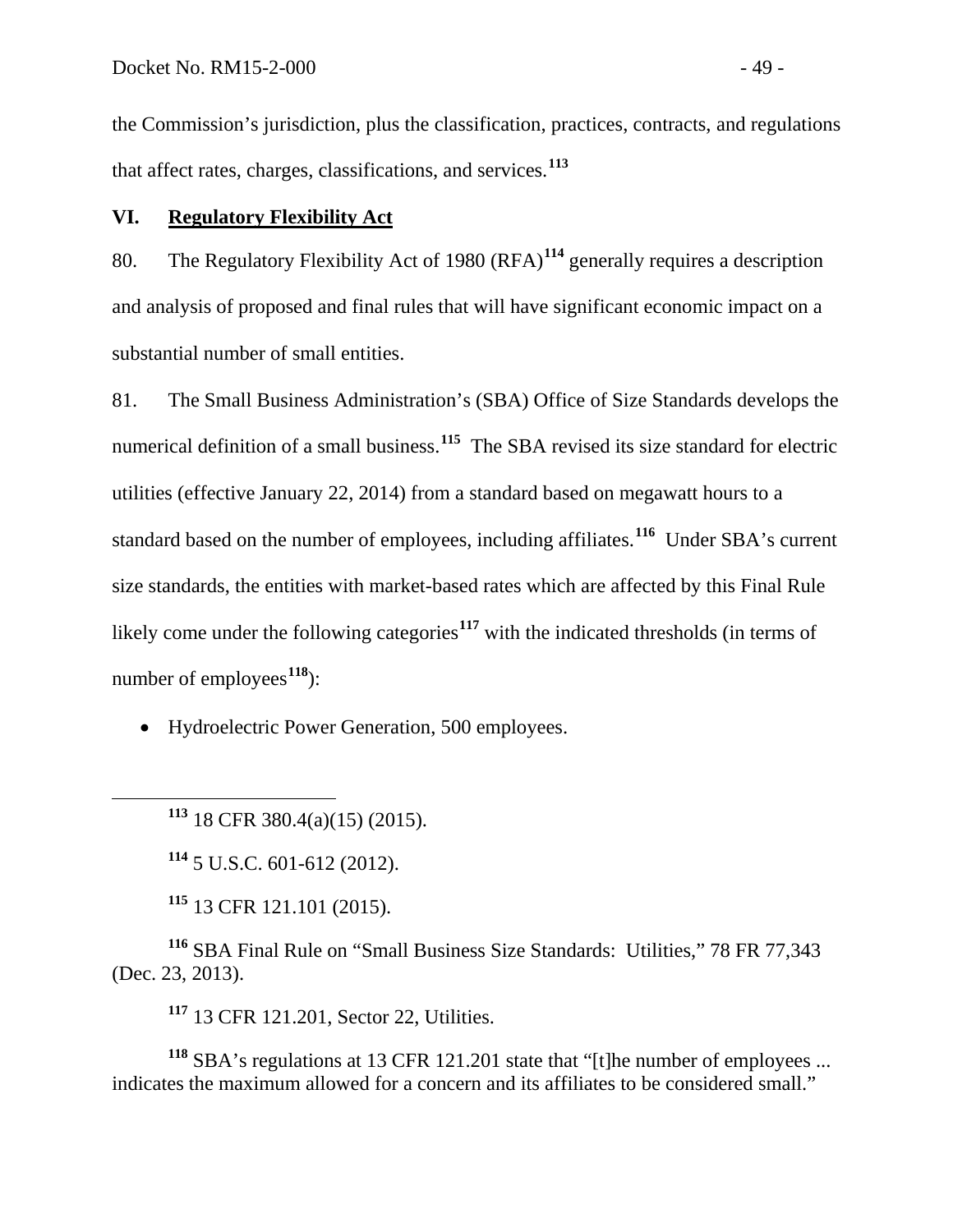- Fossil Fuel Electric Power Generation, 750 employees.
- Nuclear Electric Power Generation, 750 employees.
- Solar Electric Power Generation, 250 employees.
- Wind Electric Power Generation, 250 employees.
- Geothermal Electric Power Generation, 250 employees.
- Biomass Electric Power Generation, 250 employees.
- Other Electric Power Generation, 250 employees.

82. The categories for the applicable entities have a size threshold ranging from 250 employees to 750 employees. For the analysis in this Final Rule, we are using the threshold of 750 employees for all categories. We anticipate that a maximum of 82 percent of the entities potentially affected by this Final Rule are small. In addition, we expect that not all of those entities will be able to or will choose to offer primary frequency response service.

83. Based on the estimates above in the Information Collection section, we expect a one-time cost of \$576 (including the burden cost related to filing both the tariff and the EQR) for each entity that decides to offer primary frequency response service.

84. The Commission does not consider the estimated cost per small entity to impose a significant economic impact on a substantial number of small entities. Accordingly, the Commission certifies that this Final Rule will not have a significant economic impact on a substantial number of small entities.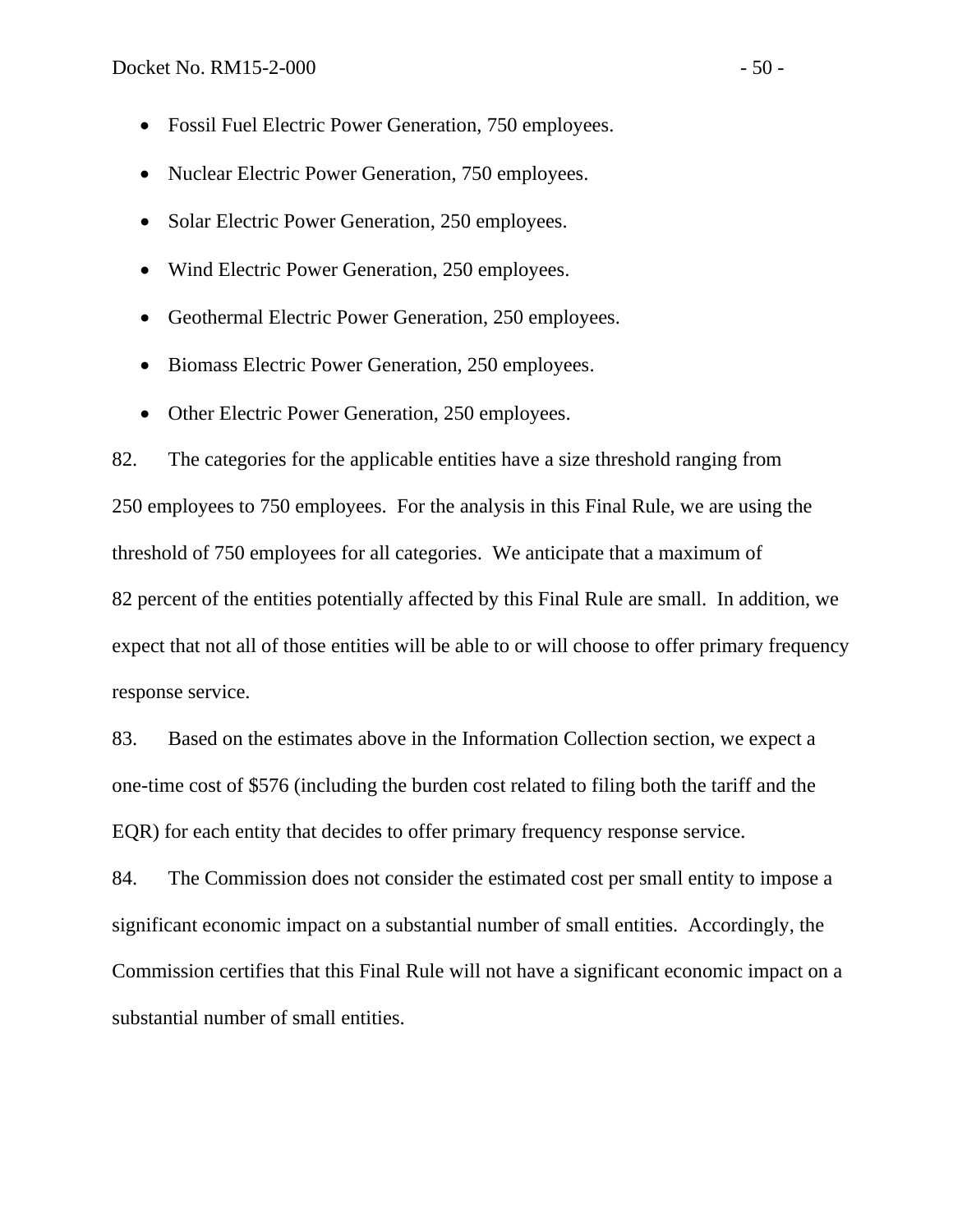#### **VII. Document Availability**

85. In addition to publishing the full text of this document in the Federal Register, the Commission provides all interested persons an opportunity to view and/or print the contents of this document via the Internet through the Commission's Home Page (http://www.ferc.gov) and in the Commission's Public Reference Room during normal business hours (8:30 a.m. to 5:00 p.m. Eastern time) at 888 First Street, NE, Room 2A, Washington, DC 20426.

86. From the Commission's Home Page on the Internet, this information is available on eLibrary. The full text of this document is available on eLibrary in PDF and Microsoft Word format for viewing, printing, and/or downloading. To access this document in eLibrary, type the docket number excluding the last three digits of this document in the docket number field.

87. User assistance is available for eLibrary and the Commission's website during normal business hours from the Commission's Online Support at 202-502-6652 (toll free at 1-866-208-3676) or email at ferconlinesupport@ferc.gov, or the Public Reference Room at (202) 502-8371, TTY (202) 502-8659. E-mail the Public Reference Room at public.referenceroom@ferc.gov.

#### **VIII. Effective Date and Congressional Notification**

88. The Final Rule is effective [**INSERT DATE 90 days from publication in** 

**FEDERAL REGISTER**]. The Commission has determined, with the concurrence of the Administrator of the Office of Information and Regulatory Affairs of OMB, that this Final Rule is not a "major rule" as defined in section 351 of the Small Business Regulatory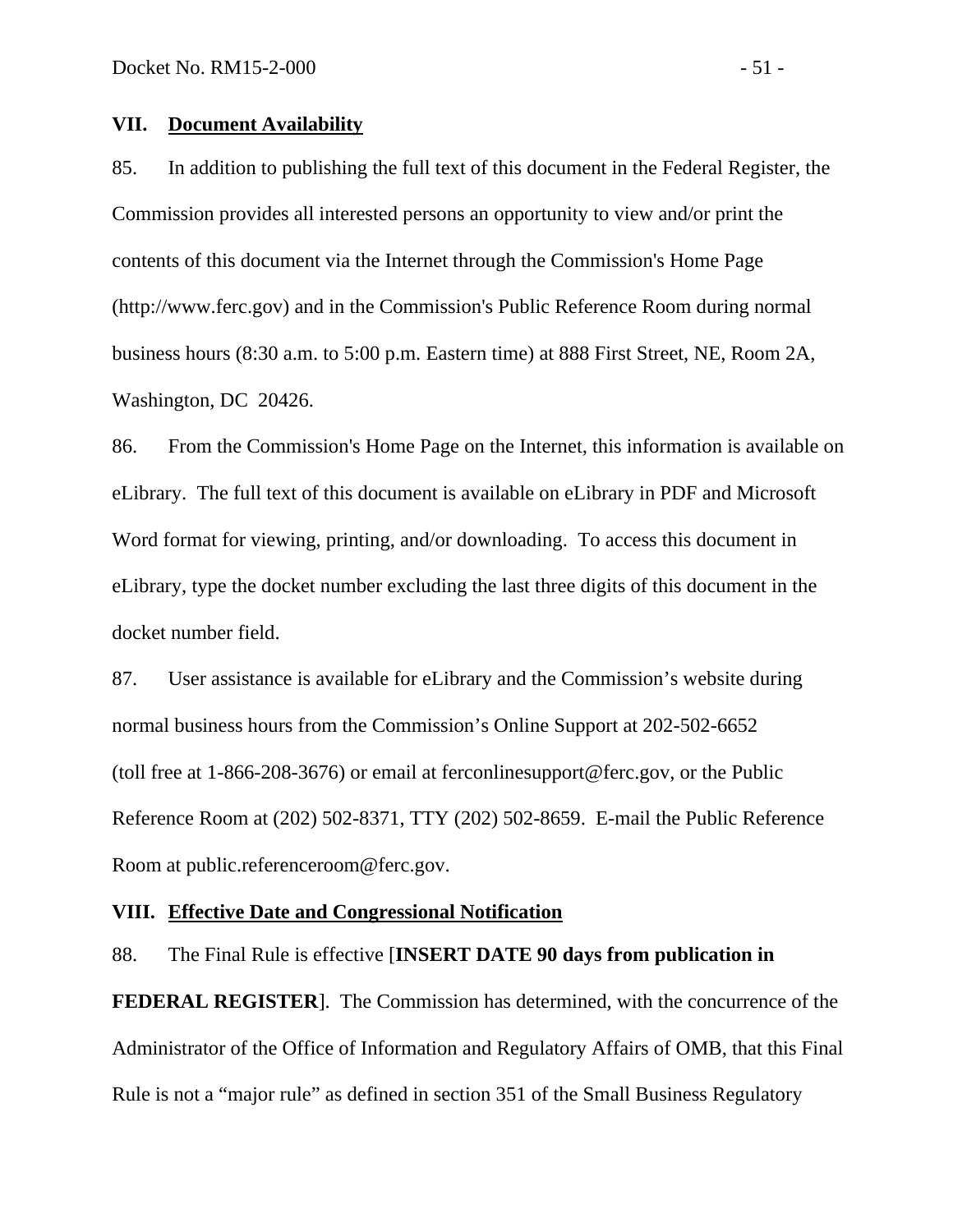Docket No. RM15-2-000 - 52 -

Enforcement Fairness Act of 1996. This Final Rule is being submitted to the Senate,

House, Government Accountability Office, and Small Business Administration.

List of subjects in 18 CFR Part 35 Electric power rates; Electric utilities; Reporting and recordkeeping requirements.

By the Commission.

 $(S E A L)$ 

Nathaniel J. Davis, Sr., Deputy Secretary.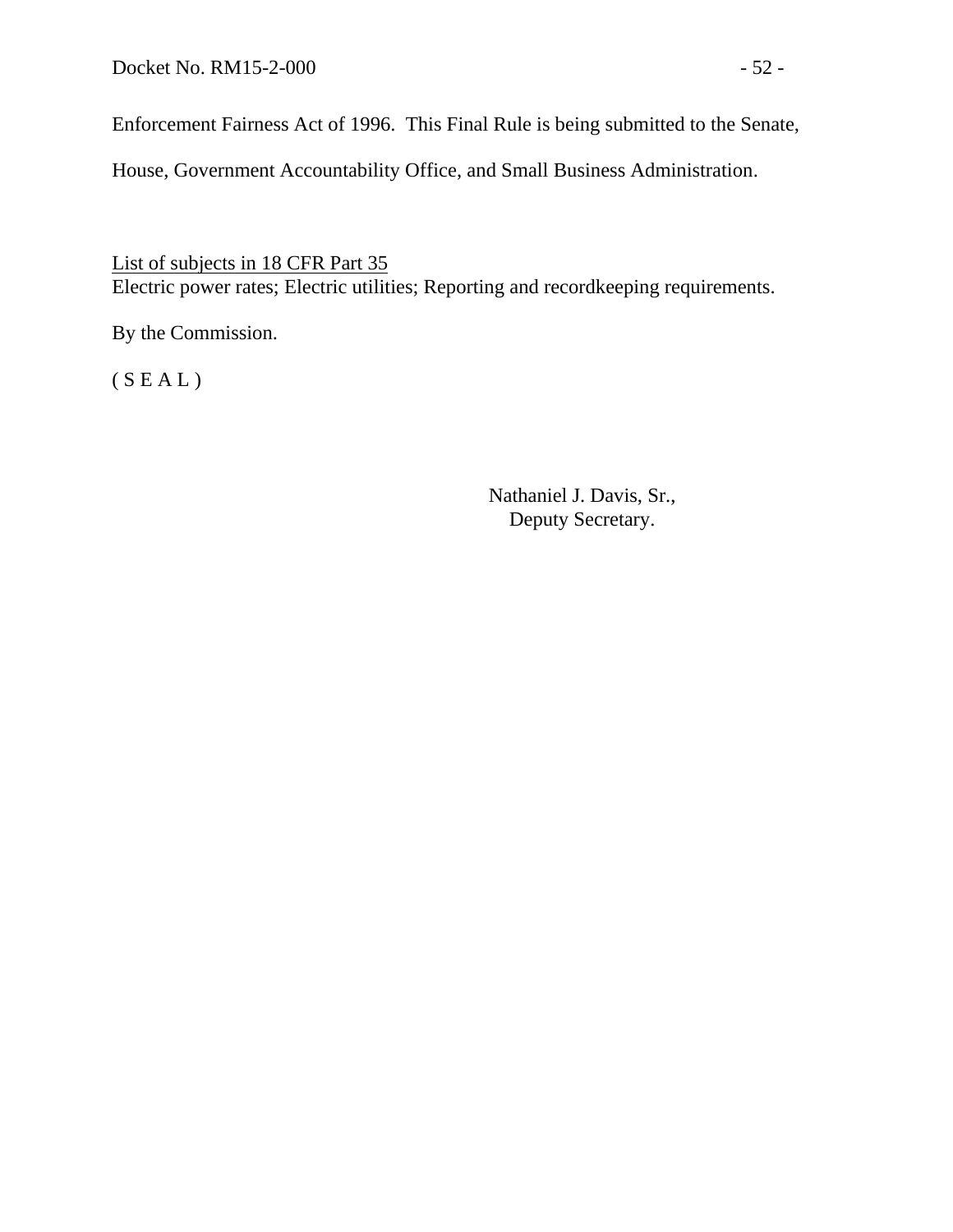In consideration of the foregoing, the Commission amends Part 35,

Chapter I, Title 18, Code of Federal Regulations, as follows.

#### **PART 35 – FILING OF RATE SCHEDULES AND TARIFFS**

1. The authority citation for Part 35 continues to read as follows: **Authority**: 16 U.S.C. § 791a-825r, 2601-2645; 31 U.S.C. § 9701; 42 U.S.C. § 7101-7352.

2. Revise  $\S 35.37$  (c)(1) to read as follows:

#### **§ 35.37 Market power analysis required.**

# \* \* \* \* \*

(c)(1) There will be a rebuttable presumption that a Seller lacks horizontal market power with respect to sales of energy, capacity, energy imbalance service, generation imbalance service, and primary frequency response service if it passes two indicative market power screens: a pivotal supplier analysis based on annual peak demand of the relevant market, and a market share analysis applied on a seasonal basis. There will be a rebuttable presumption that a Seller lacks horizontal market power with respect to sales of operating reserve-spinning and operating reserve-supplemental services if the Seller passes these two indicative market power screens and demonstrates in its market-based rate application how the scheduling practices in its region support the delivery of operating reserve resources from one balancing authority area to another. There will be a rebuttable presumption that a Seller possesses horizontal market power with respect to sales of energy, capacity, energy imbalance service, generation imbalance service, operating